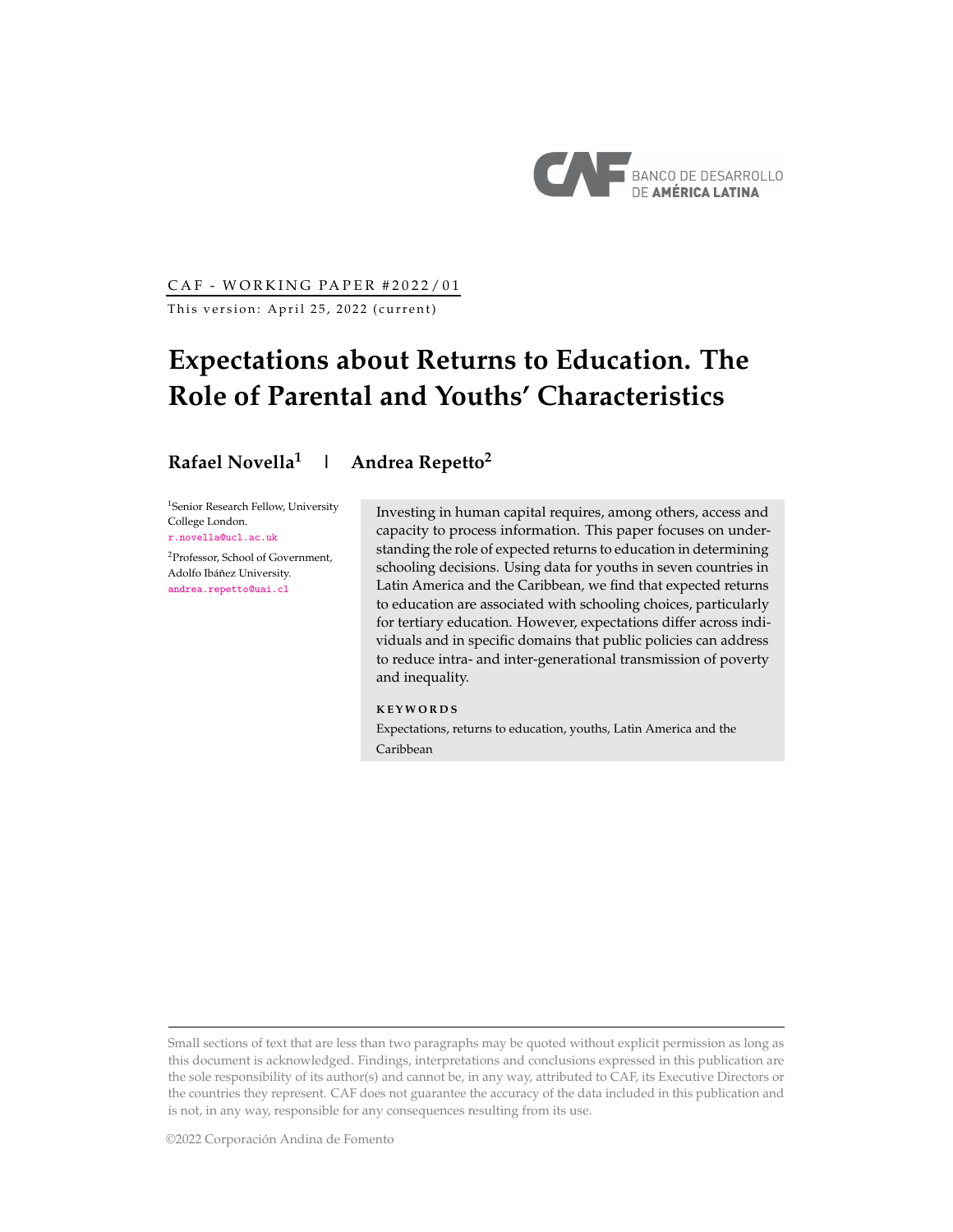

# CAF - DOCUMENTO DE TRABAJO #2022/01

Esta versión: 25 de abril de 2022 (actual)

# **Expectativas sobre los retornos a la educación. El rol de las características de los padres y los jóvenes**

# **Rafael Novella<sup>1</sup> | Andrea Repetto<sup>2</sup>**

<sup>1</sup>Senior Research Fellow, University College London. [r.novella@ucl.ac.uk](mailto:r.novella@ucl.ac.uk)

<sup>2</sup>Professor, School of Government, Adolfo Ibáñez University. [andrea.repetto@uai.cl](mailto:andrea.repetto@uai.cl)

La inversión en capital humano requiere, entre otras cosas, acceso y capacidad para procesar información. Este trabajo se centra en comprender el papel de los retornos esperados a la educación en la determinación de las decisiones educativas. Utilizando datos de jóvenes de siete países de América Latina y el Caribe, encontramos que los rendimientos esperados están correlacionados con las decisiones de educación, en particular para el nivel terciario. Sin embargo, las expectativas difieren entre individuos en ámbitos específicos que pueden ser abordados por las políticas públicas de modo de atenuar la transmisión intra e intergeneracional de la pobreza y la desigualdad.

**K E Y W O R D S**

Expectativas, retornos a la educación, jóvenes, América Latina y El Caribe

Pequeñas secciones del texto, menores a dos párrafos, pueden ser citadas sin autorización explícita siempre que se cite el presente documento. Los resultados, interpretaciones y conclusiones expresados en esta publicación son de exclusiva responsabilidad de su(s) autor(es), y de ninguna manera pueden ser atribuidos a CAF, a los miembros de su Directorio Ejecutivo o a los países que ellos representan. CAF no garantiza la exactitud de los datos incluidos en esta publicación y no se hace responsable en ningún aspecto de las consecuencias que resulten de su utilización.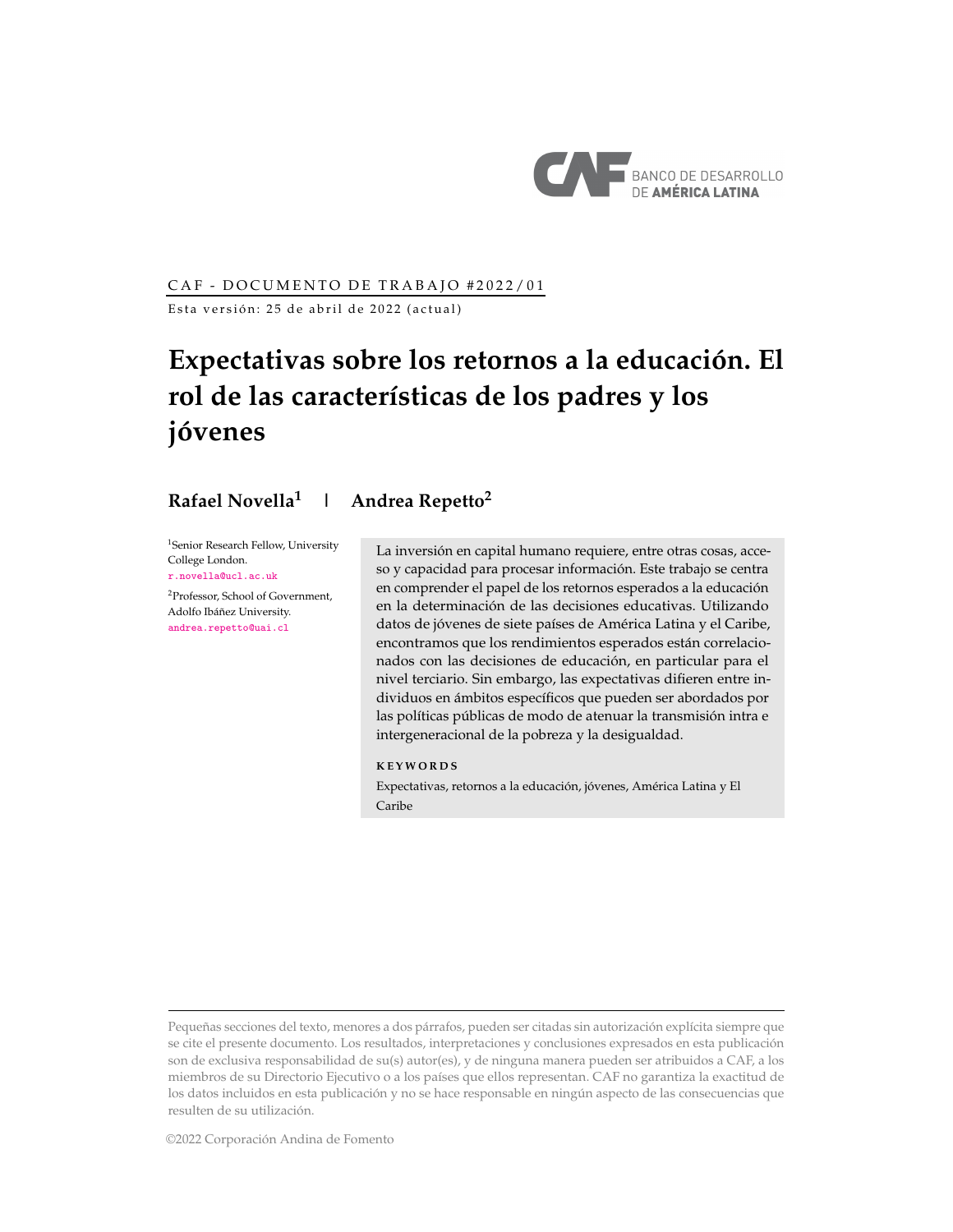Expectations are a central aspect in the decision-making of economic agents [\(Shiller,](#page-24-0) [2018\)](#page-24-0). In human capital formation, expectations about how investing in education and job training affect future employment opportunities are essential for education and labor market decisions. The literature shows that youths' expectations and those of their parents affect educational choices, including years of study and career paths, among others [\(Dominitz and](#page-23-0) [Manski,](#page-23-0) [1996;](#page-23-0) [Betts,](#page-23-1) [1996;](#page-23-1) [Baker et al.,](#page-23-2) [2018;](#page-23-2) [Zafar,](#page-24-1) [2011;](#page-24-1) [Arcidiacono et al.,](#page-23-3) [2012;](#page-23-3) [Attanasio](#page-23-4) [and Kaufmann,](#page-23-4) [2014;](#page-23-4) [Kaufmann,](#page-23-5) [2014;](#page-23-5) [Wiswall and Zafar,](#page-24-2) [2021\)](#page-24-2).

Commonly, economic analyses and public policies' design and implementation assume that youths and their families have complete information when making education and work investment decisions [\(Basu,](#page-23-6) [1999\)](#page-23-6). However, this information may be inaccurate or misguided [\(Jensen,](#page-23-7) [2010;](#page-23-7) [Nguyen,](#page-24-3) [2008;](#page-24-3) [Wiswall and Zafar,](#page-24-4) [2015;](#page-24-4) [Rapoport and Thibout,](#page-24-5) [2018\)](#page-24-5), and could lead youths to choose suboptimally. For instance, adolescents may drop out of education when they do not fully understand the returns delivered by the programs of their choice or when they have low expectations about the net return on investment in education, given their individual and family characteristics and those of their peers. They may also decide not to apply to tertiary education if they are unaware of its requirements, costs, and returns. Thus, imperfect information can lead to distorted expectations and suboptimal investment decisions in education and participation in the labor market.

From a public policy standpoint, a body of research shows that youths' decisions can be influenced by providing information that changes their expectations and knowledge about the educational system and the labor market. Effective interventions can be carried out at a very low cost [\(Novella and Repetto,](#page-24-6) [2021\)](#page-24-6). For instance, [Jensen](#page-23-7) [\(2010\)](#page-23-7) provides information on the expected returns to reaching different educational levels to eighth-grade students in the Dominican Republic. The study found a relevant impact on the probability of returning to school the following academic year and on the years completed four years after the intervention. In Latin America, similar interventions have also shown positive impacts. For instance, [Busso et al.](#page-23-8) [\(2017\)](#page-23-8) and [Hastings et al.](#page-23-9) [\(2015\)](#page-23-9) provide personalized information to students in Chile before enrolling in higher education. Meanwhile, [Bonilla-Mejía et al.](#page-23-10) [\(2019\)](#page-23-10) deliver information on average returns associated with different university education programs to students in the last year of high school in Colombian public schools. Likewise, [Avitabile and De Hoyos](#page-23-11) [\(2018\)](#page-23-11) randomize the delivery of information on earnings at different educational levels, life expectancy, and financing for higher education to tenth-grade students in Mexico.

This study builds on the literature on schooling decisions and human capital accumulation. The human capital accumulation theory establishes that individuals make schooling decisions based on complete information about future returns to education. Empirical analysis has usually relied on earnings realizations as an approximation of expected returns to education, making strong assumptions about information sets and how expectations are built [\(Attanasio and Kaufmann,](#page-23-4) [2014\)](#page-23-4). A second, less exploited approximation relies on future expectations to address schooling decisions [\(Jensen,](#page-23-7) [2010;](#page-23-7) [Nguyen,](#page-24-3) [2008;](#page-24-3) [Attanasio](#page-23-4) [and Kaufmann,](#page-23-4) [2014;](#page-23-4) [Rapoport and Thibout,](#page-24-5) [2018;](#page-24-5) [Favara et al.,](#page-23-12) [2021\)](#page-23-12). We follow this novel approach to elicit the relationship between future earnings expectations and educational attainment in Latin America and the Caribbean.

Empirical research has established that expectations shape educational decisions. [Atta-](#page-23-4)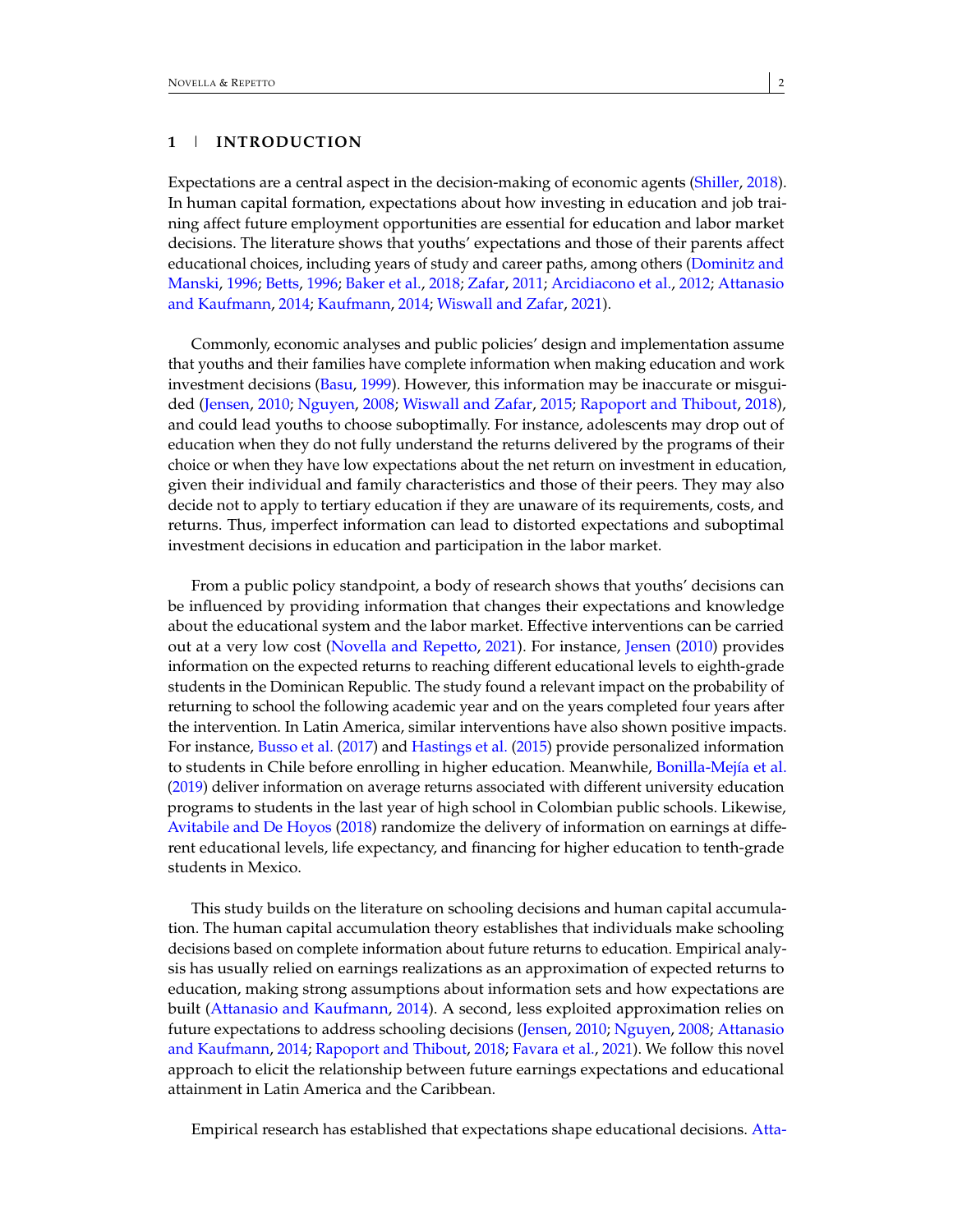[nasio and Kaufmann](#page-23-4) [\(2014\)](#page-23-4) show that expected returns and risk perceptions are important determinants of schooling decisions. They show that higher future expected earnings are positively related to enrollment decisions for Mexican junior and high school graduates. Importantly, they show that this relationship is different for boys and girls. They also show that mothers' expectations are important determinants for girls' enrollment but not for boys. Similarly, [Favara et al.](#page-23-12) [\(2021\)](#page-23-12) show that earnings expectations and expected returns to university are positively associated with university enrollment in Peru. They also find that boys have higher expectations than girls and that socioeconomic background plays an important role.

Both educational expectations and aspirations represent a potential channel for intergenerational inequality and poverty transmission. If children from less advantaged backgrounds have lower aspirations and expectations due to their socioeconomic background, they could acquire low levels of education, reinforcing inequalities over time. In this vein, [Favara](#page-23-13) [\(2017\)](#page-23-13) shows that parents' and children's aspirations are both related to educational choices in Ethiopia. Also, the study finds that aspirations vary significantly with socioeconomic background, where children from low-income families have lower aspirations as they internalize their context-dependent constraints. The same effect is documented in Peru regarding future expectations, where persistent inequalities affect schooling decisions through youths' beliefs [\(Favara et al.,](#page-23-12) [2021\)](#page-23-12).

We use data from the "Millennials in Latin America and the Caribbean: to work or study?"project, comprising seven countries: Brazil, Chile, Colombia, El Salvador, Haiti, Mexico, and Paraguay [\(Novella et al.,](#page-24-7) [2018\)](#page-24-7). This unique dataset contains youths' educational expectations and allows us to derive the implicit future expected returns to university education. The Mexican database also contains information on parental expectations. We analyze whether expectations influence schooling decisions among two groups of youths: those who face the decision to enroll in secondary, given that they have finished primary education; and those deciding to enroll in tertiary after having completed secondary education.

We find that expectations about returns to university are positively related to enrollment in tertiary education, but not to enrollment in secondary education. The latter might be due to most youths in the sample have already completed secondary education when observed. The positive association between expectations and tertiary enrollment is robust to the addition of controls capturing socioeconomic characteristics, family background, and youths' cognitive and non-cognitive skills.

To discuss how expectations affect schooling choices, we provide a heterogeneity analysis. In particular, we explore whether expectations and their role in schooling decisions vary across groups. We do not find relevant differences in expected returns across gender, age, cognitive and non-cognitive skills, and youth's environment characteristics such as mothers' education, household income, and mother's working status. However, we find differences in the magnitude of the correlation between expectations and school enrollment for specific subgroups: gender, cognitive abilities, maternal education, and household income.

Moreover, using the Mexican sample, we find that youths' expectations are positively and significantly associated with secondary education enrollment. However, parental expectations do not seem to play an additional role in this decision. However, when analyzing tertiary education enrollment, we find that parental expectations seem to be more critical than youths' expectations. Once controlling for parental expectations, youths' expectations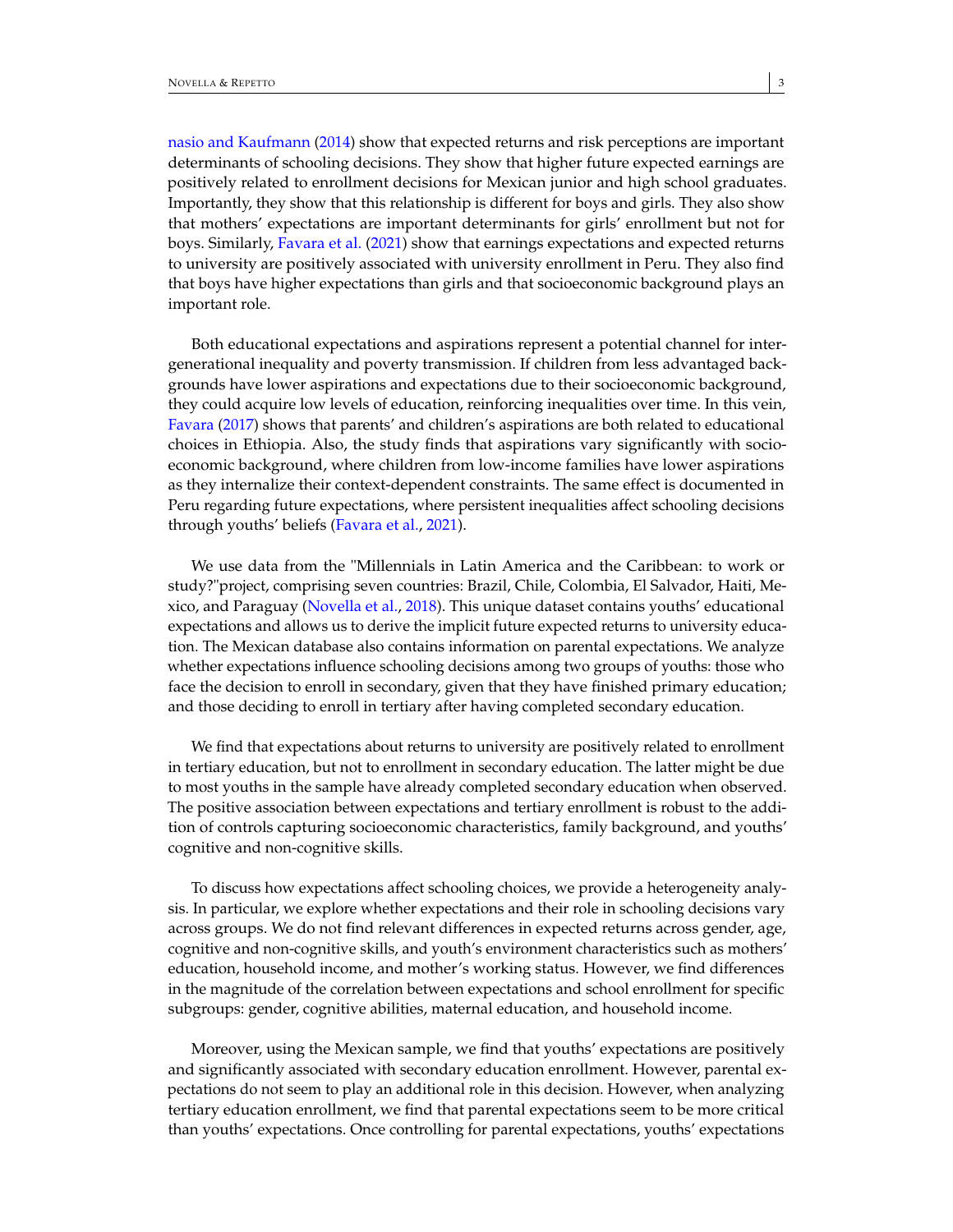are no longer significantly related to tertiary education enrollment. Overall, we do not find evidence of expected returns affecting differently schooling decisions for a set of youths' individual and environmental characteristics.

The remainder of the paper is organized as follows. Section 2 provides a detailed description of the data, while Section 3 describes the empirical strategy. Section 4 presents the results. Finally, Section 5 concludes.

# **2** | **DATA**

## **2.1** | **Data Sources**

This study uses data from the "Millennials in Latin America and the Caribbean: to work or study?"(Millennials in LAC, hereafter) project, conducted between 2017 and 2018 [\(No](#page-24-7)[vella et al.,](#page-24-7) [2018\)](#page-24-7). This project, funded by the International Development Research Centre (IDRC—Canada) and the Inter-American Development Bank (IDB), focused on studying youths' schooling and labor market decisions. In the interest of having a representative sample of similar countries within the sub-regions in Latin America and the Caribbean and acknowledging data availability constraints, we selected seven countries for this study: Brazil, Chile, Colombia, El Salvador, Haiti, Mexico, and Paraguay.<sup>[1](#page-4-0)</sup>

The survey comprises two questionnaires administered to approximately 12,000 youths aged 15 to [2](#page-4-1)4 living in urban areas.<sup>2</sup> The first questionnaire captures demographic and socioeconomic characteristics, cognitive and non-cognitive skills, and expectations and aspirations. The second questionnaire collects information about sensitive questions. To improve the response rate and the quality of the data, the latter questionnaire was self-administered [\(Tourangeau et al.,](#page-24-8) [1997;](#page-24-8) [Krumpal,](#page-24-9) [2013\)](#page-24-9). In addition, if youths were under 18 years old, either respondents or their parents provided written consent before participating in the survey. Finally, the survey was collected using a stratified multistage sampling method. In the first stage, households were selected based on previous censuses in each country. Subsequently, a youth was randomly chosen within the household.

This rich dataset stands out for capturing information about socioemotional skills. The dataset includes the Grit test, which measures perseverance and passion for long-term goals [\(Duckworth and Quinn,](#page-23-14) [2009\)](#page-23-14). It also measures the Rosenberg self-esteem test that measures the image that people have of themselves [\(Rosenberg,](#page-24-10) [1965\)](#page-24-10). Finally, it includes a locus of control scale that measures the degree to which people believe they have control of their outcomes in life [\(Rotter,](#page-24-11) [1966\)](#page-24-11).

The data set also measures cognitive abilities. In particular, a numeracy test poses simple problems in which respondents need to divide and multiply to obtain the correct answers (e.g., distributing a given amount of money between five individuals). We use the fraction of correct answers as a measure of numeracy skills.

Importantly, this unique dataset contains detailed information about educational expectations and aspirations. Following [Attanasio](#page-23-15) [\(2009\)](#page-23-15) and [Attanasio and Kaufmann](#page-23-4) [\(2014\)](#page-23-4), we designed the expectations and aspirations module to elicit the expected distribution

<span id="page-4-0"></span><sup>&</sup>lt;sup>1</sup>Although the Millennial project includes Peru and Uruguay, the respective datasets provide information on expectations that is not comparable with the rest of the sample.

<span id="page-4-1"></span><sup>&</sup>lt;sup>2</sup>As explained, the Mexican survey includes a third questionnaire answered by their parents.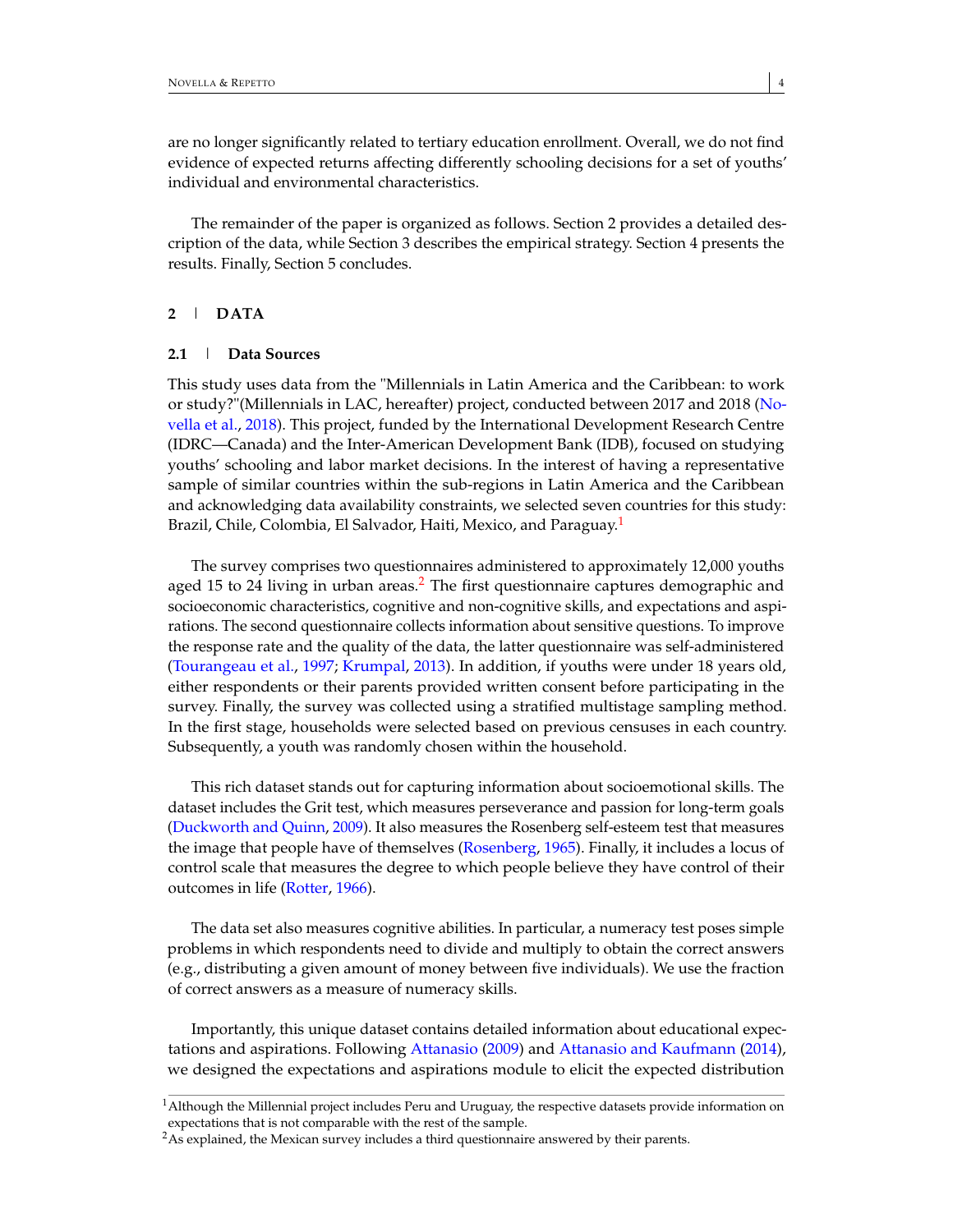of future earnings and probabilities of being employed conditional on the education level achieved. The approach collects information on future earnings expectations for different highest educational level attainment scenarios.

The expected distribution of future earnings and the probabilities of finding a job after acquiring education involve uncertainty about the future. The data collection process relies on the concept of probability, possibly a complex concept to many respondents, to capture this uncertainty. Thus, before administering the expectations and aspirations module, respondents were provided with a short explanation of probabilities. Specifically, youths were asked to assign probabilities of occurrence of different events using ten marbles.<sup>[3](#page-5-0)</sup> Enumerators proceeded to ask questions on expectations and aspirations, assuring that respondents understood the concept of probability. The questions that followed captured employment and earnings expectations. Besides the example below, which illustrates the case for secondary education, we also asked about university education.

- "Think of someone with your characteristics (age, gender, socioeconomic status, etc.) who has completed middle/high school, and this is his/her highest level of education attained. On a scale of 0 to 10, **how likely is that this person will be working in 10 years?** [Remember that 0 corresponds to "not likely to happen/impossible.<sup>a</sup>nd 10 corresponds to ït will certainly happen."]
- Now think of that same person (someone with your characteristics) who has completed middle/high school, and this is his/her highest level of education attained. Moreover, assume that this person has a job in 10 more years.
	- **(i)** How much is the **maximum amount** this person can earn per month at that time?
	- **(ii)** How much is the **minimum amount** this person can earn per month at that time?
	- **(iii)** On a scale of 0 to 10, **what is the probability that his/her earnings are at least [the mean value between (i) and (ii)]?**"

The CAPI instrument calculated the mean between (i) and (ii) (i.e., the maximum and the minimum expected earnings). $4$  Therefore, at the interview, respondents were asked to estimate the probability that the corresponding earnings would be at least a specific amount of money without performing any algebraic calculations.

In addition, a third questionnaire was administered to parents in Mexico, capturing their expectations and aspirations regarding their offspring's future. Under a perfect information scenario, parental and youths' expectations should be equal. Nevertheless, if the available information is different for parents and their offspring, a difference in their expectations is foreseen. Therefore, the additional information corresponding to parents in Mexico allows us to analyze the relationship between parents' and youths' expectations and human capital investment.

Finally, it is worth emphasizing that unlike [Attanasio and Kaufmann](#page-23-4) [\(2014\)](#page-23-4), who focus on the respondent's expected distributions of their own future earnings, the Millennials in LAC survey captures a population expected distribution of future earnings. Specifically, it asks the respondents to consider different scenarios that a person with similar characteristics —gender, age, and socioeconomic background— would face in the labor market, having completed alternative educational levels.

<span id="page-5-0"></span> $3$ For instance, respondents were asked, "How likely is it that the country's Independence Day will be celebrated on *[country's Independence Day]*?"

<span id="page-5-1"></span> $^{4}$ In exceptional cases, when data was collected on paper, the enumerator estimated the mean.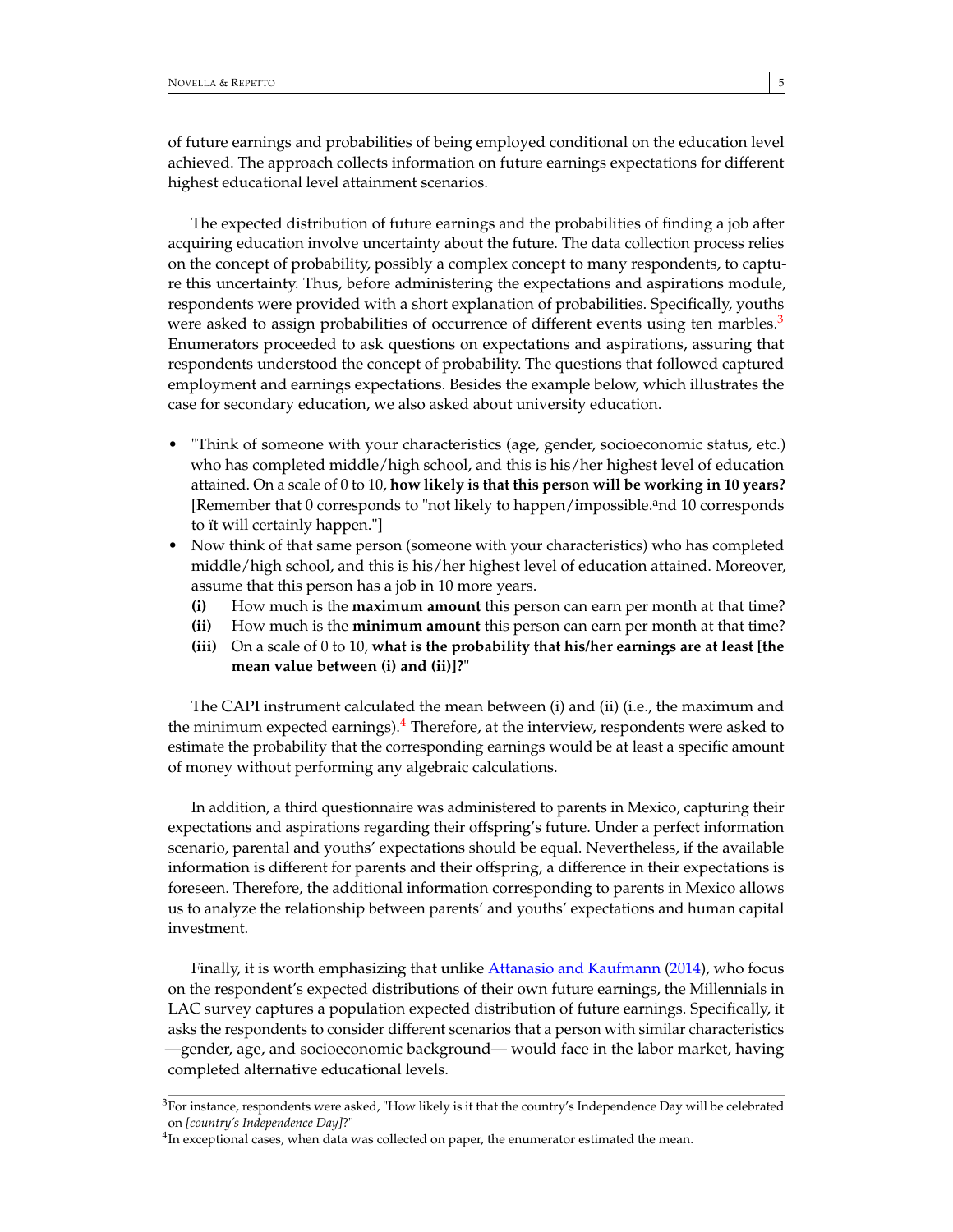While the Millennials in LAC survey collected data of about 12,000 youths, our final sample considers only those with complete information regarding their socioeconomic characteristics, family background, and future expectations about returns to education. Importantly, as one of the main aims of this paper is to study how parental education and expectations affect youths' expectations about the returns to human capital, we focus on individuals with information on parental education (specifically, mother's education).<sup>[5](#page-6-0)</sup> After imposing restrictions, we are left with a sample of  $5,060$  $5,060$  $5,060$  youths.<sup>6</sup>

#### **2.1.2** | **Descriptive Statistics**

# *Sample characteristics*

Table [1](#page-8-0) shows summary statistics for the selected sample, including 5,060 youths aged 15-24 residing in any of the seven LAC countries in the sample. It contains information on youths' educational attainment, socioeconomic characteristics, family background, and cognitive and non-cognitive skills. In addition, Table [1](#page-8-0) displays information about the distribution of observations across countries.

Roughly 95 percent of youths in the sample completed at least primary education —approximately 43 percent of youths completed primary education only, and 47 percent finished secondary schooling. Explained mainly by the age of individuals in the sample, youths who completed tertiary education represent a small fraction: only 5.4 percent hold a tertiary education degree (i.e., tertiary technical education, university, or postgraduate degrees).

The socioeconomic characteristics displayed in Table [1](#page-8-0) allow a further description of the youths that compose the sample. On average, youths are 19 years old. Moreover, the sample is balanced on gender. Youths live in households where, on average, the monthly per capita income is US\$ 158.[7](#page-6-2)

<span id="page-6-0"></span> $5$ The sample construction process drops observations subsequently. First, we drop six observations with missing values on educational level information. Next, we drop 2,022 observations due to a lack of information on secondary and tertiary schooling expectations. Subsequently, we exclude 865 observations with incomplete information on socioeconomic characteristics. We also excluded a total of 3,526 observations due to missing values on family background characteristics, including the mother's years of education. Given the large number of observations without information on paternal education, we decided to constrain the sample only to those with complete information on maternal education. Next, we dropped 141 observations because of inconsistencies related to expected earnings: where minimum expected values were larger than the maximum amount (113), inconsistencies in mean expected earnings (20), and outliers in expected earnings (8). In addition, we excluded 513 observations that lacked information about cognitive skills and 317 due to missing non-cognitive skills. We also dropped two observations with a declared age out of range. Finally, we dropped observations with inconsistencies on both the expected returns to education; following [Attanasio](#page-23-4) [and Kaufmann](#page-23-4) [\(2014\)](#page-23-4), we consider inconsistent cases as those where the minimum exceeds the maximum expected earnings conditional on the level of education.

<span id="page-6-1"></span> $6$ There are minor statistically significant differences between the restricted sample and the complete sample. Overall, our sample comprises slightly more educated, younger, and richer youths (Table [A.1\)](#page-28-0). The restricted sample also presents a more significant percentage of male youths and a lower proportion of youths with children.

<span id="page-6-2"></span><sup>&</sup>lt;sup>7</sup>All monetary values are expressed in 2018 US\$, using the World Bank official exchange rate.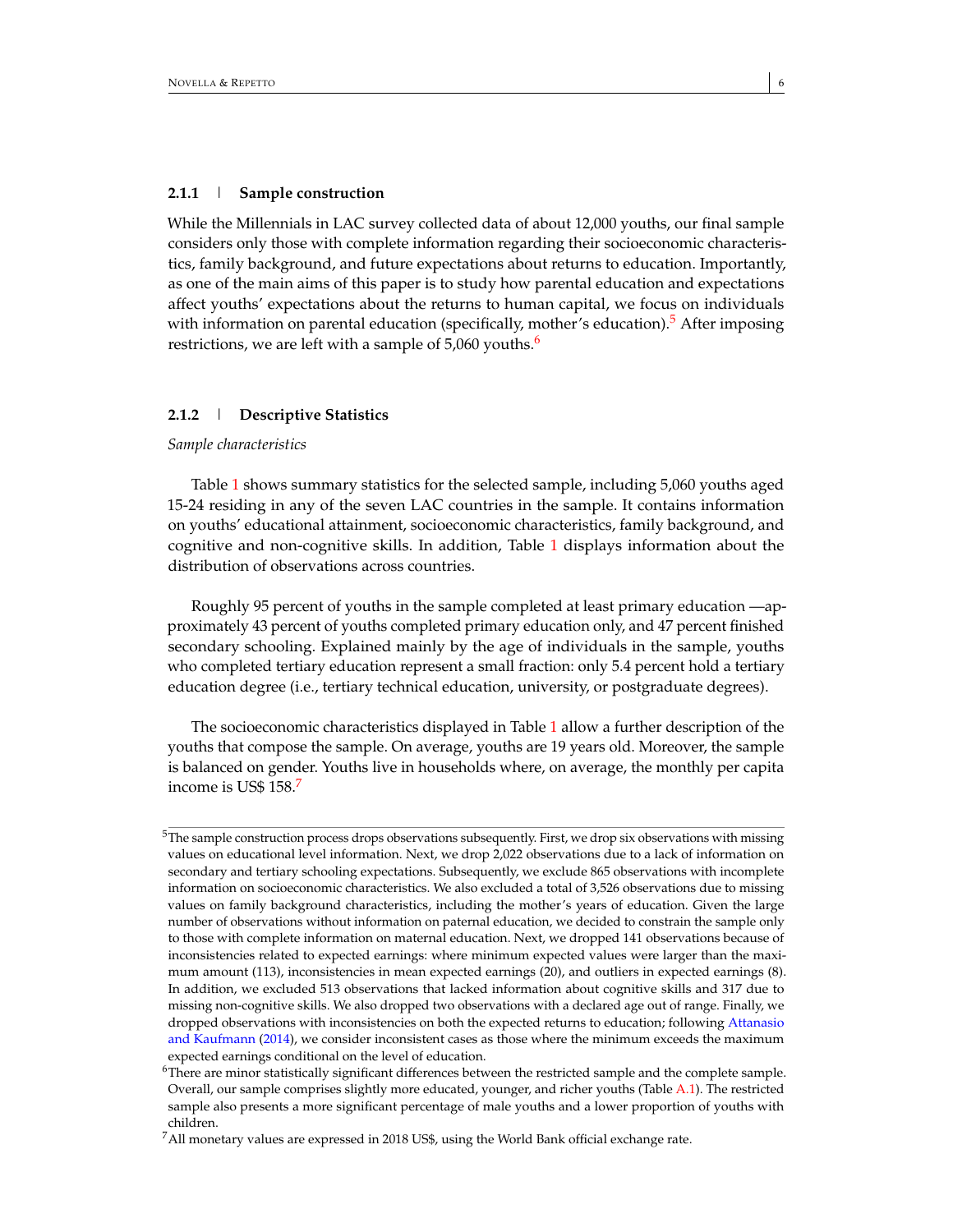Table [1](#page-8-0) also contains information regarding youths' responsibilities over and above their studies. Approximately, 32 percent of the sample is employed. In addition, 25 percent of youths in the sample have children, with 8 percent having their first child during adolescence (i.e., before turning 20 years old). Further, 38 percent declare having family care duties. Moreover, youths are more likely to live with a household member under the age of 5 than with a member over 65 years old. However, on average, the number of dependents per household is less than one.

Youths' family background reveals that, on average, mothers have acquired approxima-tely ten years of education, which is close to completing secondary education.<sup>[8](#page-7-0)</sup> In addition, 72 percent of mothers have a job. Table [1](#page-8-0) shows that both biological parents raised 56 percent of the youths in the sample before they turned five years old. However, when analyzing the presence of each parent, essential differences arise. For instance, while the biological mother raised roughly 94 percent of youths, only 58 percent were raised by the father. This pattern is also present in youths' family composition, as only 57 percent of our sample lives with their father and mother.

Concerning youths' cognitive and non-cognitive skills, Table [1](#page-8-0) unveils significant heterogeneities. On the one hand, individuals present a substantial lag in cognitive skills. Remarkably, the numeracy skills measure shows that close to 36 percent of youths cannot satisfactorily perform basic arithmetic calculations. In contrast, youths in the sample show relatively high (relative to the maximum scores of each scale) non-cognitive skills.<sup>[9](#page-7-1)</sup> Their GRIT average score is higher than three on a scale that ranges from one to five. To summarize some of the measures of non-cognitive skills, we also constructed a core self-evaluation index, using factor analysis, on 30 dimensions measuring self-esteem, locus of control, and self-efficacy. This index is normalized to have a mean of zero and a standard deviation of one.

Finally, Table [1](#page-8-0) shows the distribution of the sample across the seven countries included in the Millennials in LAC survey. The largest sample corresponds to youths in Chile (38 percent), followed by 17 percent in Colombian and Mexico, 12 percent in Paraguay, 8 percent in El Salvador, 5 percent in Brazil, and 4 percent in Haiti.<sup>[10](#page-7-2)</sup>

<span id="page-7-0"></span> $8$ For the reasons mentioned above, we did not include the father's education in the analysis. Nevertheless, an exploratory analysis confirmed that, on average, the father's education closely follows the mother's.

<span id="page-7-1"></span><sup>&</sup>lt;sup>9</sup>Similar evidence is reported by [Novella et al.](#page-24-7) [\(2018\)](#page-24-7) for the whole sample of youths in the Millennials in LAC study. Individuals in the sample exhibit high levels of self-esteem and self-efficacy. The average score on the self-esteem variables is approximately 32 on a scale with a maximum of 40. Similarly, the average self-efficacy score is higher than three on a scale that ranges from one to five. Finally, the locus of control reaches a mean of 41 on a scale with a maximum value of 63.

<span id="page-7-2"></span> $10$ Tables [A.11](#page-38-0) to [A.18](#page-45-0) in the Appendix test whether the results in the paper hold when including or not Chile from the sample.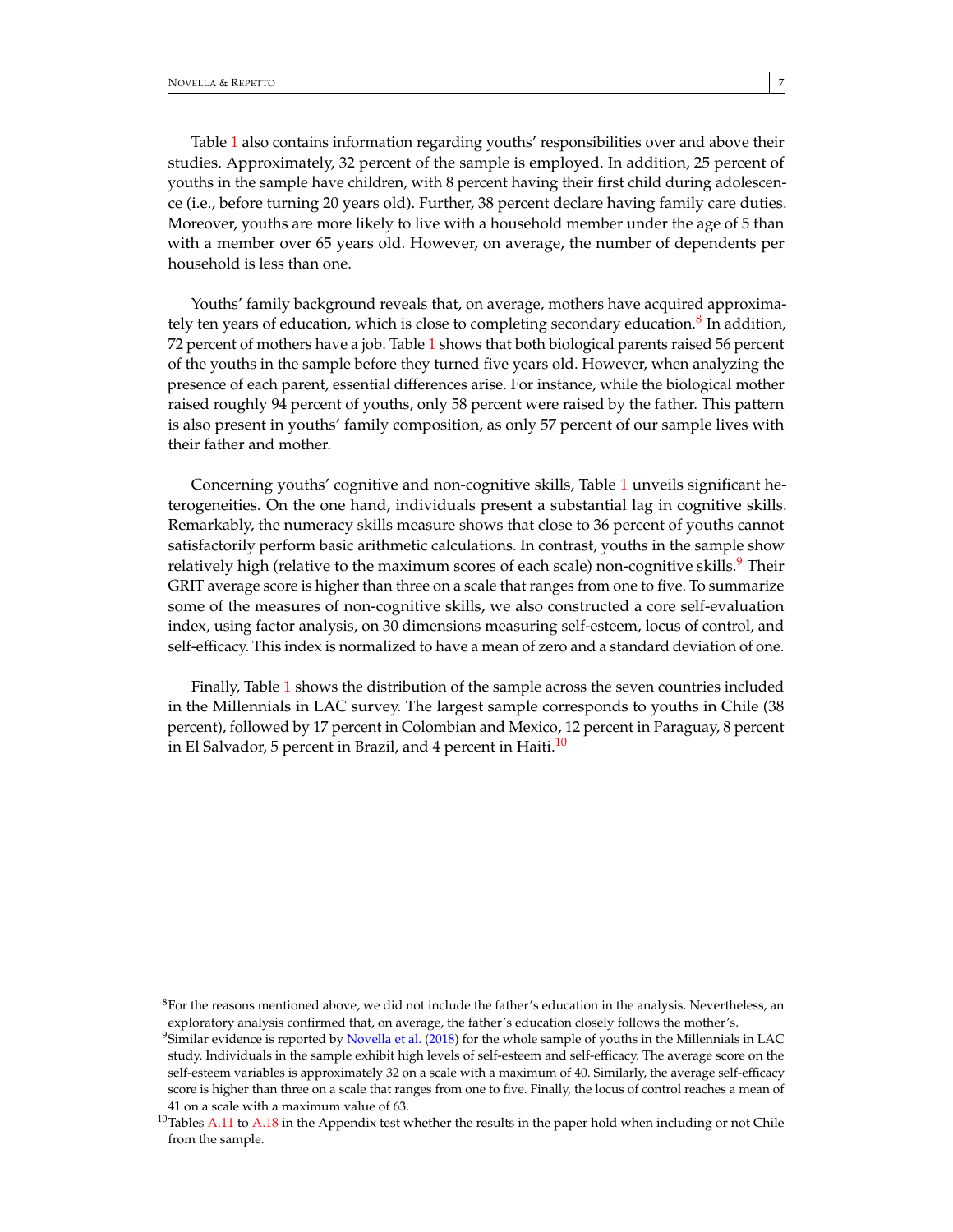<span id="page-8-0"></span>

|                                                                  | N     | Mean   | SD    | Min              | Max          |
|------------------------------------------------------------------|-------|--------|-------|------------------|--------------|
| Highest level of education completed                             |       |        |       |                  |              |
| None                                                             | 5,060 | 0.051  | 0.221 | $\mathbf{0}$     | 1            |
| Primary                                                          | 5,060 | 0.425  | 0.494 | 0                | 1            |
| Secondary                                                        | 5,060 | 0.470  | 0.499 | $\mathbf{0}$     | $\mathbf{1}$ |
| Tertiary                                                         | 5,060 | 0.054  | 0.226 | $\Omega$         | 1            |
| Socioeconomic characteristics                                    |       |        |       |                  |              |
| Age                                                              | 5,060 | 18.9   | 2.7   | 15               | 24           |
| Male                                                             | 5,060 | 0.497  | 0.500 | $\boldsymbol{0}$ | $\mathbf{1}$ |
| Monthly per capita income (US\$)                                 | 5,060 | 158    | 145   | 0                | 1,767        |
| Employed                                                         | 5,060 | 0.316  | 0.465 | $\theta$         | 1            |
| Has children                                                     | 5,060 | 0.247  | 0.432 | $\mathbf{0}$     | 1            |
| Had children (or currently pregnant) before turning 20 years old | 5,060 | 0.079  | 0.270 | $\mathbf{0}$     | 1            |
| Has family care duties                                           | 5,060 | 0.379  | 0.485 | $\mathbf{0}$     | 1            |
| Number of household members aged 0-5                             | 5,060 | 0.238  | 0.534 | $\mathbf{0}$     | 4            |
| Number of household members over 65 years old                    | 5,060 | 0.175  | 0.454 | 0                | 4            |
| <b>Family Background</b>                                         |       |        |       |                  |              |
| Mother's years of education                                      | 5,060 | 10.285 | 3.761 | 0                | 28           |
| Mother is employed                                               | 5,060 | 0.715  | 0.451 | 0                | 1            |
| Raised by both biological parents before age 5                   | 5,060 | 0.564  | 0.496 | $\mathbf{0}$     | $\mathbf{1}$ |
| Biological mother present                                        | 5,060 | 0.938  | 0.242 | $\Omega$         | 1            |
| Biological father present                                        | 5,060 | 0.578  | 0.494 | $\mathbf{0}$     | 1            |
| Currently lives with father                                      | 5,060 | 0.566  | 0.496 | $\mathbf{0}$     | 1            |
| Currently lives with mother                                      | 5,060 | 1.000  | 0.000 | $\mathbf{1}$     | 1            |
| Youths' cognitive and non-cognitive skills                       |       |        |       |                  |              |
| Numeracy skills                                                  | 5,060 | 0.637  | 0.391 | $\mathbf{0}$     | 1            |
| Core self-evaluation Index                                       | 5,060 | 0.000  | 2.533 | $-7$             | 5            |
| Self-efficacy average score                                      | 5,060 | 3.119  | 0.405 | 1                | 4            |
| Self-esteem score                                                | 5,060 | 31.598 | 4.632 | 10               | 40           |
| Locus of control score                                           | 5,060 | 41.126 | 9.599 | 11               | 63           |
| Grit average score                                               | 5,060 | 3.391  | 0.513 | $\overline{2}$   | 5            |
| Countries                                                        |       |        |       |                  |              |
| <b>Brazil</b>                                                    | 5,060 | 0.047  | 0.212 | $\mathbf{0}$     | 1            |
| Chile                                                            | 5,060 | 0.379  | 0.485 | 0                | 1            |
| Colombia                                                         | 5,060 | 0.170  | 0.376 | 0                | 1            |
| El Salvador                                                      | 5,060 | 0.078  | 0.268 | $\mathbf{0}$     | 1            |
| Haiti                                                            | 5,060 | 0.043  | 0.204 | 0                | 1            |
| Mexico                                                           | 5,060 | 0.167  | 0.373 | $\theta$         | 1            |
| Paraguay                                                         | 5,060 | 0.116  | 0.320 | $\mathbf{0}$     | 1            |

CUADRO 1 Descriptive statistics selected sample, all countries

*Notes:* The selected sample considers observations with complete information on outcome variables, expectations about the return of secondary and tertiary education, socioeconomic characteristics, and family background information. Expected wages and monthly incomes are converted to US\$ using the World Bank's Official Exchange Rate of 2018 (LCU per US\$, period average) for each country.

#### *Mexican Sample*

Table [2](#page-9-0) shows additional summary statistics for the Mexican sample. As described above, the Mexican dataset contains further information on the primary caregiver's expectations. Table [2](#page-9-0) shows that parents have remarkably high expectations for their offspring. While the average self-assessed socioeconomic level is 6.6 on a scale from 1 to 10, the average expected future socioeconomic position for their children is 8.7, implying a 2.1 points increase. Finally, it is noteworthy that, on average, 50 percent of caregivers declare to have lived in a rural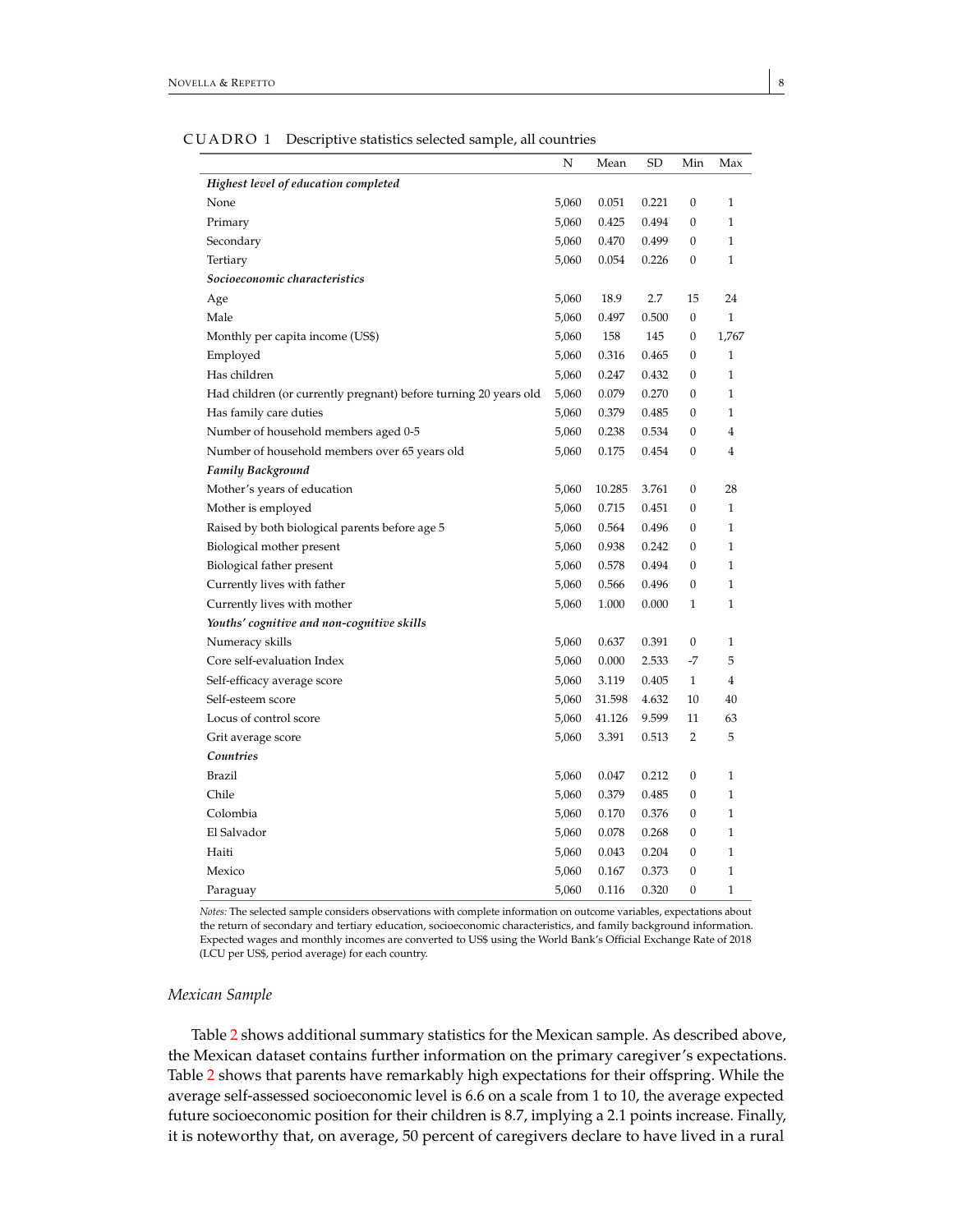area at age 14.

|  | CUADRO 2 Descriptive statistics selected sample, Mexico |  |
|--|---------------------------------------------------------|--|
|--|---------------------------------------------------------|--|

<span id="page-9-0"></span>

|                                                                                        |      | Mean  | SD    | Min | Max |
|----------------------------------------------------------------------------------------|------|-------|-------|-----|-----|
| Main Caregiver information                                                             |      |       |       |     |     |
| Main caregiver's socioeconomic level (1-10)                                            | 699  | 6.578 | 1.803 |     | 10  |
| Main caregiver's future expectations for youth's socioeconomic level (1-10)            | 698. | 8.706 | 1 264 | З   | 10  |
| Difference main caregiver's expectations for youth and own current socioeconomic level | 696  | 2.118 | 1.885 |     | q   |
| Main caregiver lived in the urban area at 14                                           | 703. | 0.495 | 0.500 |     |     |

*Notes:* The selected sample considers observations with complete information on outcome variables; expectations about the return of secondary and tertiary education; socioeconomic characteristics; and family background information.

#### **2.1.3** | **Expectations to the returns of education**

## *Expected earnings*

Under different educational attainment scenarios, expected earnings are captured using youths' self-reported elicitation about future labor market outcomes. Following [Attana](#page-23-4)[sio and Kaufmann](#page-23-4) [\(2014\)](#page-23-4), we assume an underlying triangular distribution for expected earnings.<sup>[11](#page-9-1)</sup> Subsequently, we combine this assumption with the minimum and maximum expected earnings and the probability that individuals assign to an earnings amount of at least the mean of these extremes.<sup>[12](#page-9-2)</sup> While the mean value provides information about the central tendency of the data, the variance is a measure of perceived earnings risk [\(Attanasio](#page-23-4) [and Kaufmann,](#page-23-4) [2014\)](#page-23-4). This section details the main results regarding youths' expected earnings, conditioning on current educational attainment, mother's maximum level of education, and household income.

Table [3](#page-10-0) shows the unconditional mean and variance of expected earnings, the expected returns to university education —the difference between the expected earnings in logs—, and the probability assigned to finding a job in the future under two maximum educational attainment scenarios: secondary and university education. Overall, youths associate better labor outcomes with higher educational levels. For instance, individuals expect higher earnings when acquiring a university degree than a secondary education degree. It is worth noting that the average expected return on obtaining a university degree is very high and close to 90 %. Moreover, while youths have high expectations of finding a job in the future when achieving an education level (over 70 percent for any education level), they assign a 16 percentage point (p.p.) higher probability to finding a job when holding a university degree. Finally, our proxy for expected risk (i.e., the variance of expected earnings) is higher for the scenario of having a university degree. This result could reflect that youths are uncertain about the range of future earnings when having a university degree, with some of them perceiving potentially significant gains.

<span id="page-9-1"></span><sup>&</sup>lt;sup>11</sup>Given that the questionnaire provides information on the support of the distribution ( $y_m$ ,  $y_M$ ) and the probability mass to the right of the midpoint of the support, the mean and variance could be express as:  $E(y) = \int_{y_m}^{y_M} y f(y) dy, Var(y) = \int_{y_m}^{y_M} y^2 f(y) dy - (\int_{y_m}^{y_M} y f(y) dy)^2$ . [Guiso et al.](#page-23-16) [\(2002\)](#page-23-16) provide a complete derivation of the triangular distribution when information on the support and probability mass is available.

<span id="page-9-2"></span> $12$  Alternatively, we calculated the estimates using a uniform distribution, obtaining similar results (see Figures 1 and 2).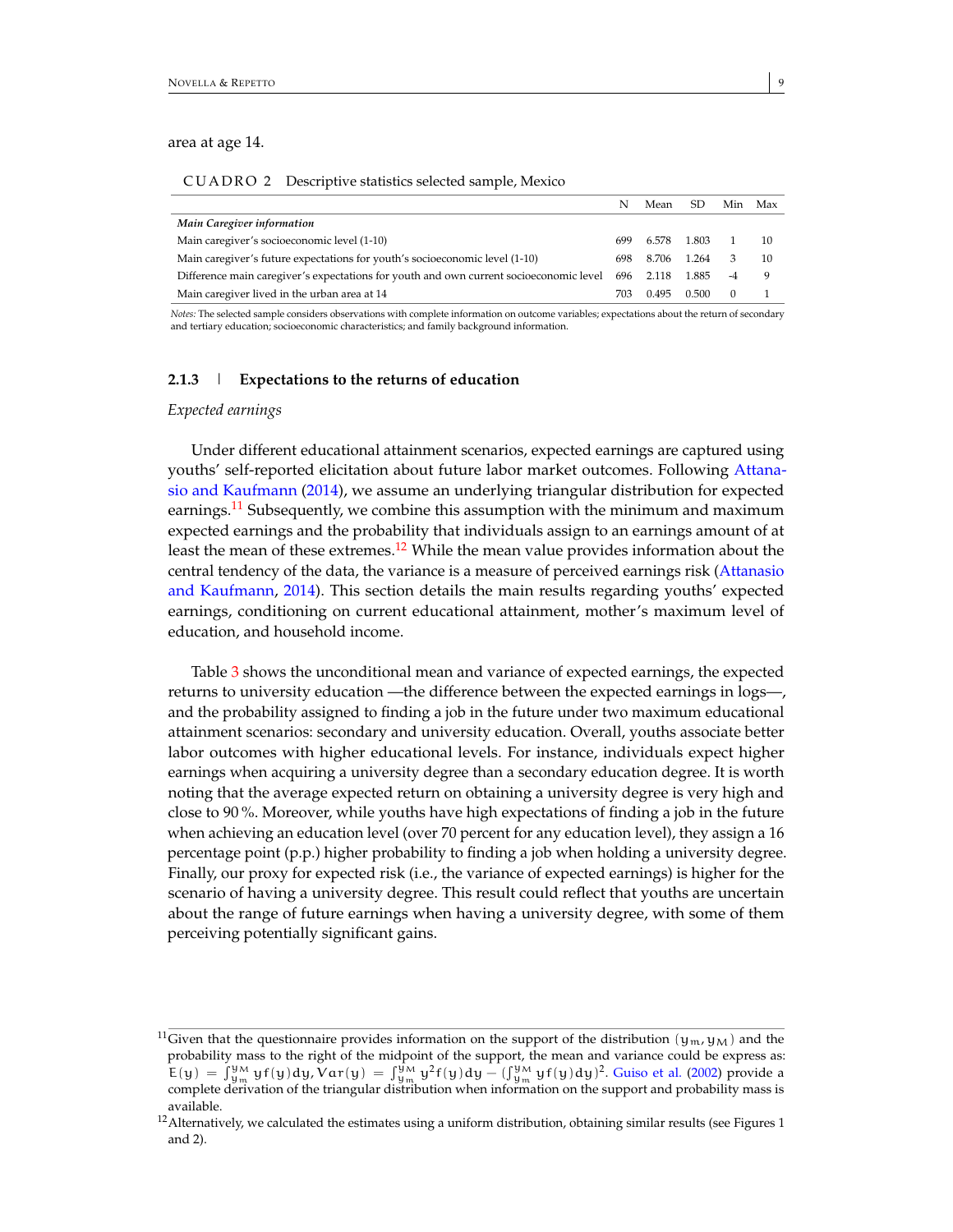<span id="page-10-0"></span>

|                                                 | N     | Mean  | SD    | Min      | Max |
|-------------------------------------------------|-------|-------|-------|----------|-----|
| Mean expected wage, secondary completed (log)   | 5.060 | 5.788 | 0.687 |          | 9   |
| Mean expected wage, college completed (log)     | 5.060 | 6.672 | 0.822 |          | 10  |
| Expected returns to college education           | 5.060 | 0.884 | 0.641 | $-4$     | 5   |
| Prob working in 10 years, secondary completed   | 5.060 | 0.708 | 0.242 | $\Omega$ | 1   |
| Prob working in 10 years, college completed     | 5.060 | 0.868 | 0.172 | $\Omega$ | 1   |
| Variance log expected wage, secondary completed | 5.060 | 0.014 | 0.036 | $\Omega$ | 1   |
| Variance log expected wage, college completed   | 5.060 | 0.020 | 0.045 | $\Omega$ |     |

#### CUADRO 3 Youths' expectations, all countries

*Notes:* The mean and variance of expected wages are estimated assuming a triangular distribution. Expected wages are converted to US\$ using the World Bank's Official Exchange Rate 2018 (LCU per

US\$, period average) for each country.

Table [4](#page-10-1) displays youths' future expectations conditional on their current level of education. It shows relevant differences between students whose maximum attainment is secondary education and those who hold a university degree. On average, youths with a university degree expect higher mean earnings for both educational scenarios. However, individuals with a secondary degree seem to have a slightly higher expected return to university education (89 percent *versus* 92 percent). At the same time, individuals with a secondary degree assign a slightly lower probability of finding a job in the future with a secondary degree and a somewhat higher likelihood of finding a job with a university degree, compared with youths who reached university education. Finally, the variance of the mean expected earnings does not seem to be significantly affected by the current level of education, as youths with secondary and university education show similar levels of uncertainty.

CUADRO 4 Youth's expectations by current education level, all countries

<span id="page-10-1"></span>

|                                                |       | Secondary completed |           |     | Tertiary completed |           |
|------------------------------------------------|-------|---------------------|-----------|-----|--------------------|-----------|
|                                                | N     | Mean                | <b>SD</b> | N   | Mean               | <b>SD</b> |
| Mean expected wage secondary completed (log)   | 2.376 | 5.863               | 0.612     | 272 | 5.967              | 0.555     |
| Mean expected wage college completed (log)     | 2,376 | 6.786               | 0.734     | 272 | 6.855              | 0.661     |
| Expected returns to college education          |       | 0.923               | 0.606     | 272 | 0.888              | 0.561     |
| Prob working in 10 years secondary completed   | 2.376 | 0.695               | 0.247     | 272 | 0.721              | 0.24      |
| Prob working in 10 years college completed     | 2.376 | 0.871               | 0.164     | 272 | 0.866              | 0.17      |
| Variance log expected wage secondary completed | 2.376 | 0.013               | 0.028     | 272 | 0.012              | 0.031     |
| Variance log expected wage college completed   |       | 0.022               | 0.049     | 272 | 0.02               | 0.032     |

*Notes:* The mean and variance of expected wages are estimated assuming a triangular distribution. Expected wages are converted to US\$ using the World Bank's Official Exchange Rate 2018 (LCU per US\$, period average) for each country.

Table [5](#page-11-0) shows the results conditioning on mother's educational attainment. Youths whose mothers hold a secondary degree or more expect on average higher earnings. In addition, their expected returns for higher education are also higher. At the same time, there are significant differences in expected returns to university education. For instance, while youths whose mothers did not acquire any level of schooling expect a 77 percent return, those with mothers who hold a university degree expect more than a 100 percent return. However, the perceived probability of finding a job in the future does not increase monotonically with the mother's education level. Finally, individuals with less educated mothers display the lowest variance in the mean of expected earnings, which reflects that their low expectations seem widely shared among their peers.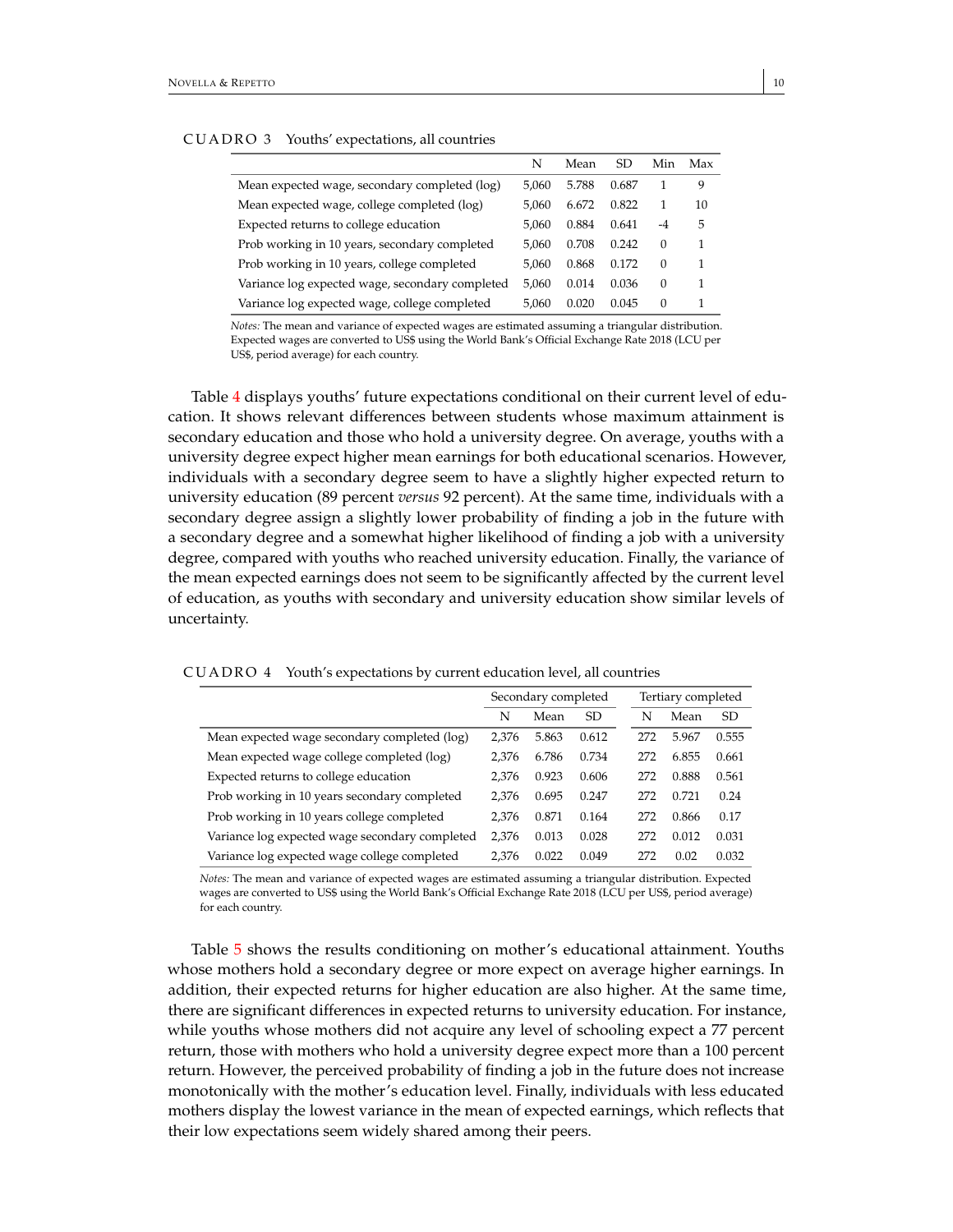<span id="page-11-0"></span>

|                                                 | Mother's education |       |               | Mother's education |       |               | Mother's education |       | Mother's education |                  |       |       |
|-------------------------------------------------|--------------------|-------|---------------|--------------------|-------|---------------|--------------------|-------|--------------------|------------------|-------|-------|
|                                                 | level - None       |       |               | level - Primary    |       |               | level - Secondary  |       |                    | level - Tertiary |       |       |
|                                                 | N                  | Mean  | <sub>SD</sub> | N                  | Mean  | <sub>SD</sub> | N                  | Mean  | <b>SD</b>          | N                | Mean  | SD.   |
| Mean expected wage secondary completed (log)    | 1.091              | 5.578 | 0.673         | 1.343              | 5.74  | 0.762         | 1,933              | 5.931 | 0.618              | 693              | 5.81  | 0.643 |
| Mean expected wage university completed (log)   | 1.091              | 6.343 | 0.779         | 1.343              | 6.577 | 0.909         | 1.933              | 6.862 | 0.734              | 693              | 6.845 | 0.744 |
| Expected returns to university education        | 1.091              | 0.765 | 0.668         | 1.343              | 0.837 | 0.642         | 1.933              | 0.93  | 0.601              | 693              | 1.034 | 0.664 |
| Prob working in 10 years secondary completed    | 1.091              | 0.689 | 0.251         | 1.343              | 0.728 | 0.24          | 1.933              | 0.715 | 0.233              | 693              | 0.68  | 0.256 |
| Prob working in 10 years university completed   | 1,091              | 0.851 | 0.195         | 1.343              | 0.874 | 0.168         | 1.933              | 0.873 | 0.159              | 693              | 0.869 | 0.172 |
| Variance log expected wage secondary completed  | 1.091              | 0.014 | 0.042         | 1.343              | 0.013 | 0.031         | 1.933              | 0.014 | 0.034              | 693              | 0.018 | 0.036 |
| Variance log expected wage university completed | 1,091              | 0.016 | 0.044         | 1.343              | 0.018 | 0.043         | 1.933              | 0.02  | 0.041              | 693              | 0.03  | 0.059 |

| CUADRO 5 Youth's future expectations by mother's education level |  |
|------------------------------------------------------------------|--|
|                                                                  |  |

*Notes:* The mean and variance of expected wages are estimated assuming a triangular distribution. Expected wages are converted to US\$ using the World Bank's Official Exchange Rate 2018 (LCU per US\$, period average) for each country.

Another possible source of heterogeneity closely related to the intergenerational transmission of inequalities is income. As in the case of the mother's educational attainment, the income analysis shows that the least advantaged children exhibit lower earnings expectations. Table [6](#page-11-1) contains descriptive statistics for groups arranged by income tercile. Children belonging to lower-income levels have the lowest overall expectations: they expect lower earnings when acquiring both secondary and university education, lower returns to university, and lower probabilities of finding a job in the future.

CUADRO 6 Youth's future expectations by household income level

<span id="page-11-1"></span>

|                                                 | Low income level |            |       |            | Middle income level    |       | High income level |       |       |       |
|-------------------------------------------------|------------------|------------|-------|------------|------------------------|-------|-------------------|-------|-------|-------|
|                                                 |                  | households |       | households |                        |       | households        |       |       |       |
|                                                 | N                | Mean       | SD.   |            | <b>SD</b><br>N<br>Mean |       | N                 | Mean  | SD.   |       |
| Mean expected wage secondary completed (log)    | 886              | 5.500      | 0.743 |            | 871                    | 5.707 | 0.68              | 1.071 | 6.014 | 0.568 |
| Mean expected wage university completed (log)   | 886              | 6.294      | 0.863 |            | 871                    | 6.56  | 0.781             | 1.071 | 6.941 | 0.693 |
| Expected returns to university education        | 886              | 0.794      | 0.69  |            | 871                    | 0.853 | 0.666             | 1.071 | 0.927 | 0.608 |
| Prob working in 10 years secondary completed    | 886              | 0.712      | 0.243 |            | 871                    | 0.71  | 0.239             | 1.071 | 0.72  | 0.233 |
| Prob working in 10 years university completed   | 886              | 0.856      | 0.195 |            | 871                    | 0.88  | 0.151             | 1.071 | 0.879 | 0.159 |
| Variance log expected wage secondary completed  | 886              | 0.015      | 0.034 |            | 871                    | 0.015 | 0.039             | 1.071 | 0.013 | 0.026 |
| Variance log expected wage university completed | 886              | 0.016      | 0.034 |            | 871                    | 0.02  | 0.045             | 1.071 | 0.021 | 0.044 |

*Notes:* The mean and variance of expected wages are derived assuming a triangular distribution. Expected wages are converted to US\$ using the World Bank's Official Exchange Rate 2018 (LCU per US\$, period average) for each country.

In section 4, we analyze whether these differences remain after controlling for youths' characteristics. The goal is to understand the role of household income and mothers' education as intergenerational inequality transmission channels through earnings expectations and educational decisions.

# **3** | **METHODOLOGY**

We follow [Attanasio and Kaufmann](#page-23-4) [\(2014\)](#page-23-4) and [Favara et al.](#page-23-12) [\(2021\)](#page-23-12) who model school enrollment as an investment decision that depends on expected returns and associated risks. We estimate linear regressions that associate enrollment decisions with expected returns to university education, the variance of expected earnings under different educational scenarios, the subjective probability of finding a job conditional on education, and a set of control variables including family background, socioeconomic characteristics, cognitive and non-cognitive skills, and country fixed effects. Formally, the main specification has the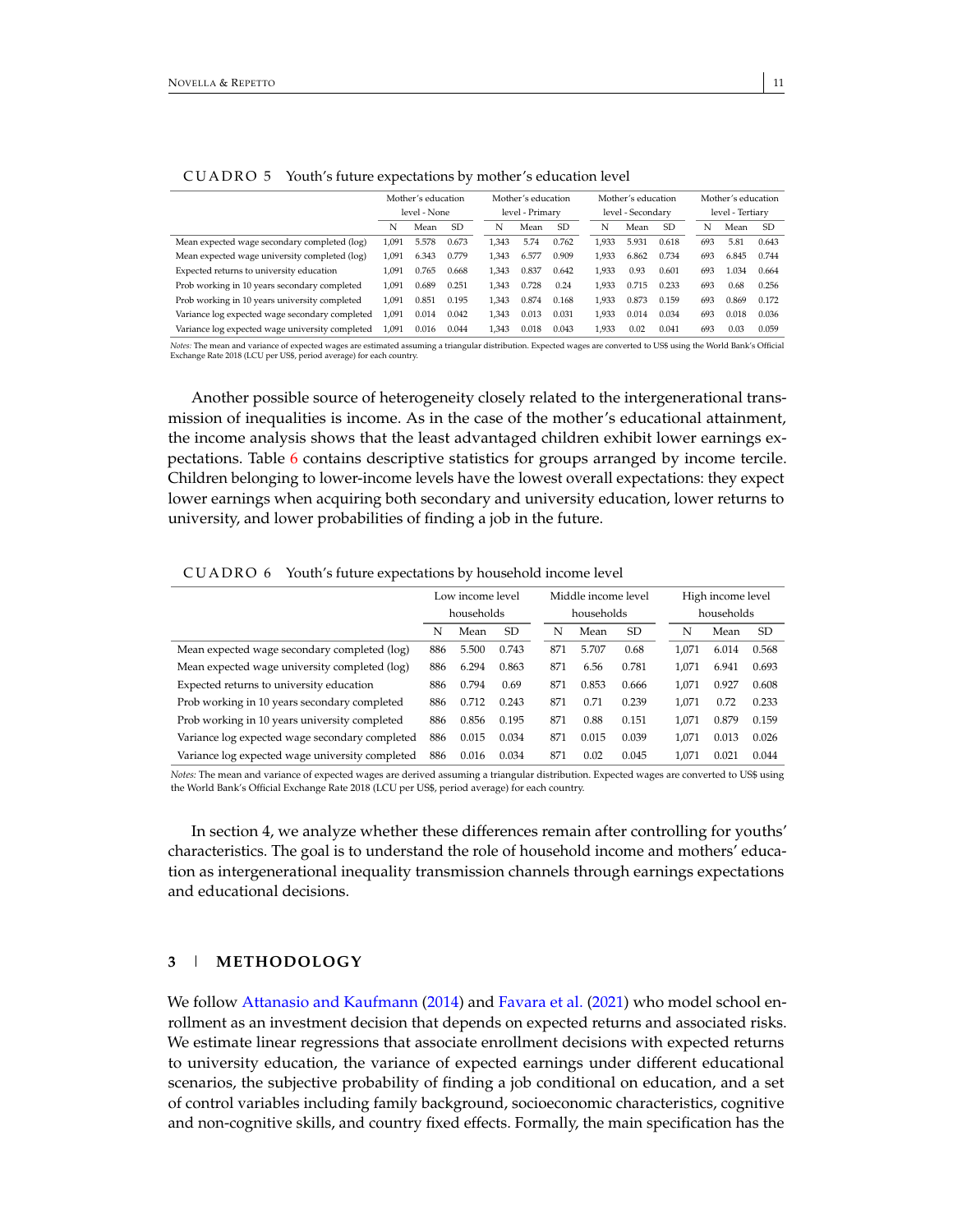following functional form:

$$
S_{i} = \alpha + \beta \times \rho_{i} + \sum_{z=1}^{2} \gamma_{zi} \times Var(logY_{zi}) + \sum_{z=1}^{2} \delta_{zi} \times P_{z}^{W} + X_{i}^{'}\theta + \varepsilon_{i}
$$
 (1)

where  $S_i$  represents schooling decisions of individual i for both secondary and tertiary levels;  $z = 1$ , 2 corresponds to secondary and university education, respectively; and X is a vector containing covariates expected to affect enrollment decisions (e.g., youths' and their parents' characteristics). Expectations about returns to university education (relative to secondary) are denoted by ρ. We expect higher expectations on the returns to university to be positively associated with youths' decision to enroll in secondary and tertiary education.  $Var(logY_z)$  corresponds to the variance of future expected earnings under different educational attainment scenarios and captures the possibility that the perceived educational investment risk affects enrollment decisions. Finally,  $P_{\gamma}^{W}$  denotes the subjective probability of being employed under the different educational scenarios.

It is worth emphasizing that the interpretation of the estimated parameters needs caution given the setting of this paper (i.e., the cross-sectional nature of the dataset and the absence of an exogenous shock on expectations). That is, we cannot establish any causal relationship between youths' future expected returns to education and schooling choices. Even though we control for several covariates, including cognitive and non-cognitive skills, it could be the case that omitted variables or reverse causality play a role in the estimation of the effect of expectations on schooling decisions. Future work should aim at addressing these problems and estimating the causal effect of educational expectations on schooling decisions.

#### **4** | **RESULTS**

#### **4.1** | **Main Results**

This section presents four sets of results. First, it presents evidence about the association between individual and household characteristics and the expectations on the returns to university education. Second, it shows how the expected returns to university education is associated to enrollment into secondary and tertiary education. Third, it provides evidence about the heterogeneous association between expectations and school decisions across a set of individual and contextual variables. This evidence aims at motivating the discussion of potential mechanism through which expectation might affect schooling decisions. Finally, this section provides evidence about the additional role of parental expectations on schooling decisions in Mexico.

Table [7](#page-13-0) shows the association between expectations on university returns and the set of individual, household, and country variables discussed above. The first column presents results for the whole sample, the second column for the subsample of youths who have not finished secondary education, and the last column for the subsample of youths who have completed secondary education. Overall, maternal education and household per capita income are positively correlated with youths' expectations. At the individual level, there is a positive association between youths' skills level (cognitive and non-cognitive) and expectations. In contrast, having children is negatively associated to expectations on university education. These results are aligned with previous evidence about the role of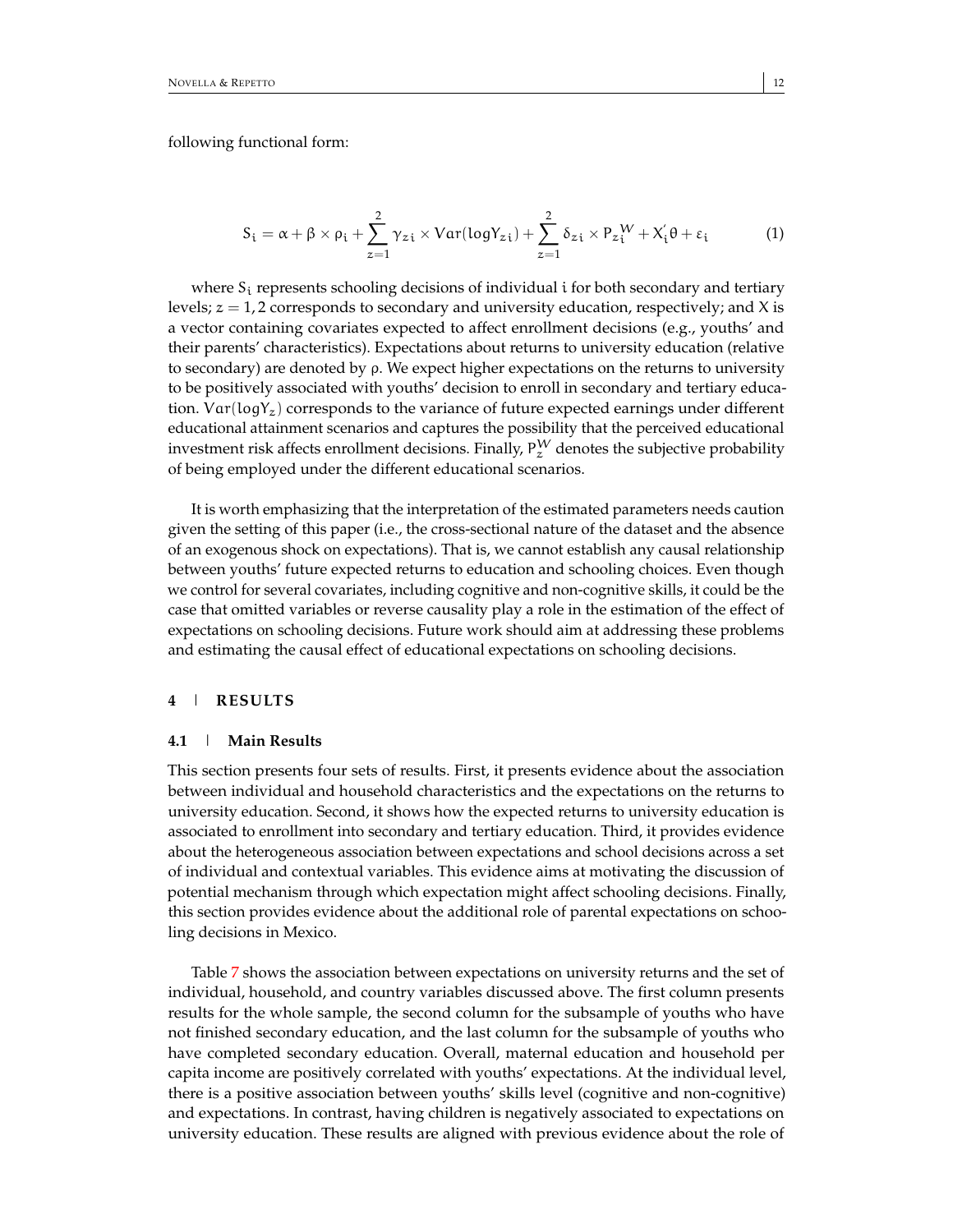socioeconomic conditions in the formation of expectations [\(Favara,](#page-23-13) [2017\)](#page-23-13). More educated parents might provide youths with information about the labor market returns to education, through their direct or indirect (through their peers) working experience. Similarly, living in a relatively richer household might allow youths to access better quality goods and services affecting their expectations. Finally, having better skills might allow youths to be more optimistic about the expected returns to education.

<span id="page-13-0"></span>

|                                                | Expectations college returns |                  |                  |  |  |  |
|------------------------------------------------|------------------------------|------------------|------------------|--|--|--|
|                                                |                              | Secondary        | Tertiary         |  |  |  |
|                                                | All sample                   | education sample | education sample |  |  |  |
| Mother's years of education                    | $0.007**$                    | 0.002            | $0.009**$        |  |  |  |
|                                                | (0.003)                      | (0.004)          | (0.004)          |  |  |  |
| Monthly per capita income (log)                | $0.051***$                   | $0.039**$        | $0.067***$       |  |  |  |
|                                                | (0.014)                      | (0.019)          | (0.021)          |  |  |  |
| Mother is employed                             | 0.026                        | 0.011            | 0.033            |  |  |  |
|                                                | (0.020)                      | (0.028)          | (0.028)          |  |  |  |
| Raised by both biological parents before age 5 | $-0.007$                     | 0.003            | $-0.001$         |  |  |  |
|                                                | (0.021)                      | (0.030)          | (0.029)          |  |  |  |
| Lives with father                              | 0.015                        | 0.019            | 0.030            |  |  |  |
|                                                | (0.020)                      | (0.028)          | (0.028)          |  |  |  |
| Age                                            | $-0.002$                     | $-0.006$         | $-0.010$         |  |  |  |
|                                                | (0.004)                      | (0.006)          | (0.006)          |  |  |  |
| Male                                           | $-0.006$                     | 0.018            | $-0.030$         |  |  |  |
|                                                | (0.019)                      | (0.026)          | (0.026)          |  |  |  |
| Employed                                       | 0.004                        | $-0.037$         | $-0.003$         |  |  |  |
|                                                | (0.020)                      | (0.029)          | (0.025)          |  |  |  |
| Has children                                   | $-0.114***$                  | $-0.078$         | $-0.095*$        |  |  |  |
|                                                | (0.043)                      | (0.060)          | (0.054)          |  |  |  |
| Teenage pregnancy                              | 0.018                        | 0.013            | 0.003            |  |  |  |
|                                                | (0.042)                      | (0.055)          | (0.054)          |  |  |  |
| Has family care duties                         | 0.013                        | 0.018            | $-0.045$         |  |  |  |
|                                                | (0.021)                      | (0.029)          | (0.030)          |  |  |  |
| Number of household members aged 0-5           | $0.044**$                    | 0.044            | $0.070**$        |  |  |  |
|                                                | (0.020)                      | (0.028)          | (0.034)          |  |  |  |
| Number of household members over 65 years old  | $-0.023$                     | $-0.017$         | 0.003            |  |  |  |
|                                                | (0.019)                      | (0.030)          | (0.026)          |  |  |  |
| Numeracy skills (z-score)                      | $0.039***$                   | $0.025*$         | $0.054***$       |  |  |  |
|                                                | (0.009)                      | (0.013)          | (0.013)          |  |  |  |
| Core self-evaluation Index (z-score)           | $0.050***$                   | $0.067***$       | $0.056**$        |  |  |  |
|                                                | (0.017)                      | (0.024)          | (0.024)          |  |  |  |
| Grit average score (z-score)                   | $0.024***$                   | $0.023*$         | 0.010            |  |  |  |
|                                                | (0.009)                      | (0.013)          | (0.013)          |  |  |  |
| Constant                                       | $0.589***$                   | $0.760***$       | $0.646***$       |  |  |  |
|                                                | (0.092)                      | (0.138)          | (0.152)          |  |  |  |
| Observations                                   | 5,060                        | 2,828            | 2,403            |  |  |  |
| R-squared                                      | 0.058                        | 0.045            | 0.070            |  |  |  |
| Country FE                                     | Yes                          | Yes              | Yes              |  |  |  |
| Mean of Dependent Variable                     | 0.884                        | 0.862            | 0.922            |  |  |  |

| CUADRO 7 | Correlates of expectations, all countries |  |  |
|----------|-------------------------------------------|--|--|
|----------|-------------------------------------------|--|--|

*Notes:*  $*$  p<0.1,  $**$  p<0.05,  $***$  p<0.01. Heteroskedasticy adjusted standard errors in parentheses. OLS regressions. Dependent variable: *Expectations to university returns*. Country FE: *Brazil, Colombia, El Salvador, Haiti, Mexico, Paraguay*. Expected returns to university education are estimated assuming a triangular distribution (see section 2.1.3 for more details). Expected wages and monthly incomes are converted to US\$ using the World Bank's Official Exchange Rate 2018 (LCU per US\$, period average) for each country.

Regarding the role of expectations on schooling decisions, Table [8](#page-14-0) shows that expected returns to university education and earnings risk are strongly associated to the probability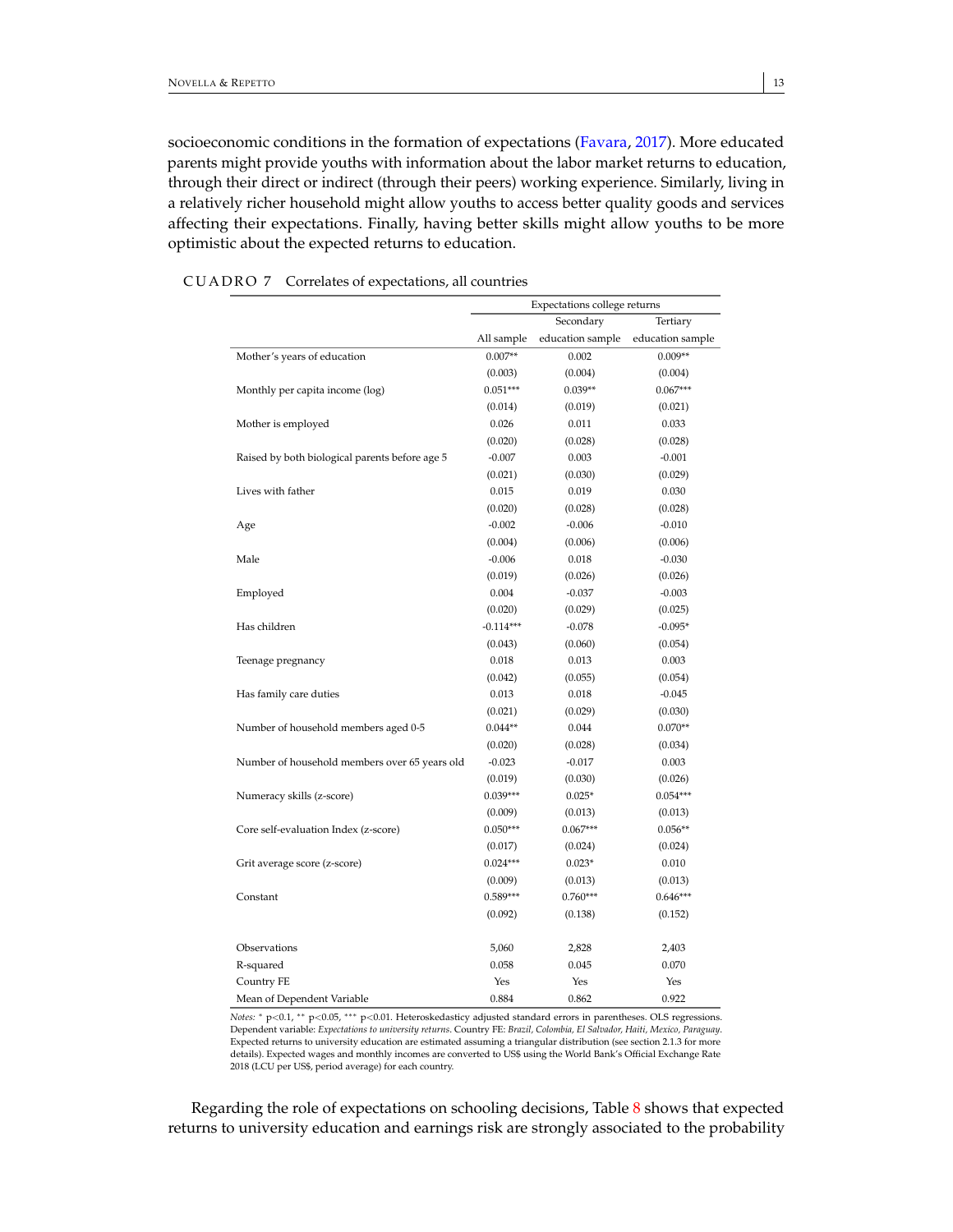of being enrolled in tertiary education. Interestingly, these variables are not relevant for the probability of being enrolled in secondary education, which might explained by the large enrollment rate in secondary education among youths in the sample (94 percent).

<span id="page-14-0"></span>

|                                                | Secondary      | Tertiary    |
|------------------------------------------------|----------------|-------------|
|                                                | enrollment     | enrollment  |
| Expected returns to college education          | 0.007          | $0.043***$  |
|                                                | (0.006)        | (0.016)     |
| Variance log expected wage secondary completed | 0.019          |             |
|                                                | (0.119)        |             |
| Variance log expected wage college completed   | 0.076          | $0.516***$  |
|                                                | (0.079)        | (0.154)     |
| Mother's years of education                    | $0.006***$     | $0.017***$  |
|                                                | (0.001)        | (0.003)     |
| Monthly per capita income (log)                | $0.015**$      | $0.077***$  |
|                                                | (0.007)        | (0.014)     |
| Mother is employed                             | $0.025**$      | 0.028       |
|                                                | (0.011)        | (0.021)     |
| Age                                            | $0.009***$     | $0.052***$  |
|                                                | (0.002)        | (0.005)     |
| Male                                           | $-0.015*$      | $-0.071***$ |
|                                                | (0.009)        | (0.019)     |
| Numeracy skills (z-score)                      | 0.007          | $0.034***$  |
|                                                | (0.005)        | (0.010)     |
| Core self-evaluation Index (z-score)           | $0.014^{\ast}$ | $0.045***$  |
|                                                | (0.008)        | (0.017)     |
| Constant                                       | $0.550***$     | $-1.080***$ |
|                                                | (0.066)        | (0.118)     |
| Observations                                   | 2,828          | 2,403       |
| R-squared                                      | 0.074          | 0.198       |
| Country FE                                     | Yes            | Yes         |
| Subjective probability of being employed       | Yes            | Yes         |
| Family background                              | Yes            | Yes         |
| Socioeconomic characteristics                  | Yes            | Yes         |
| Cognitive and non-cognitive skills             | Yes            | Yes         |
| Mean of Dependent Variable                     | 0.942          | 0.587       |

CUADRO 8 Outcomes regression analysis - enrollment, all countries

*Notes:* <sup>∗</sup> p<0.1, ∗∗ p<0.05, ∗∗∗ p<0.01. Heteroskedasticy adjusted standard errors in parentheses. OLS regressions. Dependent variables: *Secondary and Tertiary enrollment*. Secondary (Tertiary) enrollment is a dummy variable that takes the value of one if youths are enrolled or have finished secondary (tertiary) education conditional on having completed primary (secondary) education and zero if youths completed primary (secondary) and are yet not enrolled in secondary (tertiary) education. Country FE: *Brazil, Colombia, El Salvador, Haiti, Mexico, Paraguay*. Family background: *raised by both biological parents before age 5, lives with father*. Socioeconomic characteristics: *employed, has children, teenage pregnancy, has family care duties, number of household members aged 0-5, number of household members over 65 years old*. Cognitive and non-cognitive skills: *numeracy skills (z-score), core self-evaluation index (z-score), Grit average score (z-score)*. Expected returns to university education are estimated assuming a triangular distribution (see section 2.1.3 for more details). Expected wages and monthly incomes are converted to US\$ using the World Bank's Official Exchange Rate 2018 (LCU per US\$, period average) for each country.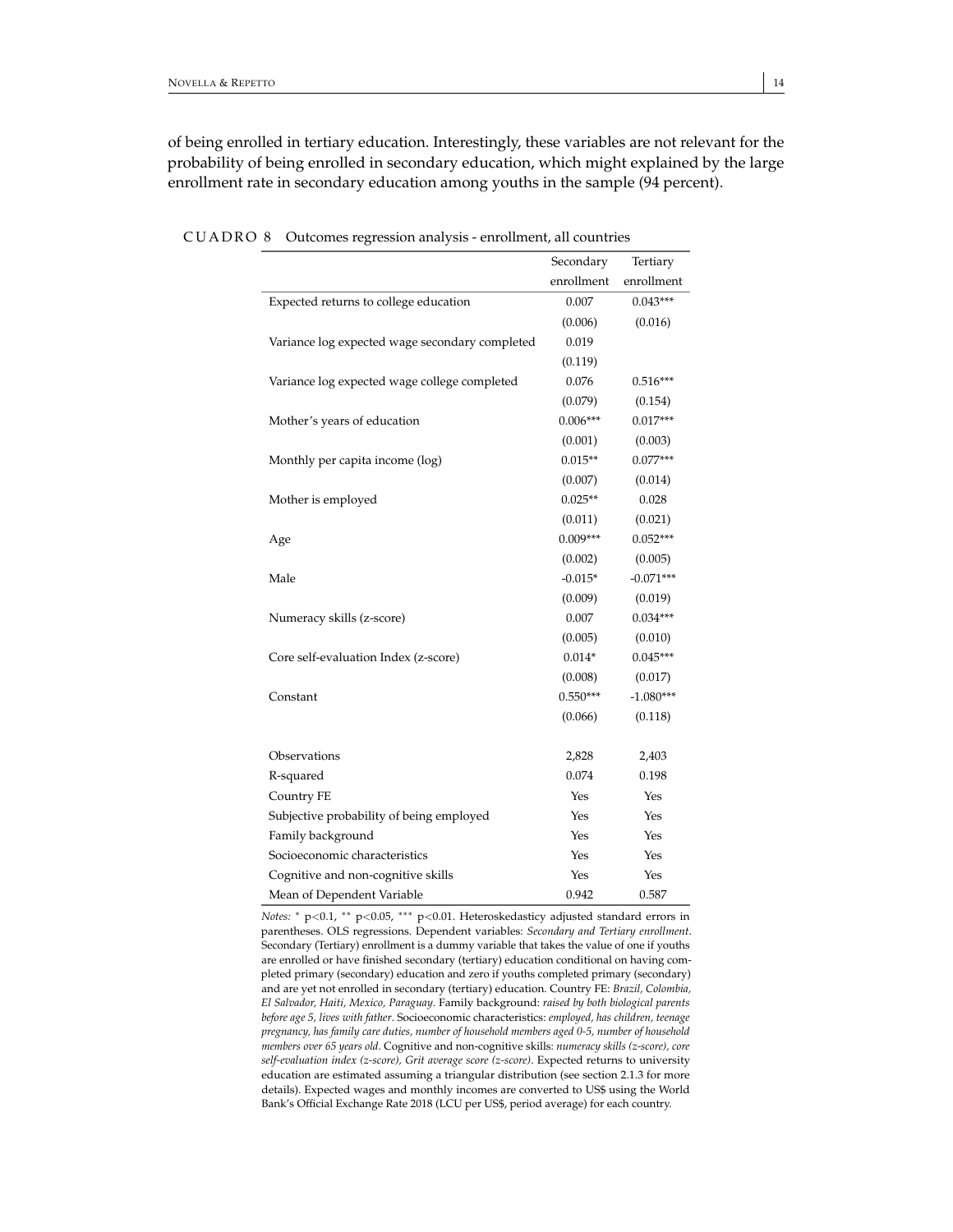# **4.2** | **Heterogeneity Analysis**

We now explore whether the role of expectations on schooling decisions varies across different subgroups. This evidence motivates the discussion on potential mechanisms through which expectations might affect schooling decisions. Thus, Table [9](#page-16-0) starts presenting the results by gender. Overall, we find that the role of expectations of schooling decisions is similar for boys and girls. While for girls, expected returns are not associated with secondary or tertiary education enrollment, for boys, a marginal increase in the expected returns to university education is significantly associated with a 5.8 p.p. increase in the probability of being enrolled in tertiary education.

In addition, opportunity costs and information about the labor market might differ by individuals' age. To account for this, the second set of results in Table [9](#page-16-0) shows that the role of expected returns does not vary among younger (aged 15-18) and older (aged 19-22) individuals. We find no evidence of a differential effect. However, we find that expected returns to university education are positively and significantly associated with tertiary education enrollment for the older sample. Similarly, a marginal increase in the expected returns to tertiary education is related to an increase in 1.2 p.p. in the probability of being enrolled in secondary education for the younger sample.

The effect of expected returns might also vary by the youth's skills level. For instance, youths knowing their own skills or where they stand in the population distribution might better estimate the returns to education. The third set of results of Table [9](#page-16-0) does not show any difference in this regard. However, we find qualitative evidence that the role of expectations on tertiary education enrollment is larger for youths with better numeracy skills (4.8 p.p.) than for those with lower skills (3.9 p.p.).

The role of expected returns might also vary by the level of self-perception of youths. For instance, those with a high self-perception might consider that the population expected return does not match the returns that they might get, which could make this variable irrelevant for their schooling decision. The last set of results in Table [9](#page-16-0) shows whether the role of expected returns varies among those with lower (below the median) and higher (above the median) levels of self-esteem. We find that the effect of expected returns to university education on the probability of being enrolled in secondary education is lower for youths with high self-esteem than for those with low self-esteem.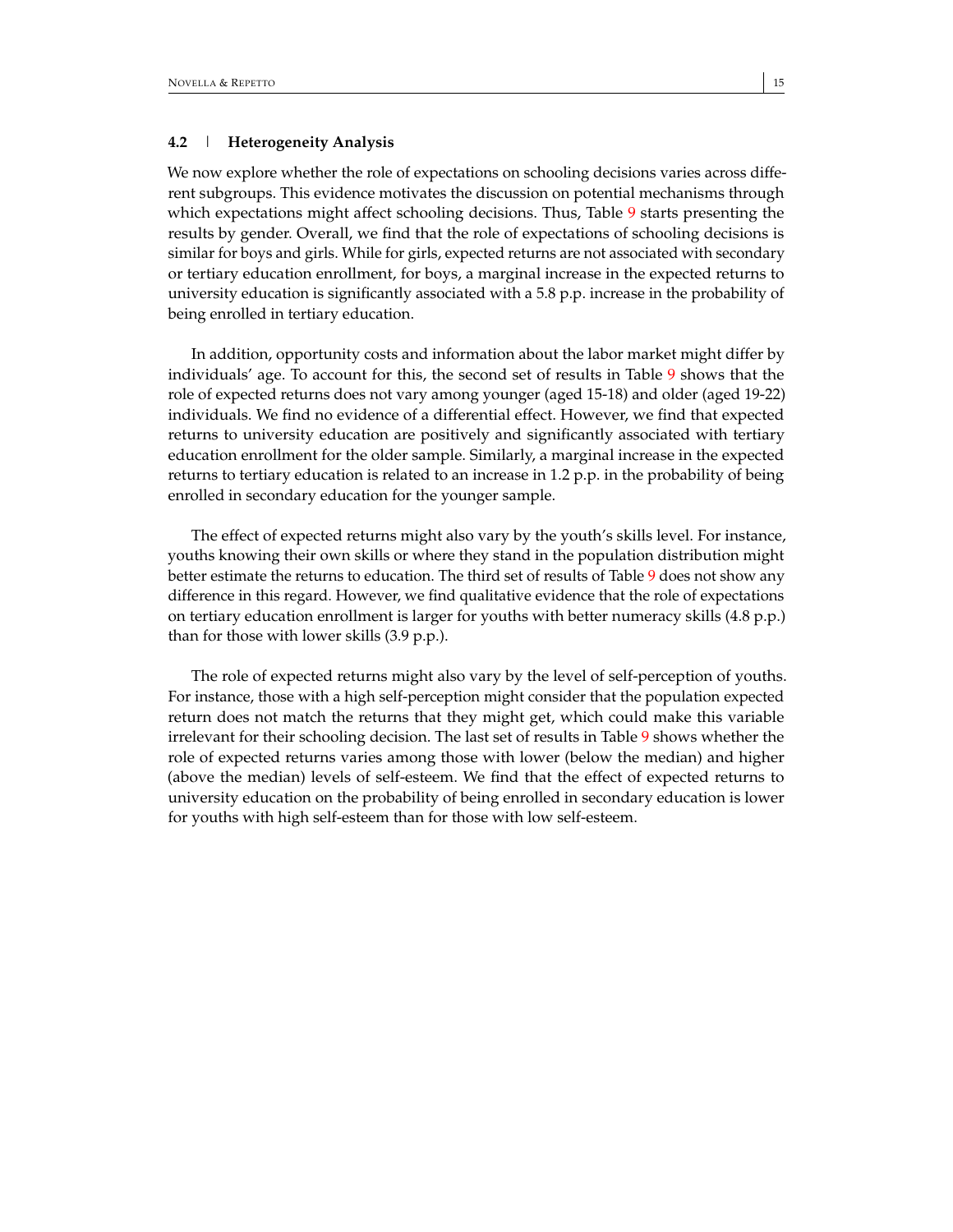<span id="page-16-0"></span>

|                                                    |            |             |            |             | Self-esteem         |             |              |             |
|----------------------------------------------------|------------|-------------|------------|-------------|---------------------|-------------|--------------|-------------|
|                                                    | Male       |             | Age 15-18  |             | Numeracy score 100% |             | above median |             |
|                                                    | Secondary  | Tertiary    | Secondary  | Tertiary    | Secondary           | Tertiary    | Secondary    | Tertiary    |
|                                                    |            |             |            |             |                     |             |              |             |
| Expected returns to university education           | $-0.002$   | 0.028       | $-0.007$   | $0.049***$  | 0.002               | $0.039*$    | $0.020**$    | $0.059***$  |
|                                                    | (0.008)    | (0.021)     | (0.011)    | (0.018)     | (0.009)             | (0.023)     | (0.010)      | (0.021)     |
| Heterogeneity variable                             | $-0.029**$ | $-0.100***$ | $-0.024$   | $-0.097**$  | $-0.018$            | $-0.123**$  | $0.046***$   | $0.094***$  |
|                                                    | (0.015)    | (0.035)     | (0.021)    | (0.048)     | (0.022)             | (0.056)     | (0.015)      | (0.035)     |
| Exp returns to university X Heterogeneity variable | 0.016      | 0.031       | 0.019      | $-0.037$    | 0.010               | 0.009       | $-0.028**$   | $-0.039$    |
|                                                    | (0.012)    | (0.030)     | (0.013)    | (0.037)     | (0.012)             | (0.031)     | (0.012)      | (0.030)     |
| Variance log expected wage secondary completed     | 0.018      |             | 0.029      |             | 0.019               |             | 0.018        |             |
|                                                    | (0.119)    |             | (0.119)    |             | (0.120)             |             | (0.119)      |             |
| Variance log expected wage university completed    | 0.080      | $0.517***$  | 0.075      | $0.507***$  | 0.077               | $0.515***$  | 0.081        | $0.521***$  |
|                                                    | (0.080)    | (0.154)     | (0.080)    | (0.155)     | (0.079)             | (0.158)     | (0.080)      | (0.157)     |
| Constant                                           | $0.555***$ | $-1.070***$ | $0.587***$ | $-0.705***$ | $0.558***$          | $-1.026***$ | $0.541***$   | $-1.073***$ |
|                                                    | (0.067)    | (0.119)     | (0.090)    | (0.152)     | (0.066)             | (0.121)     | (0.067)      | (0.119)     |
|                                                    |            |             |            |             |                     |             |              |             |
| Observations                                       | 2,828      | 2,403       | 2,828      | 2,403       | 2,828               | 2,403       | 2,828        | 2,403       |
| R-squared                                          | 0.074      | 0.198       | 0.075      | 0.204       | 0.074               | 0.200       | 0.077        | 0.201       |
| Subjective probability of being employed           | Yes        | Yes         | Yes        | Yes         | Yes                 | Yes         | Yes          | Yes         |
| Country FE                                         | Yes        | Yes         | Yes        | Yes         | Yes                 | Yes         | Yes          | Yes         |
| Family background                                  | Yes        | Yes         | Yes        | Yes         | Yes                 | Yes         | Yes          | Yes         |
| Socioeconomic characteristics                      | Yes        | Yes         | Yes        | Yes         | Yes                 | Yes         | Yes          | Yes         |
| Cognitive and non-cognitive skills                 | Yes        | Yes         | Yes        | Yes         | Yes                 | Yes         | Yes          | Yes         |
| Mean of Dependent Variable                         | 0.942      | 0.587       | 0.942      | 0.587       | 0.942               | 0.587       | 0.942        | 0.587       |
| Coefficient heterogeneity variable                 | 0.014      | $0.058**$   | $0.012*$   | 0.012       | 0.012               | $0.048**$   | $-0.008$     | 0.020       |
| SE                                                 | (0.009)    | (0.023)     | (0.007)    | (0.033)     | (0.008)             | (0.021)     | (0.008)      | (0.022)     |

# CUADRO 9 Heterogeneity Analysis - Youth's characteristics

*Notes:* <sup>∗</sup> <sup>p</sup><0.1, ∗∗ <sup>p</sup><0.05, ∗∗∗ <sup>p</sup><sup>&</sup>lt;0.01. Heteroskedasticy adjusted standard errors in parentheses. OLS regressions. Dependent variables: *Secondary and Tertiary enrollment*. Secondary (Tertiary) enrollment is a dummy variable that takes the value of one if youths are enrolled or have finished secondary (tertiary) education conditional on having completed primary (secondary) education and zero if youths completed primary (secondary) and are yet not enrolled in secondary (tertiary) education. Country FE: *Brazil, Colombia, El Salvador, Haiti, Mexico, Paraguay*. Family background: *mother's years of education, monthly per capita income (log), mother is employed, raised by both biological parents before age 5, lives with father*. Socioeconomic characteristics: *age, employed, has children, teenage pregnancy, has family care duties, number of household members aged 0-5, number of household members over 65 years old*. Cognitive and non-cognitive skills: *numeracy skills (z-score), core self-evaluation index (z-score), Grit average score (z-score)*. Expected returns to university education are estimated assuming a triangular distribution (see section 2.1.3 for more details). Expected wages and monthly incomes are converted to US\$ using the World Bank's Official Exchange Rate 2018 (LCU per US\$, period average) for each country.

Table [10](#page-17-0) explores additional differential effects related to household's characteristics. The first set of results shows no sign of a differential effect of expected returns on enrollment between youths whose mothers have low (less than completed secondary) or high (at least secondary) educational levels. Regarding household income, although we do not find any differential effect between those below and above the median per capita income, we find that expected returns are particularly important for determining school enrollment for those living in richer households. Finally, Table [10](#page-17-0) shows that youths do not behave differently if their mothers work or not. However, we find that the expected returns to university education are significantly important for the probability of being enrolled in tertiary education for youths whose mothers work. Overall, results from Table [10](#page-17-0) suggest that maternal education and working status, and household income might contribute to the formation of expectations and the schooling decision, particularly in tertiary education.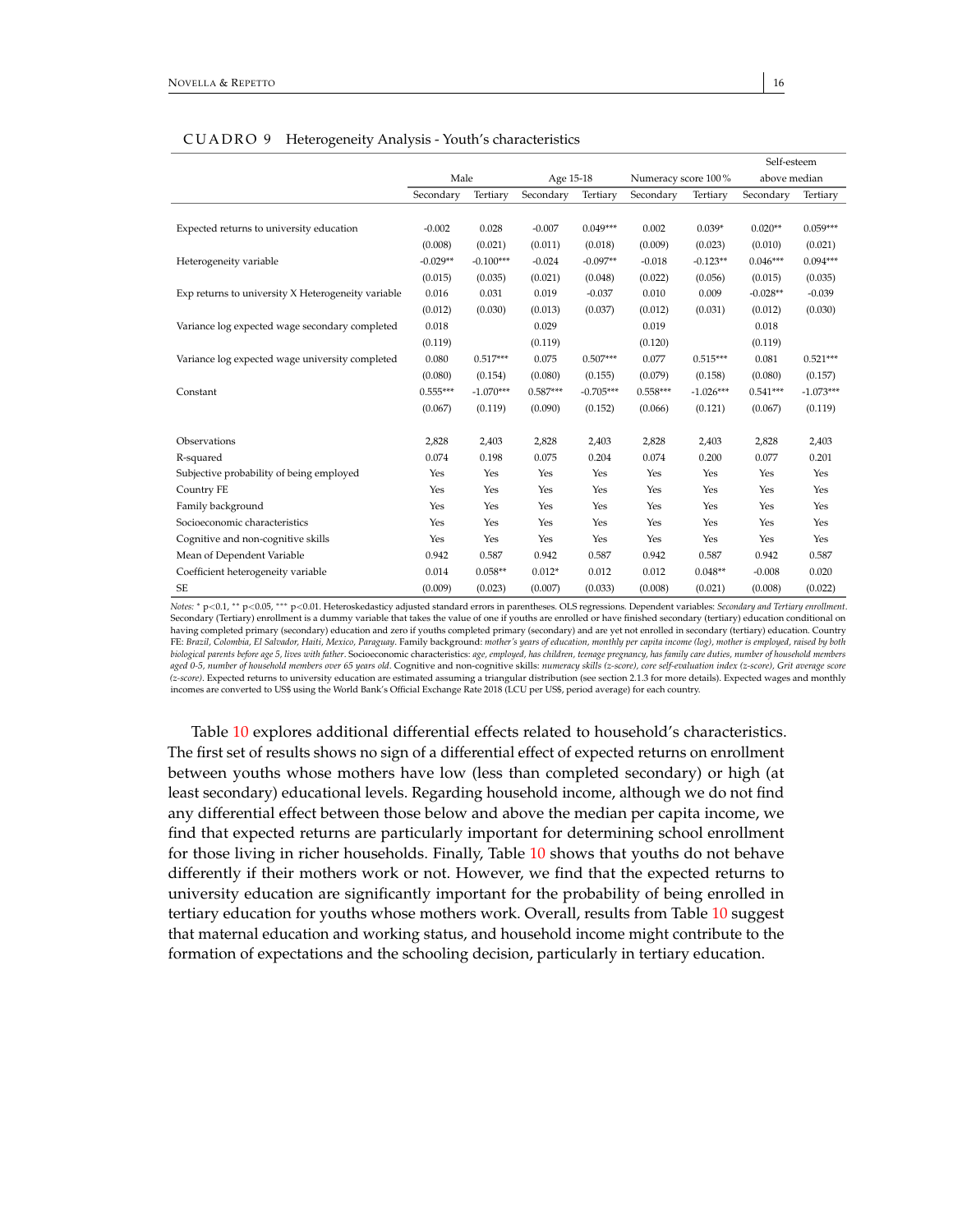<span id="page-17-0"></span>

|                                                    | Mothers education     |             |                     |             |                 |             |
|----------------------------------------------------|-----------------------|-------------|---------------------|-------------|-----------------|-------------|
|                                                    | level above secondary |             | Income above median |             | Employed mother |             |
|                                                    | Secondary             | Tertiary    | Secondary           | Tertiary    | Secondary       | Tertiary    |
|                                                    |                       |             |                     |             |                 |             |
| Expected returns to university education           | 0.004                 | 0.037       | 0.002               | 0.026       | 0.000           | 0.012       |
|                                                    | (0.010)               | (0.025)     | (0.010)             | (0.022)     | (0.013)         | (0.030)     |
| Heterogeneity variable                             | 0.001                 | 0.042       | $-0.013$            | $-0.063$    | 0.017           | $-0.011$    |
|                                                    | (0.017)               | (0.042)     | (0.017)             | (0.042)     | (0.017)         | (0.038)     |
| Exp returns to university X Heterogeneity variable | 0.004                 | 0.010       | 0.011               | 0.036       | 0.009           | 0.043       |
|                                                    | (0.012)               | (0.031)     | (0.012)             | (0.031)     | (0.015)         | (0.034)     |
| Variance log expected wage secondary completed     | 0.020                 |             | 0.020               |             | 0.018           |             |
|                                                    | (0.119)               |             | (0.121)             |             | (0.119)         |             |
| Variance log expected wage university completed    | 0.073                 | $0.516***$  | 0.075               | $0.493***$  | 0.079           | $0.513***$  |
|                                                    | (0.082)               | (0.155)     | (0.080)             | (0.151)     | (0.079)         | (0.154)     |
| Constant                                           | $0.554***$            | $-1.058***$ | $0.548***$          | $-1.113***$ | $0.556***$      | $-1.055***$ |
|                                                    | (0.067)               | (0.120)     | (0.070)             | (0.129)     | (0.066)         | (0.120)     |
|                                                    |                       |             |                     |             |                 |             |
| Observations                                       | 2,828                 | 2,403       | 2,828               | 2,403       | 2,828           | 2,403       |
| R-squared                                          | 0.074                 | 0.199       | 0.074               | 0.199       | 0.074           | 0.199       |
| Country FE                                         | Yes                   | Yes         | Yes                 | Yes         | Yes             | Yes         |
| Family background                                  | Yes                   | Yes         | Yes                 | Yes         | Yes             | Yes         |
| Socioeconomic characteristics                      | Yes                   | Yes         | Yes                 | Yes         | Yes             | Yes         |
| Cognitive and non-cognitive skills                 | Yes                   | Yes         | Yes                 | Yes         | Yes             | Yes         |
| Mean of Dependent Variable                         | 0.942                 | 0.587       | 0.942               | 0.587       | 0.942           | 0.587       |
| Coefficient heterogeneity variable                 | 0.009                 | $0.047**$   | $0.013*$            | $0.062***$  | 0.009           | $0.055***$  |
| SE                                                 | (0.007)               | (0.020)     | (0.007)             | (0.022)     | (0.007)         | (0.018)     |

#### CUADRO 10 Heterogeneity Analysis - Youth's environment

*Notes:* <sup>∗</sup> p<0.1, ∗∗ p<0.05, ∗∗∗ p<0.01. Heteroskedasticity adjusted standard errors in parentheses. OLS regressions. Dependent variables: *Secondary and Tertiary enrollment*. Secondary (Tertiary) enrollment is a dummy variable that takes the value of one if youths are enrolled or have finished secondary (tertiary) education conditional on having completed primary (secondary) education and zero if youths completed primary (secondary) and are yet not enrolled in secondary (tertiary) education. Country FE: *Brazil, Colombia, El Salvador, Haiti, Mexico, Paraguay*. Family background: *mother's years of education, monthly per capita income (log), mother is employed, raised by both biological parents before age 5, lives with father*. Socioeconomic characteristics: *age, employed, has children, teenage pregnancy, has family care duties, number of household members aged 0-5, number of household members over 65 years old*. Cognitive and non-cognitive skills: *numeracy skills (z-score), core self-evaluation index (z-score), Grit average score (z-score)*. Expected returns to university education are estimated assuming a triangular distribution (see section 2.1.3 for more details). Expected wages and monthly incomes are converted to US\$ using the World Bank's Official Exchange Rate 2018 (LCU per US\$, period average) for each country.

# **4.3** | **Main results Mexico**

As discussed above, the sample of Mexico contains more information about parental characteristics than the sample for the other countries in the Millennials in LAC study. Table [11](#page-18-0) shows some evidence of a positive correlation between the parental expectations about their offspring and youths' expectations about the returns to university.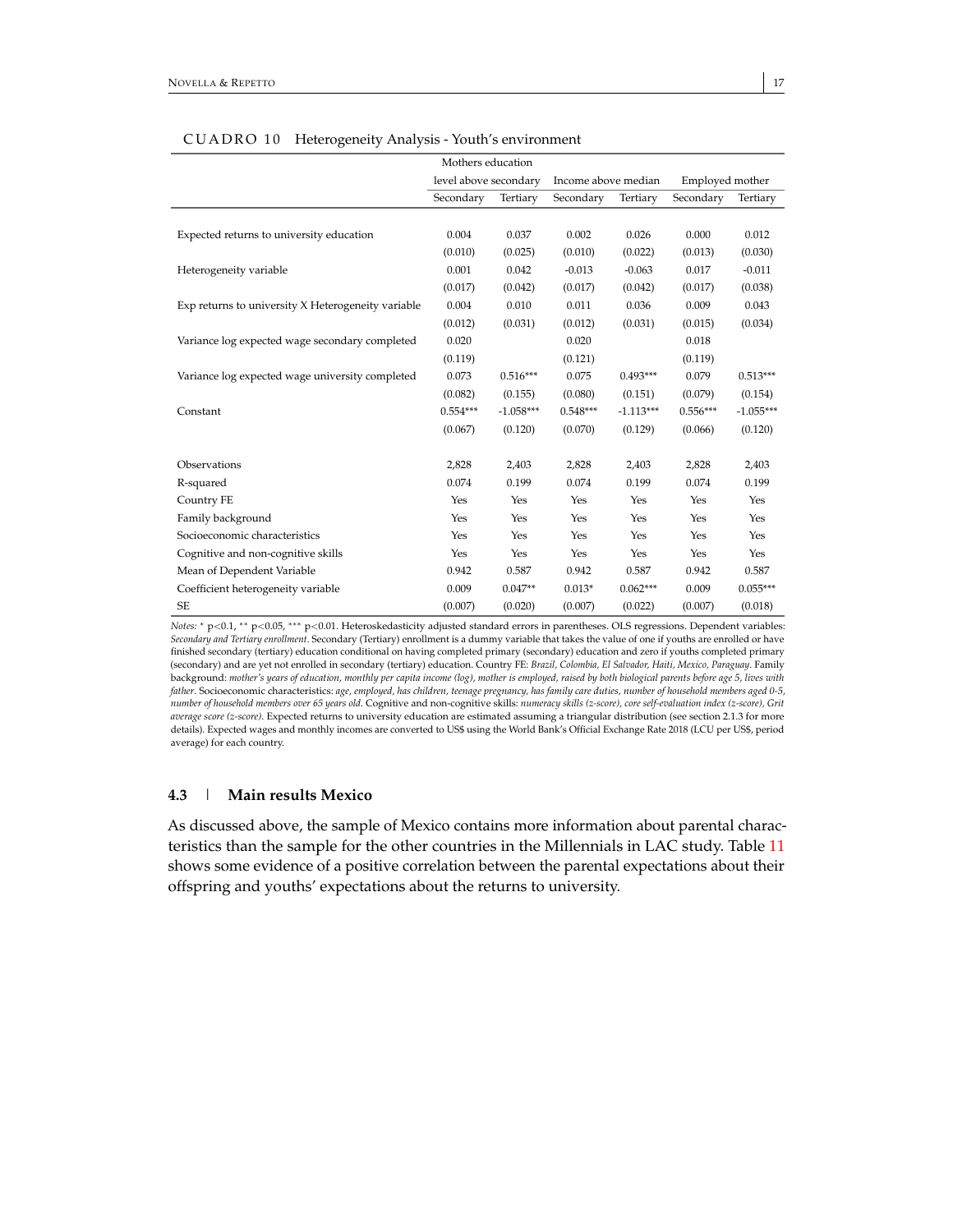<span id="page-18-0"></span>

|                                                        | Expectations university returns |                  |                      |  |  |
|--------------------------------------------------------|---------------------------------|------------------|----------------------|--|--|
|                                                        |                                 | Secondary        | Tertiary             |  |  |
|                                                        | All sample                      | education sample | education sample     |  |  |
| Mother's years of education                            | 0.009                           | 0.012            | $-0.007$             |  |  |
|                                                        | (0.007)                         | (0.009)          | (0.016)              |  |  |
| Monthly per capita income (log)                        | 0.049                           | 0.019            | $0.160**$            |  |  |
|                                                        | (0.035)                         | (0.043)          | (0.077)              |  |  |
| Mother is employed                                     | $-0.080$                        | 0.017            | $-0.233$             |  |  |
|                                                        | (0.092)                         | (0.096)          | (0.219)              |  |  |
| Raised by both biological parents before age 5         | $-0.172***$                     | $-0.180**$       | $-0.006$             |  |  |
|                                                        | (0.061)                         | (0.081)          | (0.125)              |  |  |
| Lives with father                                      | $0.106*$                        | 0.078            | 0.046                |  |  |
|                                                        | (0.057)                         | (0.075)          | (0.111)              |  |  |
| Age                                                    | $-0.003$                        | 0.002            | $-0.025$             |  |  |
|                                                        | (0.009)                         | (0.014)          | (0.020)              |  |  |
| Male                                                   | $0.115**$                       | $0.186***$       | 0.017                |  |  |
|                                                        | (0.051)                         | (0.060)          | (0.098)              |  |  |
| Employed                                               | 0.044                           | 0.046            | 0.084                |  |  |
|                                                        | (0.051)                         | (0.067)          | (0.092)              |  |  |
| Has children                                           | $-0.004$                        | 0.029            | 0.229                |  |  |
|                                                        | (0.090)                         | (0.158)          | (0.180)              |  |  |
| Teenage pregnancy                                      | $-0.081$                        | $-0.083$         | $-0.133$             |  |  |
|                                                        | (0.084)                         | (0.135)          | (0.155)              |  |  |
| Has family care duties                                 | $-0.063$                        | $-0.060$         | $-0.163*$            |  |  |
|                                                        | (0.051)                         | (0.061)          | (0.095)              |  |  |
| Number of household members aged 0-5                   | 0.010                           | 0.038            | 0.094                |  |  |
|                                                        | (0.044)                         | (0.072)          | (0.156)              |  |  |
| Number of household members over 65 years old          | $-0.002$                        | 0.036            | 0.105                |  |  |
|                                                        | (0.077)                         | (0.138)          | (0.137)              |  |  |
| Numeracy skills (z-score)                              | 0.012                           | $-0.012$         | 0.030                |  |  |
|                                                        | (0.027)                         | (0.035)<br>0.099 | (0.049)              |  |  |
| Core self-evaluation Index (z-score)                   | $0.125**$<br>(0.053)            | (0.067)          | $0.219**$<br>(0.089) |  |  |
| Grit average score (z-score)                           | 0.044                           | 0.048            | 0.048                |  |  |
|                                                        | (0.033)                         | (0.040)          | (0.066)              |  |  |
| Difference main caregiver's expectations for offspring | $0.036*$                        | 0.030            | $-0.038$             |  |  |
| and current socio-economic level                       | (0.021)                         | (0.028)          | (0.056)              |  |  |
| Main caregiver's socio-economic level (1-10)           | 0.015                           | 0.008            | $-0.057$             |  |  |
|                                                        | (0.023)                         | (0.031)          | (0.059)              |  |  |
| Main caregiver lived in the urban area at 14           | 0.028                           | 0.043            | $-0.010$             |  |  |
|                                                        | (0.050)                         | (0.059)          | (0.101)              |  |  |
| Constant                                               | $0.448*$                        | 0.421            | 1.314**              |  |  |
|                                                        | (0.249)                         | (0.302)          | (0.646)              |  |  |
|                                                        |                                 |                  |                      |  |  |
| Observations                                           | 696                             | 459              | 231                  |  |  |
| R-squared                                              | 0.082                           | 0.082            | 0.122                |  |  |
| Mean of Dependent Variable                             | 0.837                           | 0.836            | 0.927                |  |  |

# CUADRO 11 Correlates of expectations, Mexico

*Notes:* <sup>∗</sup> <sup>p</sup><0.1, ∗∗ <sup>p</sup><0.05, ∗∗∗ <sup>p</sup><sup>&</sup>lt;0.01. Heteroskedasticity adjusted standard errors in parentheses. OLS regressions. Dependent variable: Expectations to university returns. Expected returns to university education are estimated assuming a triangular distribution (see section 2.1.3 for more details). Expected wages and monthly incomes are conv

Table [12](#page-19-0) shows that youths' expected returns to university education are associated with the probability of being enrolled in secondary education but not in tertiary education. Interestingly, we find that parental expectations for their offspring positively and significantly correlate with being enrolled in tertiary education.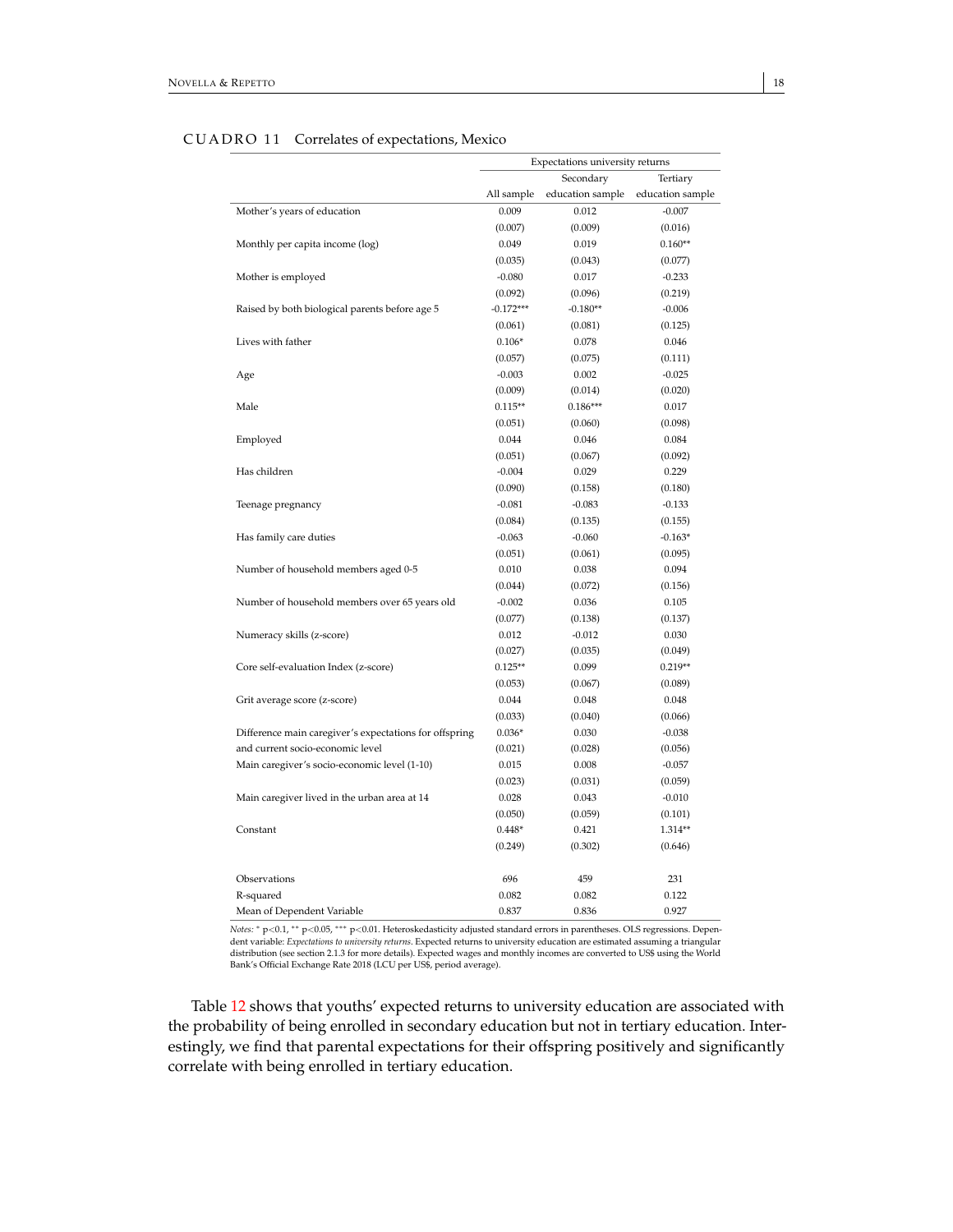<span id="page-19-0"></span>

|                                                            | Secondary            | Tertiary              |
|------------------------------------------------------------|----------------------|-----------------------|
|                                                            | enrollment           | enrollment            |
| Expected returns to college education                      | $0.049**$            | 0.016                 |
|                                                            | (0.021)              | (0.054)               |
| Variance logarithm expected wage secondary completed       | $0.403**$            |                       |
|                                                            |                      |                       |
| Variance logarithm expected wage college completed         | (0.192)<br>$0.283**$ | $-0.637$              |
|                                                            |                      |                       |
| Difference main caregiver's expectations for offspring and | (0.130)<br>$-0.002$  | (1.024)<br>$0.119***$ |
|                                                            |                      |                       |
| current socio-economic level                               | (0.011)              | (0.034)               |
| Main caregiver's socio-economic level (1-10)               | 0.001                | $0.070**$             |
|                                                            | (0.011)              | (0.035)               |
| Main caregiver lived in the urban area at 14               | $-0.020$             | $-0.120*$             |
|                                                            | (0.027)              | (0.068)               |
| Mother's years of education                                | $-0.000$             | $0.031***$            |
|                                                            | (0.004)              | (0.009)               |
| Monthly per capita income (log)                            | $0.047**$            | 0.071                 |
|                                                            | (0.021)              | (0.054)               |
| Mother is employed                                         | $0.114*$             | 0.127                 |
|                                                            | (0.066)              | (0.128)               |
| Age                                                        | $0.015**$            | $0.027*$              |
|                                                            | (0.006)              | (0.015)               |
| Male                                                       | $-0.038$             | 0.095                 |
|                                                            | (0.023)              | (0.068)               |
| Numeracy skills (z-score)                                  | $-0.023$             | 0.015                 |
|                                                            | (0.014)              | (0.040)               |
| Core self-evaluation Index (z-score)                       | 0.025                | 0.030                 |
|                                                            | (0.022)              | (0.066)               |
| Constant                                                   | 0.171                | $-1.205**$            |
|                                                            | (0.218)              | (0.546)               |
|                                                            |                      |                       |
| Observations                                               | 459                  | 231                   |
| R-squared                                                  | 0.214                | 0.247                 |
| Family background                                          | Yes                  | Yes                   |
| Socioeconomic characteristics                              | Yes                  | Yes                   |
| Cognitive and non-cognitive skills                         | Yes                  | Yes                   |
| Mean of Dependent Variable                                 | 0.942                | 0.587                 |

CUADRO 12 Outcomes regression analysis - enrollment, Mexico

*Notes:* <sup>∗</sup> p<0.1, ∗∗ p<0.05, ∗∗∗ p<0.01. Heteroskedasticity adjusted standard errors in parentheses. OLS regressions. Dependent variables: *Secondary and Tertiary enrollment*. Secondary (Tertiary) enrollment is a dummy variable that takes the value of one if youths are enrolled or have finished secondary (tertiary) education conditional on having completed primary (secondary) education and zero if youths completed primary (secondary) and are yet not enrolled in secondary (tertiary) education. Family background: *raised by both biological parents before age 5, lives with father*. Socioeconomic characteristics: *employed, has children, teenage pregnancy, has family care duties, number of household members aged 0-5, number of household members over 65 years old*. Cognitive and non-cognitive skills: *numeracy skills (z-score), core self-evaluation index (z-score), Grit average score (z-score)*. Expected returns to university education are derived assuming a triangular distribution (see section 2.1.3 for more details). Expected wages and monthly incomes are converted to US\$ using the World Bank's Official Exchange Rate 2018 (LCU per US\$, period average).

#### **4.4** | **Heterogeneity Analysis, Mexico**

As with the other countries in the study, Tables [13](#page-20-0) and [14](#page-21-0) show whether the effect of expected returns vary across different subsamples of interest. In this case, however, specifications include additional information about parents, particularly expectations for their offspring. Overall, we do not find evidence of expected returns affecting the school decisions of boys and girls, older and younger youths, or youths' skills level differently.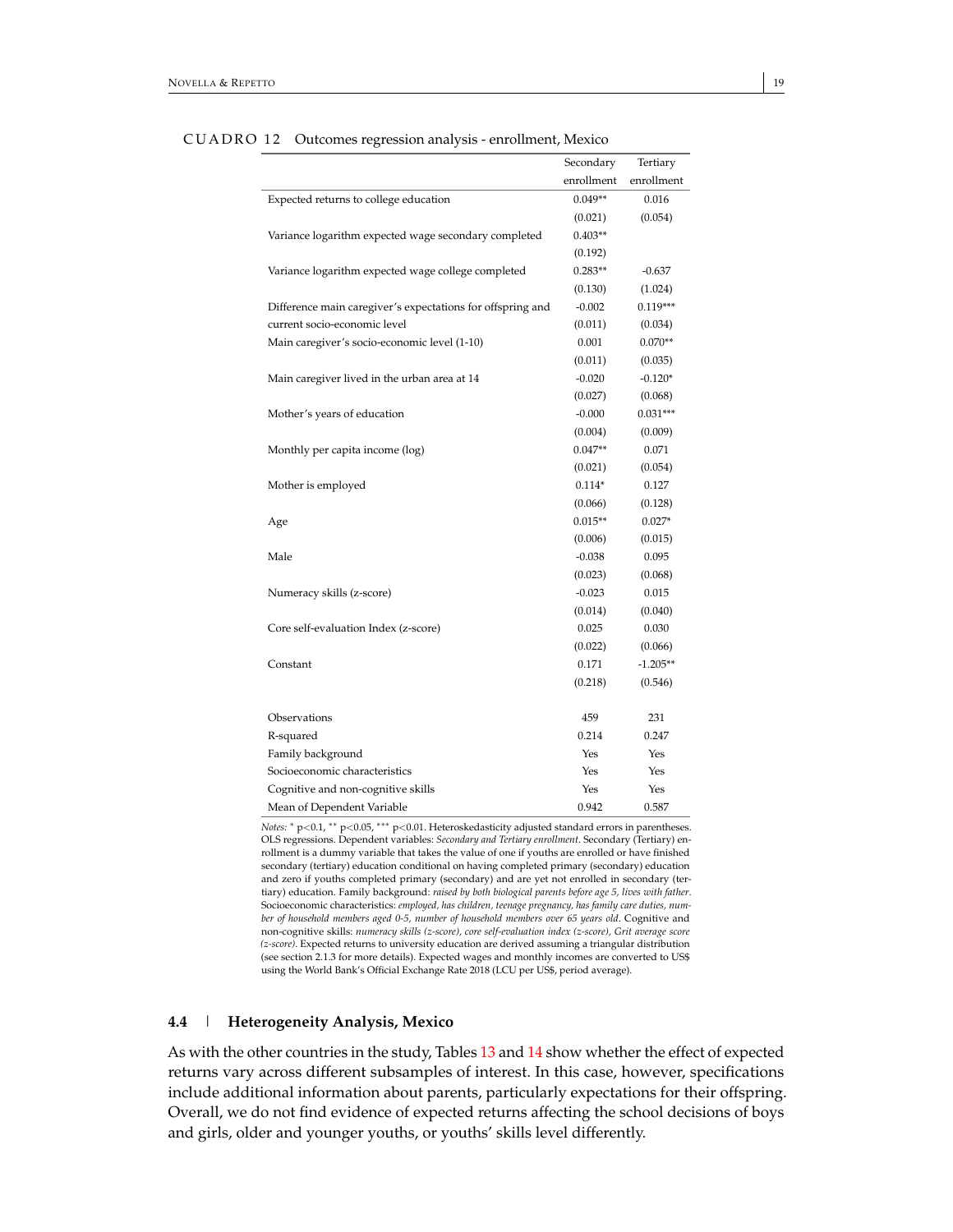<span id="page-20-0"></span>

|                                                        |           |            |            |            |                     |            | Self-esteem  |            |
|--------------------------------------------------------|-----------|------------|------------|------------|---------------------|------------|--------------|------------|
|                                                        | Male      |            | Age 15-18  |            | Numeracy score 100% |            | above median |            |
|                                                        | Secondary | Tertiary   | Secondary  | Tertiary   | Secondary           | Tertiary   | Secondary    | Tertiary   |
| Expected returns to university education               | 0.051     | 0.039      | 0.000      | $-0.013$   | $0.040**$           | $-0.043$   | $0.068**$    | $-0.027$   |
|                                                        | (0.037)   | (0.070)    | (0.048)    | (0.062)    | (0.020)             | (0.074)    | (0.029)      | (0.068)    |
| Heterogeneity variable                                 | $-0.035$  | 0.150      | $-0.031$   | $-0.385**$ | $-0.116*$           | $-0.385**$ | 0.069        | $-0.192$   |
|                                                        | (0.046)   | (0.124)    | (0.060)    | (0.160)    | (0.064)             | (0.167)    | (0.046)      | (0.155)    |
| Exp returns to university X Heterogeneity variable     | $-0.004$  | $-0.058$   | 0.062      | 0.103      | 0.024               | 0.160      | $-0.049$     | 0.121      |
|                                                        | (0.045)   | (0.107)    | (0.054)    | (0.136)    | (0.052)             | (0.102)    | (0.041)      | (0.104)    |
| Variance log expected wage secondary completed         | $0.404**$ |            | $0.420**$  |            | $0.393*$            |            | $0.385*$     |            |
|                                                        | (0.195)   |            | (0.201)    |            | (0.209)             |            | (0.200)      |            |
| Variance log expected wage university completed        | $0.286**$ | $-0.580$   | $0.303**$  | $-0.931$   | $0.291**$           | $-0.691$   | $0.255*$     | $-0.584$   |
|                                                        | (0.132)   | (1.021)    | (0.147)    | (1.078)    | (0.142)             | (0.842)    | (0.140)      | (0.916)    |
| Difference main caregiver's expectations for offspring | $-0.003$  | $0.120***$ | $-0.003$   | $0.103***$ | $-0.004$            | $0.119***$ | $-0.003$     | $0.124***$ |
| and current socio-economic level                       | (0.011)   | (0.034)    | (0.011)    | (0.036)    | (0.011)             | (0.033)    | (0.011)      | (0.034)    |
| Main caregiver's socio-economic level (1-10)           | 0.001     | $0.072**$  | 0.001      | $0.061*$   | $-0.000$            | $0.074**$  | 0.001        | $0.073**$  |
|                                                        | (0.011)   | (0.036)    | (0.011)    | (0.036)    | (0.011)             | (0.034)    | (0.011)      | (0.036)    |
| Main caregiver lived in the urban area at 14           | $-0.020$  | $-0.123*$  | $-0.021$   | $-0.103$   | $-0.019$            | $-0.110$   | $-0.020$     | $-0.124*$  |
|                                                        | (0.027)   | (0.069)    | (0.027)    | (0.069)    | (0.026)             | (0.068)    | (0.027)      | (0.069)    |
| Constant                                               | 0.170     | $-1.192**$ | 0.137      | $-0.179$   | 0.248               | $-0.967*$  | 0.155        | $-1.147**$ |
|                                                        | (0.221)   | (0.548)    | (0.301)    | (0.667)    | (0.215)             | (0.552)    | (0.220)      | (0.555)    |
| Observations                                           | 459       | 231        | 459        | 231        | 459                 | 231        | 459          | 231        |
|                                                        | 0.214     | 0.248      | 0.218      | 0.279      | 0.222               | 0.267      | 0.218        | 0.254      |
| Family background                                      | Yes       | Yes        | Yes        | Yes        | Yes                 | Yes        | Yes          | Yes        |
| Socioeconomic characteristics                          | Yes       | Yes        | Yes        | Yes        | Yes                 | Yes        | Yes          | Yes        |
| Cognitive and non-cognitive skills                     | Yes       | Yes        | Yes        | Yes        | Yes                 | Yes        | Yes          | Yes        |
| Mean of Dependent Variable                             | 0.919     | 0.503      | 0.919      | 0.503      | 0.919               | 0.503      | 0.919        | 0.503      |
| Coefficient heterogeneous variable                     | $0.047*$  | $-0.019$   | $0.063***$ | 0.090      | 0.064               | $0.117*$   | 0.019        | 0.094      |
| <b>SE</b>                                              | (0.025)   | (0.083)    | (0.024)    | (0.122)    | (0.046)             | (0.069)    | (0.029)      | (0.078)    |

# CUADRO 13 Heterogeneity Analysis - Youth's characteristics, Mexico

*Notes:* <sup>∗</sup> <sup>p</sup><0.1, ∗∗ <sup>p</sup><0.05, ∗∗∗ <sup>p</sup><sup>&</sup>lt;0.01. Heteroskedasticy adjusted standard errors in parentheses. OLS regressions. Dependent variables: *Secondary and Tertiary enrollment*. Secondary (Tertiary) enrollment is a dummy variable that takes the value of one if youths are enrolled or have finished secondary (tertiary) education conditional on having completed primary (secondary) education and zero if youths completed primary (secondary) and are yet not enrolled in secondary (tertiary) education. Family background:<br>mother's years of education, monthly per capita income *employed, has children, teenage pregnancy, has family care duties, number of household members aged 0-5, number of household members over 65 years old*. Cognitive and non-cognitive skills: *numeracy skills (z-score), core self-evaluation index (z-score), Grit average score (z-score)*. Expected returns to university education are estimated assuming a triangular distribution (see section 2.1.3 for more details). Expected wages and monthly incomes are converted to US\$ using the World Bank's Official Exchange Rate 2018 (LCU per US\$, period average).

As for the general sample, we find that, even after controlling for parental expectations, the expected returns to university are more critical for enrollment in tertiary education for youths living in wealthier households than for youths living in poorer households.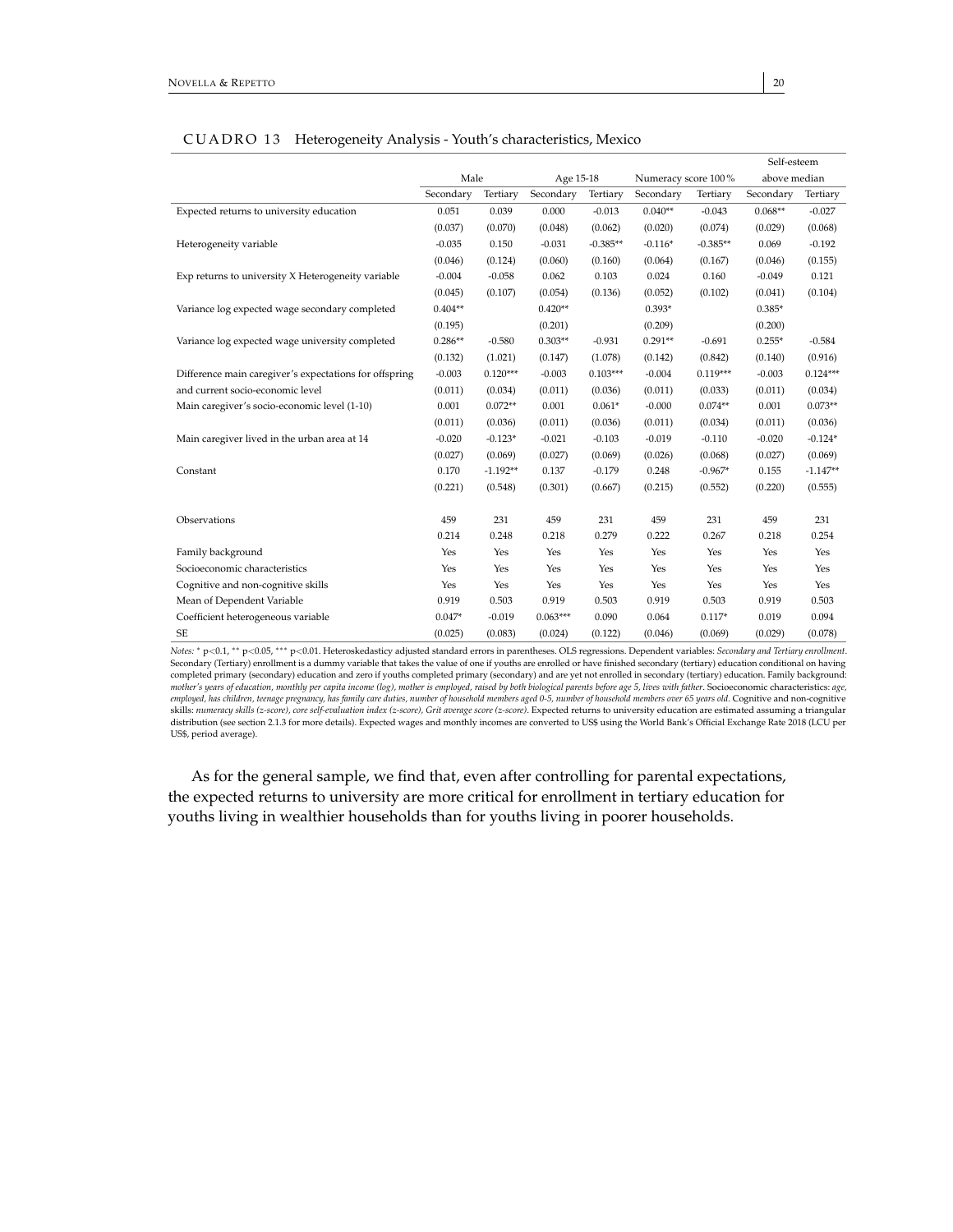<span id="page-21-0"></span>

|                                                        | Mothers' education    |            |                     |            |                 |            |  |
|--------------------------------------------------------|-----------------------|------------|---------------------|------------|-----------------|------------|--|
|                                                        | level above secondary |            | Income above median |            | Employed mother |            |  |
|                                                        | Secondary             | Tertiary   | Secondary           | Tertiary   | Secondary       | Tertiary   |  |
|                                                        |                       |            |                     |            |                 |            |  |
| Expected returns to university education               | 0.024                 | 0.018      | 0.043               | $-0.051$   | 0.207           | $-0.078$   |  |
|                                                        | (0.025)               | (0.073)    | (0.028)             | (0.069)    | (0.133)         | (0.224)    |  |
| Heterogeneity variable                                 | $-0.090$              | 0.007      | $-0.129**$          | $-0.240$   | 0.250           | 0.019      |  |
|                                                        | (0.066)               | (0.146)    | (0.053)             | (0.147)    | (0.153)         | (0.284)    |  |
| Exp returns to university X Heterogeneity variable     | $0.087*$              | $-0.006$   | 0.012               | $0.216**$  | $-0.168$        | 0.104      |  |
|                                                        | (0.049)               | (0.107)    | (0.041)             | (0.094)    | (0.133)         | (0.231)    |  |
| Variance logarithm expected wage secondary completed   | $0.375**$             |            | $0.327*$            |            | $0.372*$        |            |  |
|                                                        | (0.187)               |            | (0.198)             |            | (0.194)         |            |  |
| Variance logarithm expected wage university completed  | $0.296**$             | $-0.633$   | $0.374***$          | $-0.650$   | $0.302**$       | $-0.599$   |  |
|                                                        | (0.131)               | (1.032)    | (0.142)             | (1.039)    | (0.128)         | (1.029)    |  |
| Difference main caregiver's expectations for offspring | $-0.003$              | $0.119***$ | $-0.004$            | $0.115***$ | $-0.004$        | $0.123***$ |  |
| and current socio-economic level                       | (0.011)               | (0.034)    | (0.011)             | (0.034)    | (0.011)         | (0.035)    |  |
| Main caregiver's socio-economic level (1-10)           | 0.000                 | $0.071**$  | $-0.002$            | $0.065*$   | 0.000           | $0.075**$  |  |
|                                                        | (0.011)               | (0.035)    | (0.011)             | (0.035)    | (0.011)         | (0.036)    |  |
| Main caregiver lived in the urban area at 14           | $-0.020$              | $-0.120*$  | $-0.030$            | $-0.112$   | $-0.021$        | $-0.125*$  |  |
|                                                        | (0.027)               | (0.069)    | (0.026)             | (0.068)    | (0.027)         | (0.068)    |  |
| Constant                                               | 0.185                 | $-1.210**$ | 0.037               | $-1.157**$ | 0.058           | $-1.115*$  |  |
|                                                        | (0.223)               | (0.564)    | (0.226)             | (0.566)    | (0.257)         | (0.592)    |  |
|                                                        |                       |            |                     |            |                 |            |  |
| Observations                                           | 459                   | 231        | 459                 | 231        | 459             | 231        |  |
| R-squared                                              | 0.222                 | 0.247      | 0.232               | 0.262      | 0.222           | 0.248      |  |
| Family background                                      | Yes                   | Yes        | Yes                 | Yes        | Yes             | Yes        |  |
| Socioeconomic characteristics                          | Yes                   | Yes        | Yes                 | Yes        | Yes             | Yes        |  |
| Cognitive and non-cognitive skills                     | Yes                   | Yes        | Yes                 | Yes        | Yes             | Yes        |  |
| Mean of Dependent Variable                             | 0.919                 | 0.503      | 0.919               | 0.503      | 0.919           | 0.503      |  |
| Coefficient heterogeneous variable                     | $0.111***$            | 0.012      | $0.056*$            | $0.165***$ | $0.039*$        | 0.027      |  |
| <b>SE</b>                                              | (0.043)               | (0.080)    | (0.030)             | (0.062)    | (0.020)         | (0.056)    |  |

#### CUADRO 14 Heterogeneity analysis - Youth's environment, Mexico

*Notes:* <sup>∗</sup> <sup>p</sup><0.1, ∗∗ <sup>p</sup><0.05, ∗∗∗ <sup>p</sup><sup>&</sup>lt;0.01. Heteroskedasticity adjusted standard errors in parentheses. OLS regressions. Dependent variables: *Secondary and Tertiary enrollment*. Secondary (Tertiary) enrollment is a dummy variable that takes the value of one if youths are enrolled or have finished secondary (tertiary) education conditional on having completed primary (secondary) education and zero if youths completed primary (secondary) and are yet not enrolled in secondary (tertiary) education. Family background: *mother's years of education, monthly per capita income (log), mother is employed, raised by both biological parents before age 5, lives with father*. Socioeconomic characteristics: *age, employed, has children, teenage pregnancy, has family care duties, number of household members aged 0-5, number of household members over 65 years old*. Cognitive and non-cognitive skills: *numeracy skills (z-score), core self-evaluation index (z-score), Grit average score (z-score)*. Expected returns to university education are estimated assuming a triangular distribution (see section 2.1.3 for more details). Expected wages and monthly incomes are converted to US\$ using the World Bank's Official Exchange Rate 2018 (LCU per US\$, period average).

# **5** | **CONCLUSIONS**

The decision to invest in human capital requires having access and capacity to process several resources and information, which, in turn, vary among individuals, households, and countries. This paper focuses on understanding the role of expected returns to education in determining schooling decisions.

We find evidence that expected returns matter at determining education enrollment, particularly in tertiary education. However, we also find that expected returns are heterogeneous. They are associated with an individual (e.g., having children, skills level), parental (e.g., education, working status, expectations about their offspring), and household (e.g., income level) characteristics.

From a policy perspective, all individuals should have access to the same set of information and no inequalities in the access to information that could lead to inefficient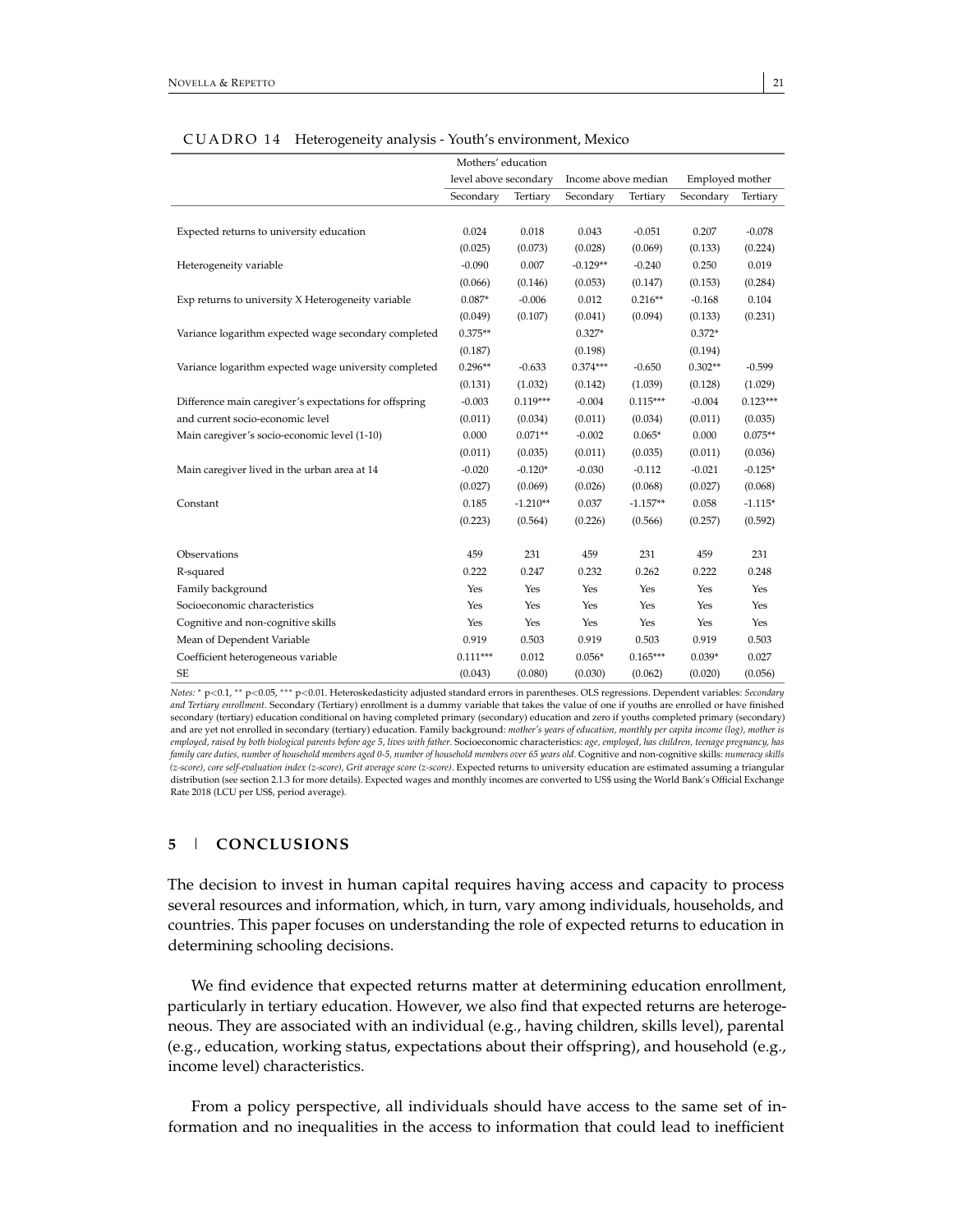human capital decisions. This paper contributes to the identification of potential areas of intervention for providing youths with accurate information about the returns to education. Designing and implementing interventions in these areas is expected to favorably impact resources for youths, households, and societies and maximize the potential impact of education on productivity and wellbeing.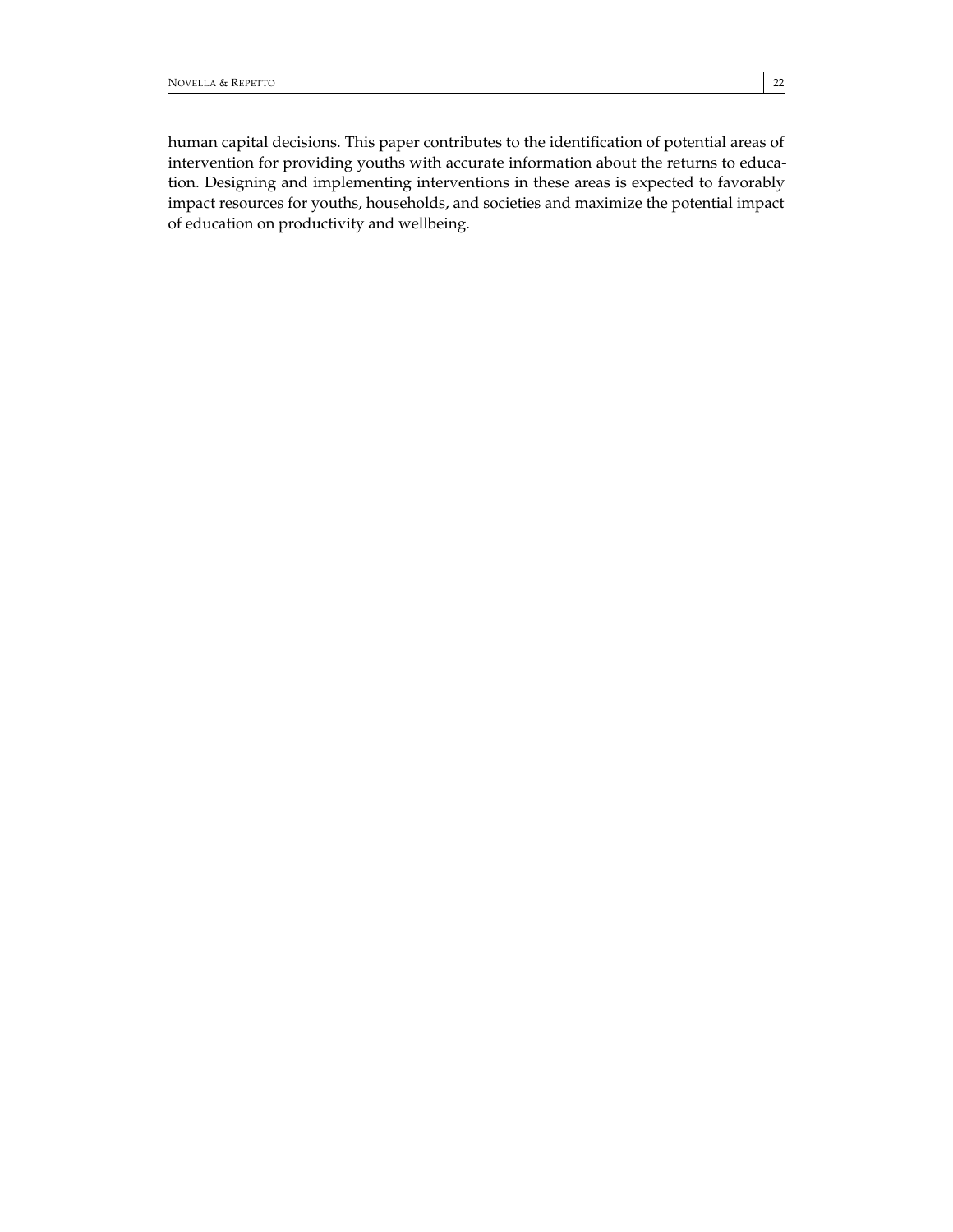# **A C K N OW L E D G EM E N T S**

We are especially grateful to Marcelo Gantier for outstanding research assistance. We would also like to thank Ricardo Estrada and CAF seminar participants for comments and suggestions. We acknowledge financial support from CAF.

# **RE F E R E N C I A S**

- <span id="page-23-3"></span>Arcidiacono, P., Hotz, V. J. and Kang, S. (2012) Modeling college major choices using elicited measures of expectations and counterfactuals. *Journal of Econometrics*, **166**, 3–16.
- <span id="page-23-15"></span>Attanasio, O. P. (2009) Expectations and perceptions in developing countries: their measurement and their use. *American Economic Review Papers and Proceedings*, **99**, 87–92.
- <span id="page-23-4"></span>Attanasio, O. P. and Kaufmann, K. M. (2014) Education choices and returns to schooling: Mothers' and youths' subjective expectations and their role by gender. *Journal of Development Economics*, **109**, 203–216.
- <span id="page-23-11"></span>Avitabile, C. and De Hoyos, R. (2018) The heterogeneous effect of information on student performance: evidence from a randomized control trial in mexico. *Journal of Development Economics*, **135**, 318–348.
- <span id="page-23-2"></span>Baker, R., Bettinger, E., Jacob, B. and Marinescu, I. (2018) The effect of labor market information on community college students' major choice. *Economics of Education Review*, **65**, 18–30.
- <span id="page-23-6"></span>Basu, K. (1999) Child labor: cause, consequence, and cure, with remarks on international labor standards. *Journal of Economic Literature*, **37**, 1083–1119.
- <span id="page-23-1"></span>Betts, J. R. (1996) What do students know about wages? Evidence from a survey of undergraduates. *Journal of Human Resources*, 27–56.
- <span id="page-23-10"></span>Bonilla-Mejía, L., Bottan, N. L. and Ham, A. (2019) Information policies and higher education choices experimental evidence from colombia. *Journal of Behavioral and Experimental Economics*, **83**, 101468.
- <span id="page-23-8"></span>Busso, M., Dinkelman, T., Martínez, A. C. and Romero, D. (2017) The effects of financial aid and returns information in selective and less selective schools: Experimental evidence from chile. *Labour Economics*, **45**, 79–91.
- <span id="page-23-0"></span>Dominitz, J. and Manski, C. F. (1996) Eliciting student expectations of the returns to schooling. *Journal of Human Resources*, 1–26.
- <span id="page-23-14"></span>Duckworth, A. L. and Quinn, P. D. (2009) Development and validation of the short grit scale (grit–s). *Journal of Personality Assessment*, **91**, 166–174.
- <span id="page-23-13"></span>Favara, M. (2017) Do dreams come true? Aspirations and educational attainments of ethiopian boys and girls. *Journal of African Economies*, **26**, 561–583.
- <span id="page-23-12"></span>Favara, M., Glewwe, P., Porter, C. and Sanchez, A. (2021) Expecting better? How young people form their earnings expectations. *IZA Discussion Paper*.
- <span id="page-23-16"></span>Guiso, L., Jappelli, T. and Pistaferri, L. (2002) An empirical analysis of earnings and employment risk. *Journal of Business & Economic Statistics*, **20**, 241–253.
- <span id="page-23-9"></span>Hastings, J., Neilson, C. A. and Zimmerman, S. D. (2015) The effects of earnings disclosure on college enrollment decisions. *NBER Working Paper*.
- <span id="page-23-7"></span>Jensen, R. (2010) The (perceived) returns to education and the demand for schooling. *The Quarterly Journal of Economics*, **125**, 515–548.
- <span id="page-23-5"></span>Kaufmann, K. M. (2014) Understanding the income gradient in college attendance in mexico: The role of heterogeneity in expected returns. *Quantitative Economics*, **5**, 583–630.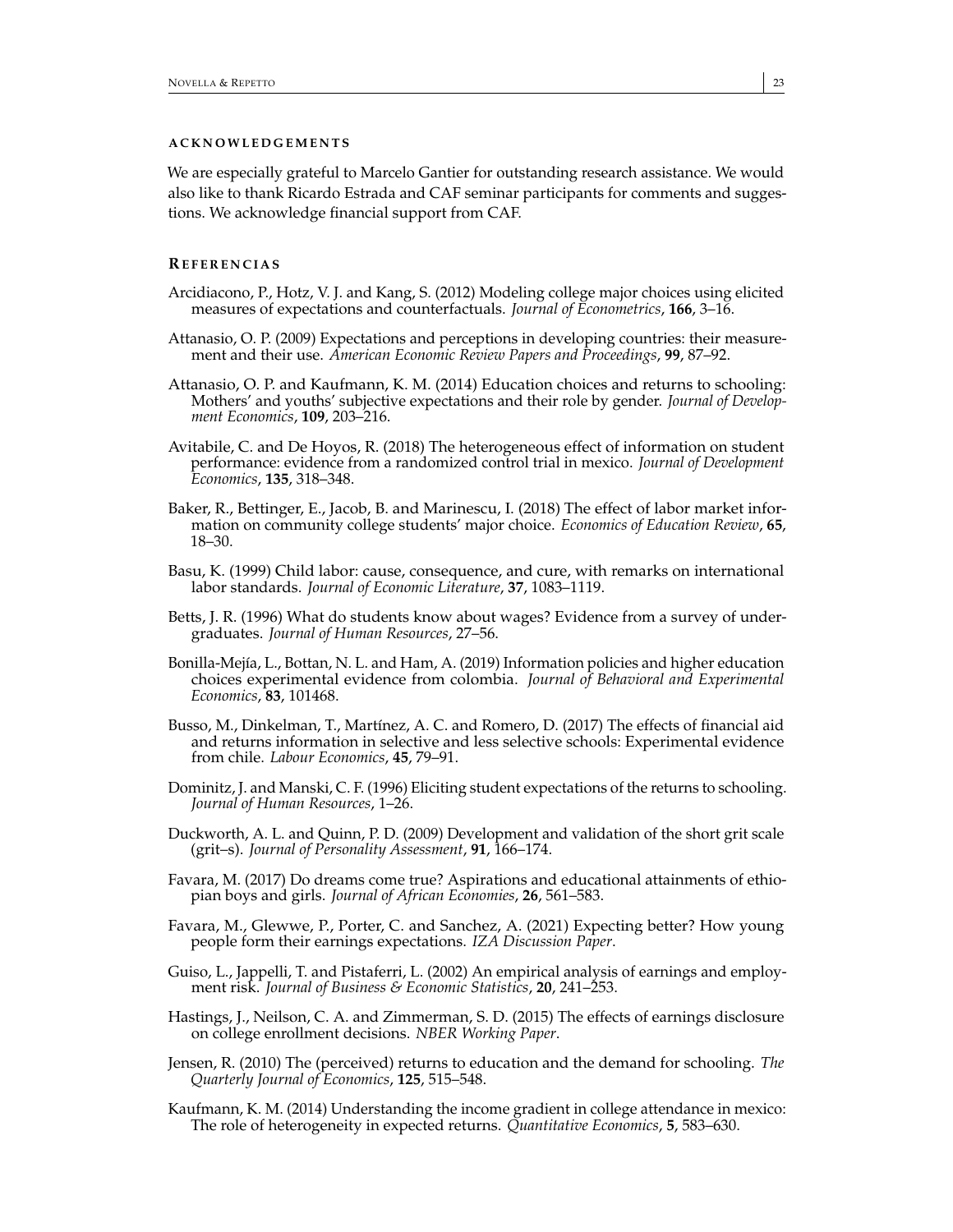- <span id="page-24-9"></span>Krumpal, I. (2013) Determinants of social desirability bias in sensitive surveys: a literature review. *Quality & Quantity*, **47**, 2025–2047.
- <span id="page-24-3"></span>Nguyen, T. (2008) Information, role models and perceived returns to education: Experimental evidence from madagascar. *Unpublished manuscript*, **6**.
- <span id="page-24-6"></span>Novella, R. and Repetto, A. (2021) Accompanying youth in education and work: what works and what does not? a meta-analysis of evaluations of low-cost interventions. *Working Paper*.
- <span id="page-24-7"></span>Novella, R., Repetto, A., Robino, C. and Rucci, G. (2018) *Millennials en América Latina y el Caribe:¿ trabajar o estudiar?* Inter-American Development Bank.
- <span id="page-24-5"></span>Rapoport, B. and Thibout, C. (2018) Why do boys and girls make different educational choices? the influence of expected earnings and test scores. *Economics of Education Review*, **62**, 205–229.
- <span id="page-24-10"></span>Rosenberg, M. (1965) Society and the adolescent self-image. princeton university, princeton.
- <span id="page-24-11"></span>Rotter, J. B. (1966) Generalized expectancies for internal versus external control of reinforcement. *Psychological monographs: General and applied*, **80**, 1.
- <span id="page-24-0"></span>Shiller, R. J. (2018) *Expectations*, 4186–4197. London: Palgrave Macmillan UK. URL: [https:](https://doi.org/10.1057/978-1-349-95189-5_407) [//doi.org/10.1057/978-1-349-95189-5\\_407](https://doi.org/10.1057/978-1-349-95189-5_407).
- <span id="page-24-8"></span>Tourangeau, R., Smith, T. W. and Rasinski, K. A. (1997) Motivation to report sensitive behaviors on surveys: Evidence from a bogus pipeline experiment 1. *Journal of Applied Social Psychology*, **27**, 209–222.
- <span id="page-24-4"></span>Wiswall, M. and Zafar, B. (2015) Determinants of college major choice: Identification using an information experiment. *The Review of Economic Studies*, **82**, 791–824.
- <span id="page-24-2"></span>— (2021) Human capital investments and expectations about career and family. *Journal of Political Economy*, **129**, 1361–1424.
- <span id="page-24-1"></span>Zafar, B. (2011) How do college students form expectations? *Journal of Labor Economics*, **29**, 301–348.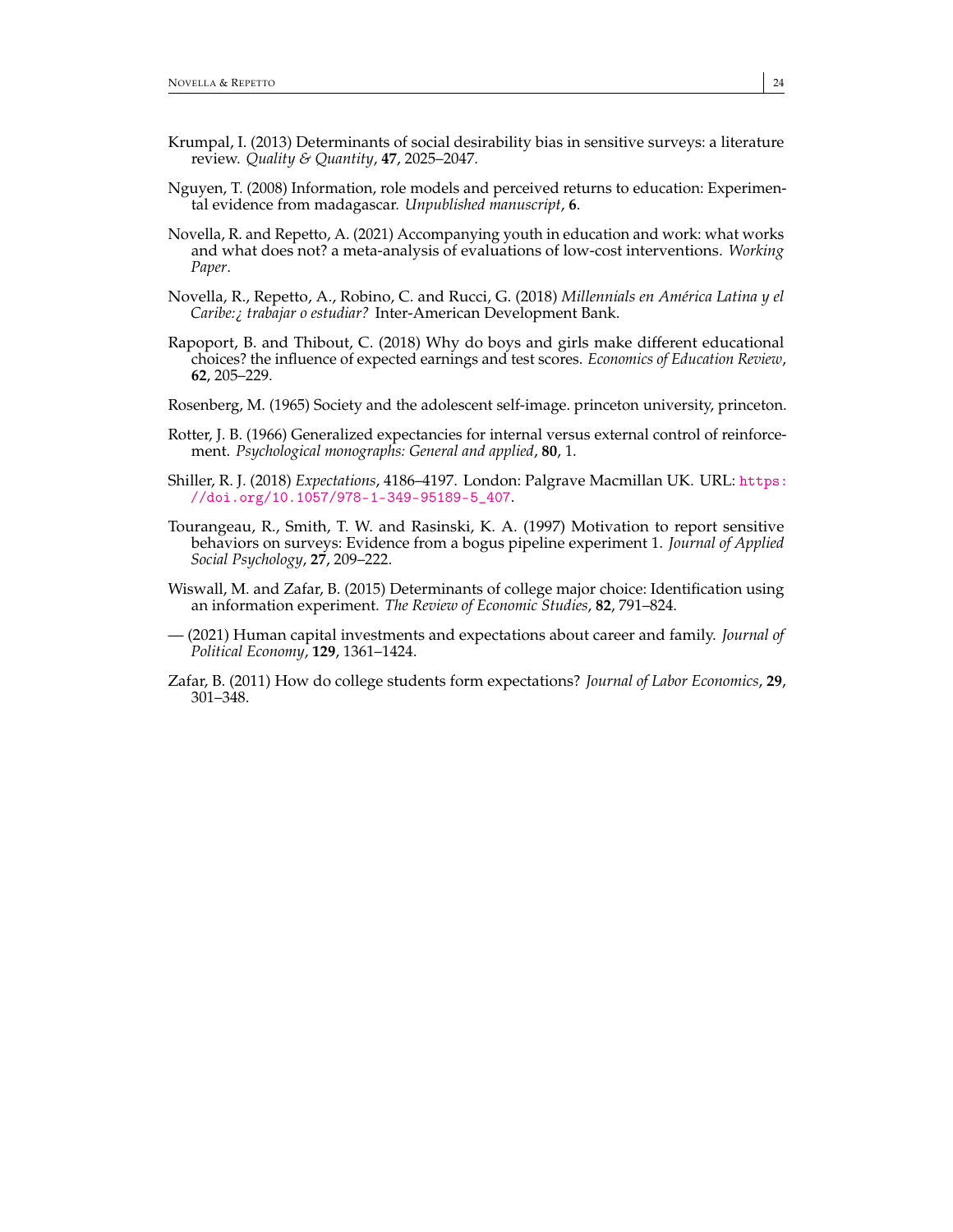



(c) Secondary completed, by current ed. level (d) Tertiary completed, by current ed. level

FIGURA A.1 Distribution mean expected earnings under different educational scenarios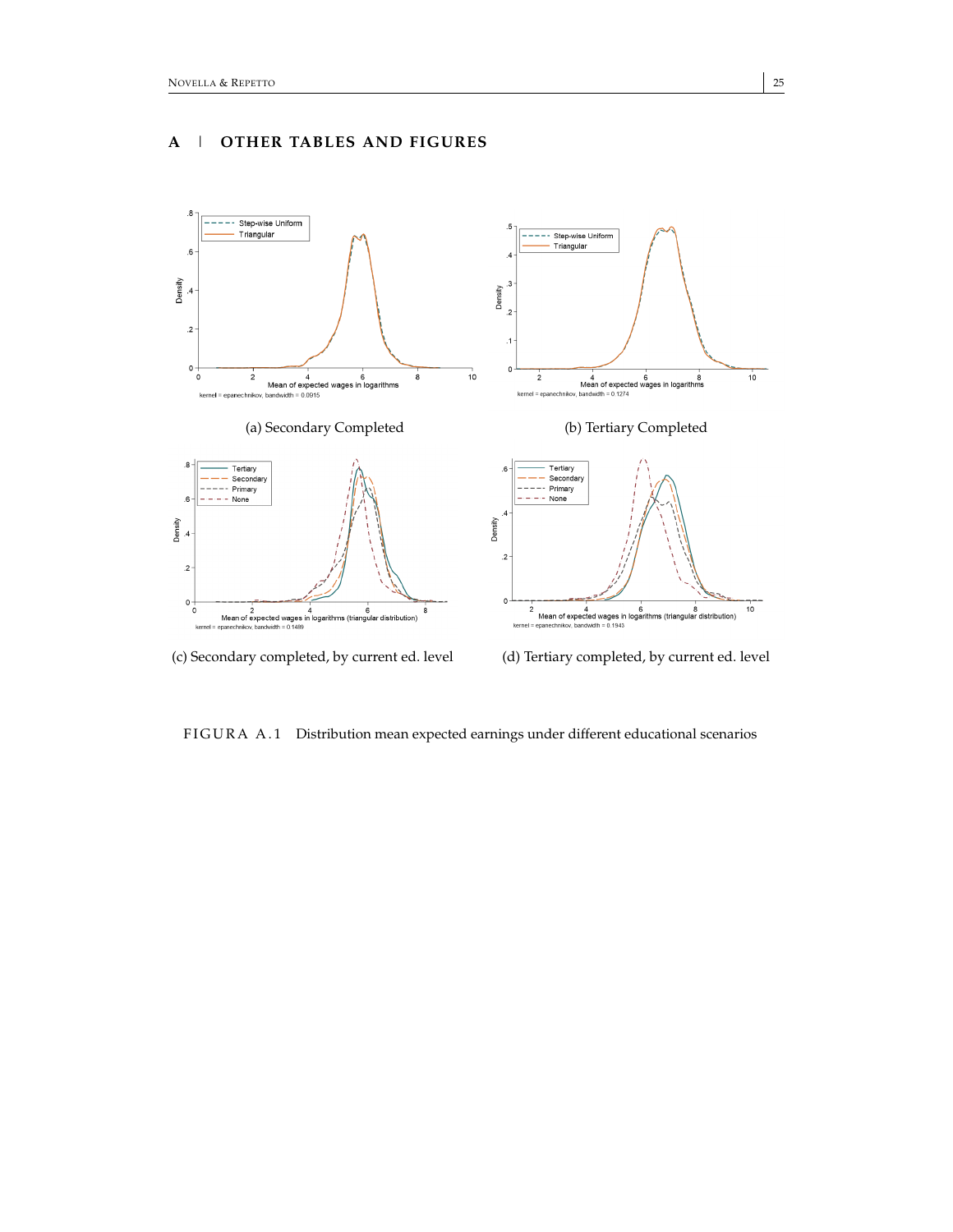

FIGURA A.2 Expected returns to University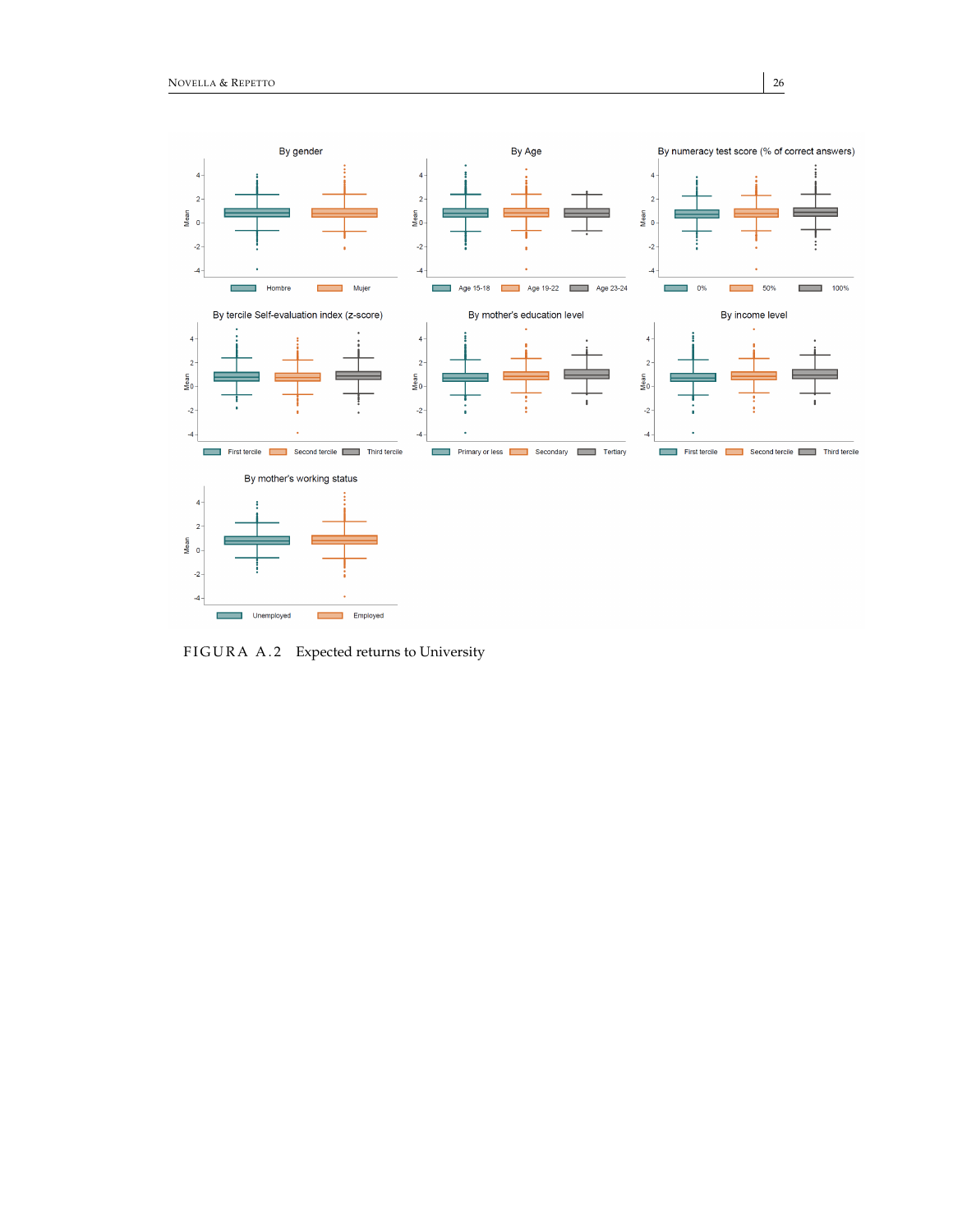

FIGURA A.3 Expected returns to University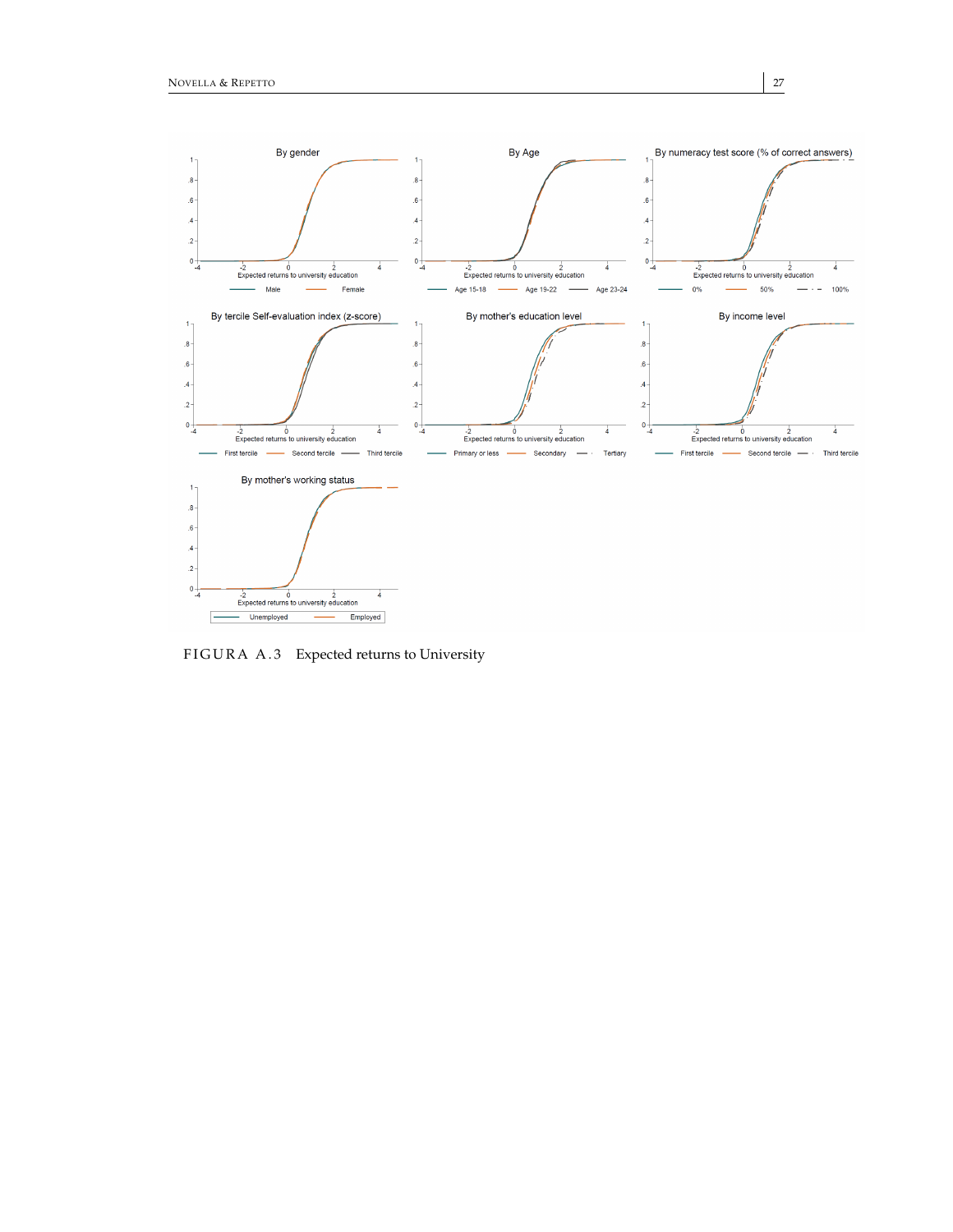<span id="page-28-0"></span>

|                                                | Not in     |            |         |                   |         |           |              |
|------------------------------------------------|------------|------------|---------|-------------------|---------|-----------|--------------|
|                                                | sub-sample | sub-sample | Mean1   | Mean <sub>2</sub> | diff    | <b>SE</b> | p-value      |
| Level of education                             |            |            |         |                   |         |           |              |
| None                                           | 7386       | 5060       | .11     | .052              | .059    | .005      | $\mathbf{0}$ |
| Primary                                        | 7386       | 5060       | .446    | .425              | .021    | .009      | .025         |
| Secondary                                      | 7386       | 5060       | .402    | .47               | $-.068$ | .009      | $\mathbf{0}$ |
| Tertiary                                       | 7386       | 5060       | .043    | .054              | $-.011$ | .004      | .005         |
| Age                                            | 7390       | 5060       | 19.495  | 18.939            | .556    | .051      | $\mathbf{0}$ |
| Male                                           | 7390       | 5060       | .432    | .497              | $-.065$ | .009      | $\mathbf{0}$ |
| Monthly per capita income                      | 6325       | 5060       | 140.604 | 158.299           | -17.695 | 2.926     | $\Omega$     |
| Employed                                       | 7380       | 5060       | .314    | .316              | $-.003$ | .009      | .783         |
| Has children                                   | 7314       | 5060       | .278    | .247              | .03     | .008      | $\mathbf{0}$ |
| Teenage pregnancy                              | 7392       | 5060       | .164    | .08               | .084    | .006      | $\mathbf{0}$ |
| Has family care duties                         | 7261       | 5060       | .438    | .379              | .059    | .009      | $\Omega$     |
| Number of household members aged 0-5           | 7390       | 5060       | .356    | .238              | .119    | .011      | $\mathbf{0}$ |
| Number of household members over 65 years old  | 7390       | 5060       | .225    | .175              | .051    | .009      | $\mathbf{0}$ |
| Mother's years of education                    | 3099       | 5060       | 9.377   | 10.285            | $-.908$ | .088      | $\mathbf{0}$ |
| Mother is employed                             | 3462       | 5060       | .673    | .716              | $-.042$ | .01       | $\mathbf{0}$ |
| Raised by both biological parents before age 5 | 6924       | 5060       | .477    | .564              | $-.087$ | .009      | $\mathbf{0}$ |
| Raised by biological mother before age 5       | 7240       | 5060       | .832    | .938              | $-.106$ | .006      | $\mathbf{0}$ |
| Raised by biological father before age 5       | 6944       | 5060       | .521    | .578              | $-.057$ | .009      | $\mathbf{0}$ |
| Lives with father                              | 7390       | 5060       | .335    | .566              | $-.231$ | .009      | $\mathbf{0}$ |
| Lives with mother                              | 7390       | 5060       | .476    | $\mathbf{1}$      | $-524$  | .007      | $\mathbf{0}$ |
| Numeracy skills (z-score)                      | 5731       | 5060       | $-.073$ | .083              | $-155$  | .019      | $\mathbf{0}$ |
| Core self-evaluation Index (z-score)           | 6289       | 5060       | .067    | $-.084$           | .15     | .019      | $\mathbf{0}$ |
| Grit average score (z-score)                   | 6466       | 5060       | $-.031$ | .04               | $-.071$ | .019      | $\Omega$     |
| Brazil                                         | 7392       | 5060       | .17     | .047              | .122    | .006      | $\Omega$     |
| Chile                                          | 7392       | 5060       | .223    | .379              | $-157$  | .008      | $\mathbf{0}$ |
| Colombia                                       | 7392       | 5060       | .087    | .17               | $-.084$ | .006      | $\mathbf{0}$ |
| El Salvador                                    | 7392       | 5060       | .142    | .078              | .064    | .006      | $\mathbf{0}$ |
| Haiti                                          | 7392       | 5060       | .087    | .044              | .043    | .005      | $\mathbf{0}$ |
| Mexico                                         | 7392       | 5060       | .165    | .167              | $-.002$ | .007      | .759         |
| Paraguay                                       | 7392       | 5060       | .129    | .116              | .013    | .006      | .034         |

CUADRO A.1 Mean difference test: Millennials sample vs final sub-sample

*Notes:* The mean test compares the selected sub-sample of 5,060 youths with the remaining observations for each characteristic.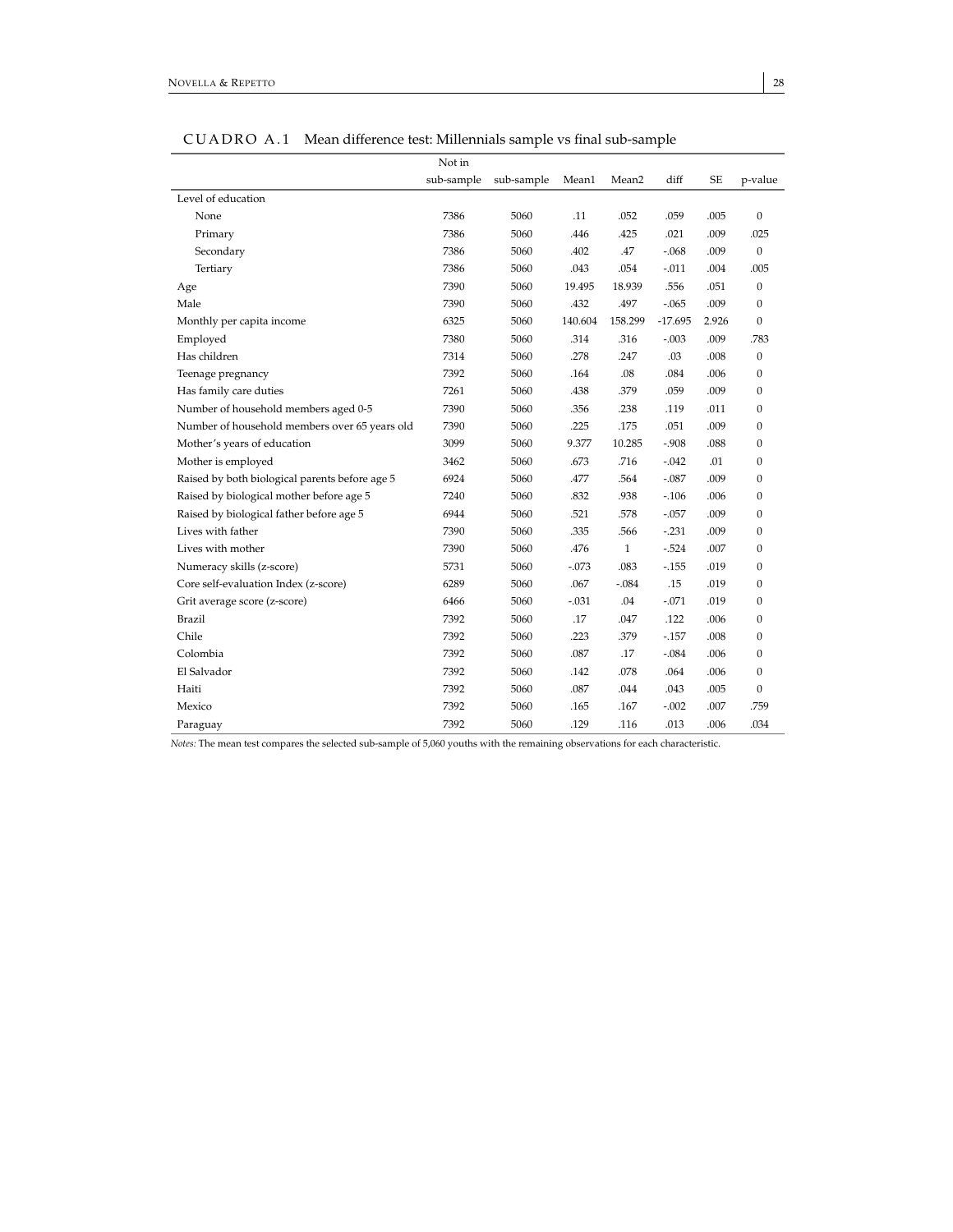|                                                      |            |            | Secondary enrollment |             |
|------------------------------------------------------|------------|------------|----------------------|-------------|
| Expected returns to college education                | $0.011*$   | 0.009      | 0.008                | 0.007       |
|                                                      | (0.006)    | (0.006)    | (0.006)              | (0.006)     |
| Variance logarithm expected wage secondary completed | $-0.005$   | $-0.014$   | 0.014                | 0.019       |
|                                                      | (0.114)    | (0.119)    | (0.121)              | (0.119)     |
| Variance logarithm expected wage college completed   | 0.096      | 0.052      | 0.065                | 0.076       |
|                                                      | (0.081)    | (0.081)    | (0.079)              | (0.079)     |
| Prob working in 10 years secondary completed         | 0.018      | 0.020      | 0.024                | 0.024       |
|                                                      | (0.018)    | (0.018)    | (0.018)              | (0.018)     |
| Prob working in 10 years college completed           | 0.044      | 0.036      | 0.042                | 0.040       |
|                                                      | (0.030)    | (0.030)    | (0.030)              | (0.030)     |
| Mother's years of education                          |            | $0.006***$ | $0.006***$           | $0.006***$  |
|                                                      |            | (0.001)    | (0.001)              | (0.001)     |
| Monthly per capita income (log)                      |            | $0.017**$  | $0.016**$            | $0.015**$   |
|                                                      |            | (0.006)    | (0.007)              | (0.007)     |
| Mother is employed                                   |            | $0.022**$  | $0.025**$            | $0.025**$   |
|                                                      |            | (0.011)    | (0.011)              | (0.011)     |
| Raised by both biological parents before age 5       |            | 0.014      | $0.017*$             | $0.017*$    |
|                                                      |            | (0.010)    | (0.010)              | (0.010)     |
| Lives with father                                    |            | $0.019**$  | $0.017*$             | $0.016*$    |
|                                                      |            | (0.009)    | (0.009)              | (0.009)     |
| Age                                                  |            |            | $0.010***$           | $0.009***$  |
|                                                      |            |            | (0.002)              | (0.002)     |
| Male                                                 |            |            | $-0.014$             | $-0.015*$   |
|                                                      |            |            | (0.009)              | (0.009)     |
| Employed                                             |            |            | $-0.003$             | $-0.004$    |
|                                                      |            |            | (0.011)              | (0.011)     |
| Has children                                         |            |            | $-0.113***$          | $-0.114***$ |
|                                                      |            |            | (0.031)              | (0.031)     |
| Teenage pregnancy                                    |            |            | $-0.040*$            | $-0.036$    |
|                                                      |            |            | (0.024)              | (0.024)     |
| Has family care duties                               |            |            | 0.002                | 0.003       |
|                                                      |            |            | (0.010)              | (0.010)     |
| Number of household members aged 0-5                 |            |            | 0.011                | 0.011       |
|                                                      |            |            | (0.010)              | (0.010)     |
| Number of household members over 65 years old        |            |            | $0.019**$            | $0.018**$   |
|                                                      |            |            | (0.009)              | (0.009)     |
| Numeracy skills (z-score)                            |            |            |                      | 0.007       |
|                                                      |            |            |                      | (0.005)     |
| Core self-evaluation Index (z-score)                 |            |            |                      | $0.014*$    |
|                                                      |            |            |                      | (0.008)     |
| Grit average score (z-score)                         |            |            |                      | 0.007       |
|                                                      |            |            |                      | (0.004)     |
| Constant                                             | $0.887***$ | $0.714***$ | $0.547***$           | $0.550***$  |
|                                                      | (0.030)    | (0.044)    | (0.065)              | (0.066)     |
|                                                      |            |            |                      |             |
| Observations                                         | 2,828      | 2,828      | 2,828                | 2,828       |
| R-squared                                            | 0.030      | 0.049      | 0.070                | 0.074       |
| Country FE                                           | Yes        | Yes        | Yes                  | Yes         |
| Mean of Dependent Variable                           | 0.942      | 0.942      | 0.942                | 0.942       |

CUADRO A.2 Outcomes regression analysis - secondary enrollment, all countries

*Notes:*  $*$  p<0.1,  $**$  p<0.05,  $***$  p<0.01. Heteroskedasticy adjusted standard errors in parentheses. OLS regressions. Dependent variables: *Secondary enrollment*. Secondary enrollment is a dummy variable that takes the value of one if youths are enrolled or have finished secondary education conditional on having completed primary education and zero if youths completed primary and are yet not enrolled in secondary education. Country FE: *Brazil, Colombia, El Salvador, Haiti, Mexico, Paraguay*. Expected returns to university education are estimated assuming a triangular distribution (see section 2.1.3 for more details). Expected wages and monthly incomes are converted to US\$ using the World Bank's Official Exchange Rate 2018 (LCU per US\$, period average) for each country.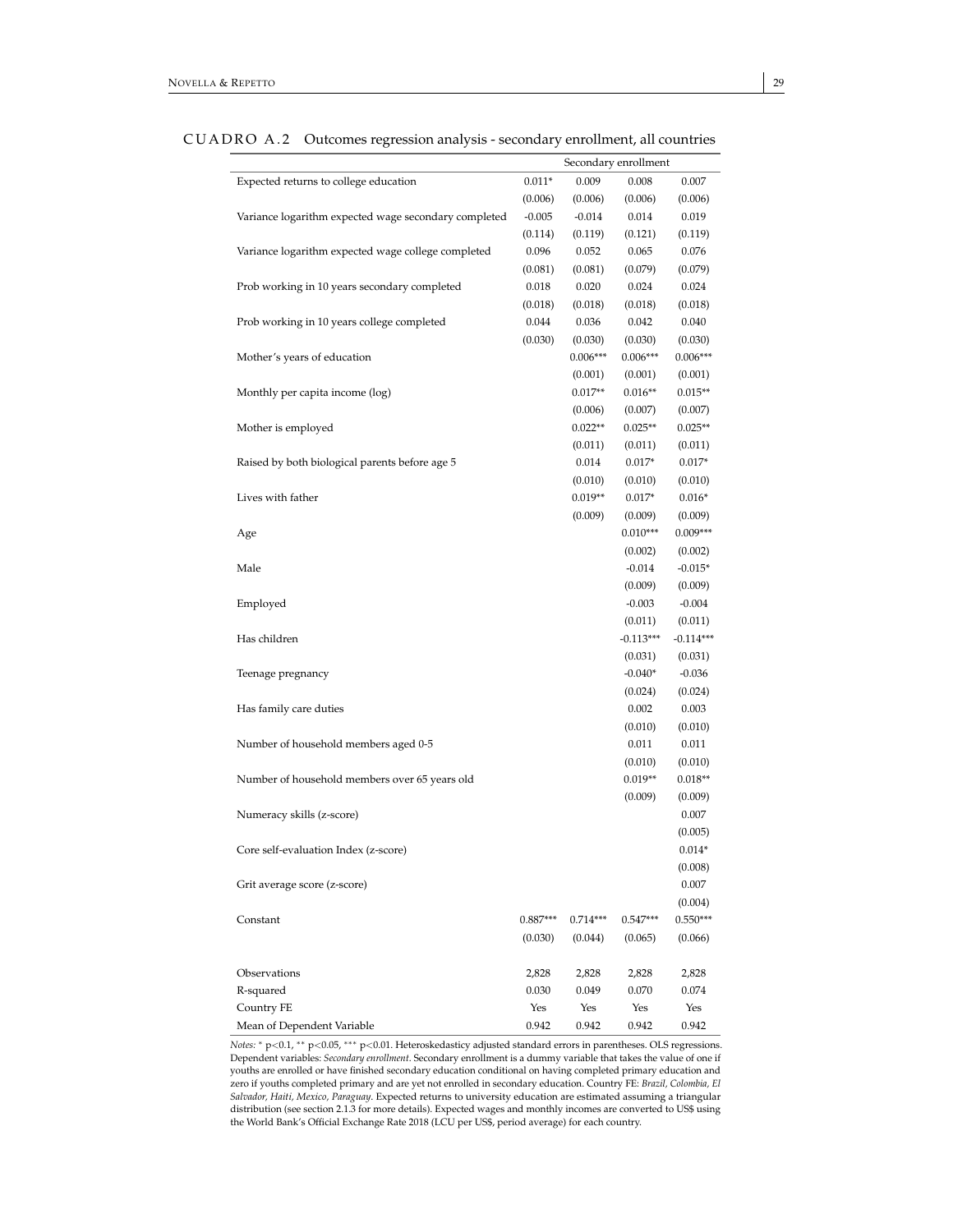|                                                    |            |                       | Tertiary enrollment   |                       |
|----------------------------------------------------|------------|-----------------------|-----------------------|-----------------------|
| Expected returns to college education              | $0.081***$ | $0.054***$            | $0.052***$            | $0.043***$            |
|                                                    | (0.017)    | (0.017)               | (0.016)               | (0.016)               |
| Variance logarithm expected wage college completed | $0.600***$ | $0.425**$             | $0.450***$            | $0.516***$            |
|                                                    | (0.188)    | (0.175)               | (0.156)               | (0.154)               |
| Prob working in 10 years college completed         | $-0.081$   | $-0.067$              | $-0.019$              | $-0.028$              |
|                                                    | (0.062)    | (0.058)<br>$0.017***$ | (0.057)               | (0.056)               |
| Mother's years of education                        |            |                       | $0.017***$            | $0.017***$            |
| Monthly per capita income (log)                    |            | (0.003)<br>$0.108***$ | (0.003)<br>$0.083***$ | (0.003)<br>$0.077***$ |
|                                                    |            | (0.013)               | (0.014)               |                       |
| Mother is employed                                 |            | 0.018                 | 0.026                 | (0.014)<br>0.028      |
|                                                    |            | (0.022)               | (0.021)               | (0.021)               |
| Raised by both biological parents before age 5     |            | 0.007                 | 0.010                 | 0.005                 |
|                                                    |            | (0.022)               | (0.022)               | (0.022)               |
| Lives with father                                  |            | $0.073***$            | $0.069***$            | $0.073***$            |
|                                                    |            | (0.022)               | (0.021)               | (0.021)               |
| Age                                                |            |                       | $0.053***$            | $0.052***$            |
|                                                    |            |                       | (0.005)               | (0.005)               |
| Male                                               |            |                       | $-0.068***$           | $-0.071***$           |
|                                                    |            |                       | (0.019)               | (0.019)               |
| Employed                                           |            |                       | $-0.065***$           | $-0.072***$           |
|                                                    |            |                       | (0.019)               | (0.019)               |
| Has children                                       |            |                       | $-0.253***$           | $-0.257***$           |
|                                                    |            |                       | (0.047)               | (0.047)               |
| Teenage pregnancy                                  |            |                       | $-0.067$              | $-0.059$              |
|                                                    |            |                       | (0.042)               | (0.042)               |
| Has family care duties                             |            |                       | $-0.031$              | $-0.029$              |
|                                                    |            |                       | (0.022)               | (0.022)               |
| Number of household members aged 0-5               |            |                       | $-0.000$              | 0.008                 |
|                                                    |            |                       | (0.024)               | (0.024)               |
| Number of household members over 65 years old      |            |                       | $0.052***$            | $0.052***$            |
|                                                    |            |                       | (0.020)               | (0.020)               |
| Numeracy skills (z-score)                          |            |                       |                       | $0.034***$            |
|                                                    |            |                       |                       | (0.010)               |
| Core self-evaluation Index (z-score)               |            |                       |                       | $0.045***$            |
|                                                    |            |                       |                       | (0.017)               |
| Grit average score (z-score)                       |            |                       |                       | $0.036***$            |
|                                                    |            |                       |                       | (0.009)               |
| Constant                                           | $0.620***$ | $-0.185**$            | $-1.098***$           | $-1.080***$           |
|                                                    | (0.057)    | (0.083)               | (0.118)               | (0.118)               |
| Observations                                       | 2,403      | 2,403                 | 2,403                 | 2,403                 |
| R-squared                                          | 0.050      | 0.117                 | 0.184                 | 0.198                 |
| Country FE                                         | Yes        | Yes                   | Yes                   | Yes                   |
| Mean of Dependent Variable                         | 0.587      | 0.587                 | 0.587                 | 0.587                 |

CUADRO A.3 Outcomes regression analysis - tertiary enrollment, all countries

*Notes:* <sup>∗</sup> p<0.1, ∗∗ p<0.05, ∗∗∗ p<0.01. Heteroskedasticy adjusted standard errors in parentheses. OLS regressions. Dependent variables: *Tertiary enrollment*. Tertiary enrollment is a dummy variable that takes the value of one if youths are enrolled or have finished tertiary education conditional on having completed secondary education and zero if youths completed secondary and are yet not enrolled in tertiary education. Country FE: *Brazil, Colombia, El Salvador, Haiti, Mexico, Paraguay*. Expected returns to university education are estimated assuming a triangular distribution (see section 2.1.3 for more details). Expected wages and monthly incomes are converted to US\$ using the World Bank's Official Exchange Rate 2018 (LCU per US\$, period average) for each country.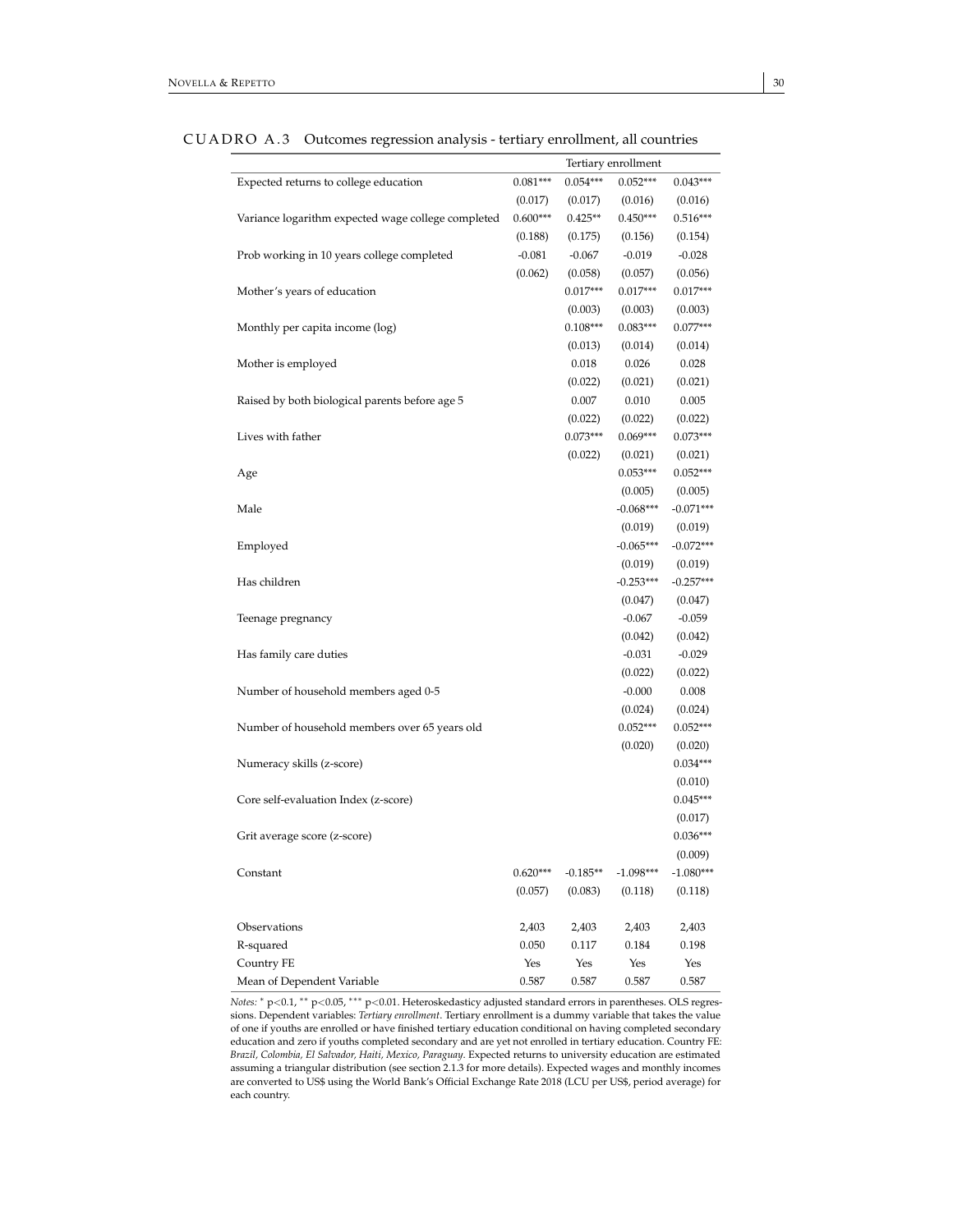| ັ                                                    |            |                      |                     |             |
|------------------------------------------------------|------------|----------------------|---------------------|-------------|
|                                                      |            | Secondary enrollment | Tertiary enrollment |             |
|                                                      | Male       | Female               | Male                | Female      |
| Expected returns to college education                | 0.013      | $-0.001$             | $0.063***$          | 0.025       |
|                                                      | (0.009)    | (0.008)              | (0.023)             | (0.022)     |
| Variance logarithm expected wage secondary completed | $-0.010$   | 0.003                |                     |             |
|                                                      | (0.152)    | (0.190)              |                     |             |
| Variance logarithm expected wage college completed   | 0.010      | 0.159                | $0.474**$           | $0.507**$   |
|                                                      | (0.133)    | (0.101)              | (0.231)             | (0.197)     |
| Prob working in 10 years secondary completed         | $-0.003$   | 0.045                |                     |             |
|                                                      | (0.022)    | (0.030)              |                     |             |
| Prob working in 10 years college completed           | 0.047      | 0.031                | $-0.039$            | $-0.036$    |
|                                                      | (0.047)    | (0.038)              | (0.081)             | (0.078)     |
| Mother's years of education                          | $0.005***$ | $0.007***$           | $0.020***$          | $0.015***$  |
|                                                      | (0.002)    | (0.002)              | (0.004)             | (0.004)     |
| Monthly per capita income (log)                      | $0.021**$  | 0.010                | $0.066***$          | $0.089***$  |
|                                                      | (0.010)    | (0.010)              | (0.020)             | (0.019)     |
| Mother is employed                                   | 0.017      | $0.028*$             | 0.016               | 0.034       |
|                                                      | (0.016)    | (0.015)              | (0.031)             | (0.029)     |
| Raised by both biological parents before age 5       | 0.017      | 0.016                | $-0.037$            | 0.037       |
|                                                      | (0.013)    | (0.015)              | (0.032)             | (0.030)     |
| Lives with father                                    | 0.000      | $0.031**$            | $0.080**$           | $0.064**$   |
|                                                      | (0.013)    | (0.014)              | (0.031)             | (0.029)     |
| Age                                                  | $0.007**$  | $0.012***$           | $0.048***$          | $0.055***$  |
|                                                      | (0.003)    | (0.004)              | (0.007)             | (0.006)     |
| Employed                                             | $-0.015$   | 0.016                | $-0.114***$         | $-0.023$    |
|                                                      | (0.016)    | (0.016)              | (0.029)             |             |
| Has children                                         |            |                      |                     | (0.027)     |
|                                                      | $-0.149**$ | $-0.114***$          | $-0.289***$         | $-0.217***$ |
|                                                      | (0.064)    | (0.039)              | (0.083)             | (0.058)     |
| Teenage pregnancy                                    | $-0.046$   | $-0.033$             | $-0.021$            | $-0.070$    |
|                                                      | (0.039)    | (0.032)              | (0.078)             | (0.050)     |
| Has family care duties                               | 0.012      | $-0.005$             | $-0.044$            | $-0.019$    |
|                                                      | (0.014)    | (0.014)              | (0.033)             | (0.031)     |
| Number of household members aged 0-5                 | $-0.006$   | 0.018                | 0.055               | $-0.022$    |
|                                                      | (0.015)    | (0.013)              | (0.044)             | (0.030)     |
| Number of household members over 65 years old        | 0.008      | $0.029***$           | $0.053*$            | 0.046       |
|                                                      | (0.015)    | (0.010)              | (0.028)             | (0.029)     |
| Numeracy skills (z-score)                            | $0.014**$  | 0.004                | $0.034**$           | $0.034***$  |
|                                                      | (0.007)    | (0.007)              | (0.016)             | (0.013)     |
| Core self-evaluation Index (z-score)                 | 0.005      | $0.023**$            | 0.029               | $0.060***$  |
|                                                      | (0.013)    | (0.011)              | (0.024)             | (0.023)     |
| Grit average score (z-score)                         | 0.003      | 0.010                | $0.026*$            | $0.042***$  |
|                                                      | (0.006)    | (0.006)              | (0.014)             | (0.012)     |
| Constant                                             | $0.602***$ | $0.501***$           | $-0.987***$         | $-1.215***$ |
|                                                      | (0.092)    | (0.099)              | (0.177)             | (0.160)     |
| Observations                                         | 1,428      | 1,400                | 1,180               | 1,223       |
| R-squared                                            | 0.077      | 0.085                | 0.174               | 0.250       |
| Country FE                                           | Yes        | Yes                  | Yes                 | Yes         |
| Mean of Dependent Variable                           | 0.944      | 0.940                | 0.575               | 0.599       |

#### CUADRO A.4 Outcomes regression analysis by gender, all countries

*Notes:* <sup>∗</sup> p<0.1, ∗∗ p<0.05, ∗∗∗ p<0.01. Heteroskedasticy adjusted standard errors in parentheses. OLS regressions. Dependent variables: *Secondary and Tertiary enrollment*. Secondary (Tertiary) enrollment is a dummy variable that takes the value of one if youths are enrolled or have finished secondary (tertiary) education conditional on having completed primary (secondary) education and zero if youths completed primary (secondary) and are yet not enrolled in secondary (tertiary) education. Country FE: *Brazil, Colombia, El Salvador, Haiti, Mexico, Paraguay*. Expected returns to university education are estimated assuming a triangular distribution (see section 2.1.3 for more details). Expected wages and monthly incomes are converted to US\$ using the World Bank's Official Exchange Rate 2018 (LCU per US\$, period average) for each country.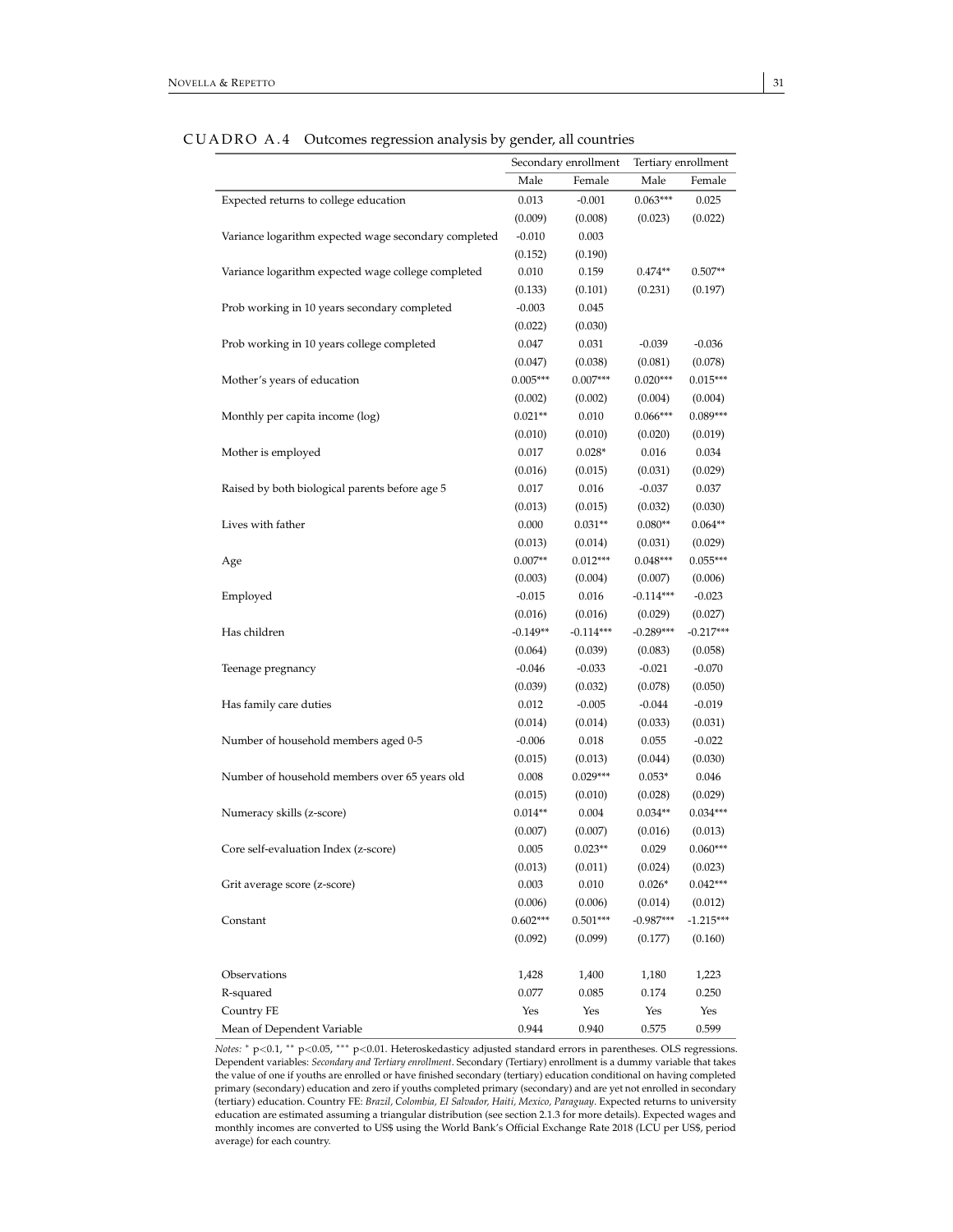#### $\text{CUADRO A.5}$  Outcomes regression analysis by age group, all countries

| ັ                                                    |             |                      |                     |             |                     |                      |
|------------------------------------------------------|-------------|----------------------|---------------------|-------------|---------------------|----------------------|
|                                                      |             | Secondary enrollment |                     |             | Tertiary enrollment |                      |
|                                                      | Age 15-18   | Age 19-22            | Age 23-24           | Age 15-18   | Age 19-22           | Age 23-24            |
| Expected returns to college education                | 0.009       | 0.012                | $-0.046$            | $-0.005$    | $0.048**$           | 0.040                |
|                                                      | (0.008)     | (0.012)              | (0.038)             | (0.037)     | (0.021)             | (0.037)              |
| Variance logarithm expected wage secondary completed | $-0.020$    | 0.190                | 0.529               |             |                     |                      |
|                                                      | (0.149)     | (0.194)              | (0.627)             |             |                     |                      |
| Variance logarithm expected wage college completed   | 0.048       | $-0.040$             | $0.760*$            | 0.180       | $0.476***$          | $0.888*$             |
|                                                      | (0.090)     | (0.244)              | (0.400)             | (0.548)     | (0.173)             | (0.508)              |
| Prob working in 10 years secondary completed         | 0.021       | 0.042                | $-0.112$            |             |                     |                      |
|                                                      | (0.024)     | (0.033)              | (0.076)             |             |                     |                      |
| Prob working in 10 years college completed           | 0.064       | $-0.019$             | 0.122               | 0.004       | $-0.036$            | $-0.048$             |
|                                                      | (0.040)     | (0.046)              | (0.120)             | (0.141)     | (0.076)             | (0.113)              |
| Mother's years of education                          | $0.006***$  | $0.004**$            | $0.013*$            | $0.011*$    | $0.018***$          | $0.019***$           |
|                                                      | (0.002)     | (0.002)              | (0.008)             | (0.006)     | (0.004)             | (0.006)              |
| Monthly per capita income (log)                      | $0.016**$   | 0.020                | $-0.003$            | 0.017       | $0.087***$          | $0.129***$           |
|                                                      | (0.008)     | (0.012)              | (0.032)             | (0.031)     | (0.017)             | (0.033)              |
| Mother is employed                                   | $0.025*$    | 0.028                | $-0.025$            | 0.039       | 0.023               | 0.013                |
|                                                      | (0.013)     | (0.019)              | (0.052)             | (0.051)     | (0.028)             | (0.043)              |
| Raised by both biological parents before age 5       | 0.018       | 0.019                | $-0.021$            | 0.014       | 0.022               | $-0.077*$            |
|                                                      | (0.012)     | (0.017)              | (0.061)             | (0.053)     | (0.028)             | (0.046)              |
| Lives with father                                    | $0.026**$   | $-0.013$             | 0.014               | 0.059       | $0.074***$          | $0.095**$            |
|                                                      | (0.012)     | (0.016)              | (0.057)             | (0.050)     | (0.028)             | (0.046)              |
| Age                                                  | $0.023***$  | $-0.008$             | $-0.052$            | $0.105***$  | $0.060***$          | 0.041                |
|                                                      | (0.005)     | (0.008)              | (0.043)             | (0.024)     | (0.011)             | (0.040)              |
| Male                                                 | $-0.007$    | $-0.053***$          | $-0.007$            | $-0.050$    | $-0.064***$         | $-0.139***$          |
|                                                      | (0.011)     | (0.017)              | (0.043)             | (0.043)     | (0.025)             | (0.040)              |
| Employed                                             | $-0.011$    | $-0.025$             | $0.111**$           | 0.034       | $-0.103***$         | $-0.072*$            |
|                                                      | (0.016)     | (0.018)              | (0.044)             | (0.051)     | (0.025)             | (0.040)              |
| Has children                                         | $-0.331***$ | $-0.071$             | $-0.035$            | $-0.016$    | $-0.256***$         | $-0.207**$           |
|                                                      | (0.103)     | (0.046)              | (0.080)             | (0.331)     | (0.064)             | (0.086)              |
| Teenage pregnancy                                    | 0.008       | $-0.034$             | $-0.135*$           | $-0.018$    | $-0.115*$           | $-0.023$             |
|                                                      | (0.039)     | (0.042)              | (0.073)             | (0.135)     | (0.059)             | (0.074)              |
| Has family care duties                               | 0.001       | 0.012                | 0.016               | $-0.008$    | $-0.054*$           | 0.009                |
|                                                      | (0.012)     | (0.019)              | (0.053)             | (0.048)     | (0.030)             | (0.050)              |
| Number of household members aged 0-5                 | 0.017       | $-0.009$             | 0.030               | $-0.012$    | 0.028               | $-0.037$             |
|                                                      | (0.011)     | (0.022)              |                     | (0.055)     | (0.032)             |                      |
|                                                      | $0.022**$   | 0.006                | (0.050)<br>$0.048*$ | $-0.003$    | $0.065**$           | (0.053)<br>$0.089**$ |
| Number of household members over 65 years old        | (0.010)     |                      |                     |             |                     |                      |
|                                                      |             | (0.022)              | (0.025)             | (0.049)     | (0.026)             | (0.039)              |
| Numeracy skills (z-score)                            | 0.005       | $0.015*$             | 0.019               | $0.055***$  | $0.023*$            | $0.054**$            |
|                                                      | (0.006)     | (0.008)              | (0.018)             | (0.021)     | (0.013)             | (0.026)              |
| Core self-evaluation Index (z-score)                 | 0.015       | $-0.000$             | 0.033               | 0.060       | $0.046**$           | 0.055                |
|                                                      | (0.009)     | (0.018)              | (0.037)             | (0.044)     | (0.022)             | (0.037)              |
| Grit average score (z-score)                         | 0.005       | 0.009                | 0.031               | 0.037       | $0.035***$          | 0.022                |
|                                                      | (0.005)     | (0.008)              | (0.022)             | (0.023)     | (0.011)             | (0.020)              |
| Constant                                             | $0.304***$  | $0.977***$           | 1.980*              | $-1.692***$ | $-1.272***$         | $-1.146$             |
|                                                      | (0.115)     | (0.153)              | (1.088)             | (0.481)     | (0.246)             | (0.956)              |
| Observations                                         | 1,908       | 725                  | 195                 | 506         | 1,404               | 493                  |
| R-squared                                            | 0.105       | 0.084                | 0.212               | 0.150       | 0.190               | 0.267                |
| Country FE                                           | Yes         | Yes                  | Yes                 | Yes         | Yes                 | Yes                  |
| Mean of Dependent Variable                           | 0.940       | 0.950                | 0.933               | 0.389       | 0.630               | 0.665                |

*Notes:* <sup>∗</sup> <sup>p</sup><0.1, ∗∗ <sup>p</sup><0.05, ∗∗∗ <sup>p</sup><sup>&</sup>lt;0.01. Heteroskedasticy adjusted standard errors in parentheses. OLS regressions. Dependent variables: *Secondary and Tertiary enrollment*. Secondary (Tertiary) enrollment is a dummy variable that takes the value of one if youths are enrolled or have finished secondary (tertiary) education conditional on having completed primary (secondary) education and zero if youths completed primary (secondary) and are yet not<br>enrolled in secondary (tertiary) education. Country FE: *Brazil, Colombia,*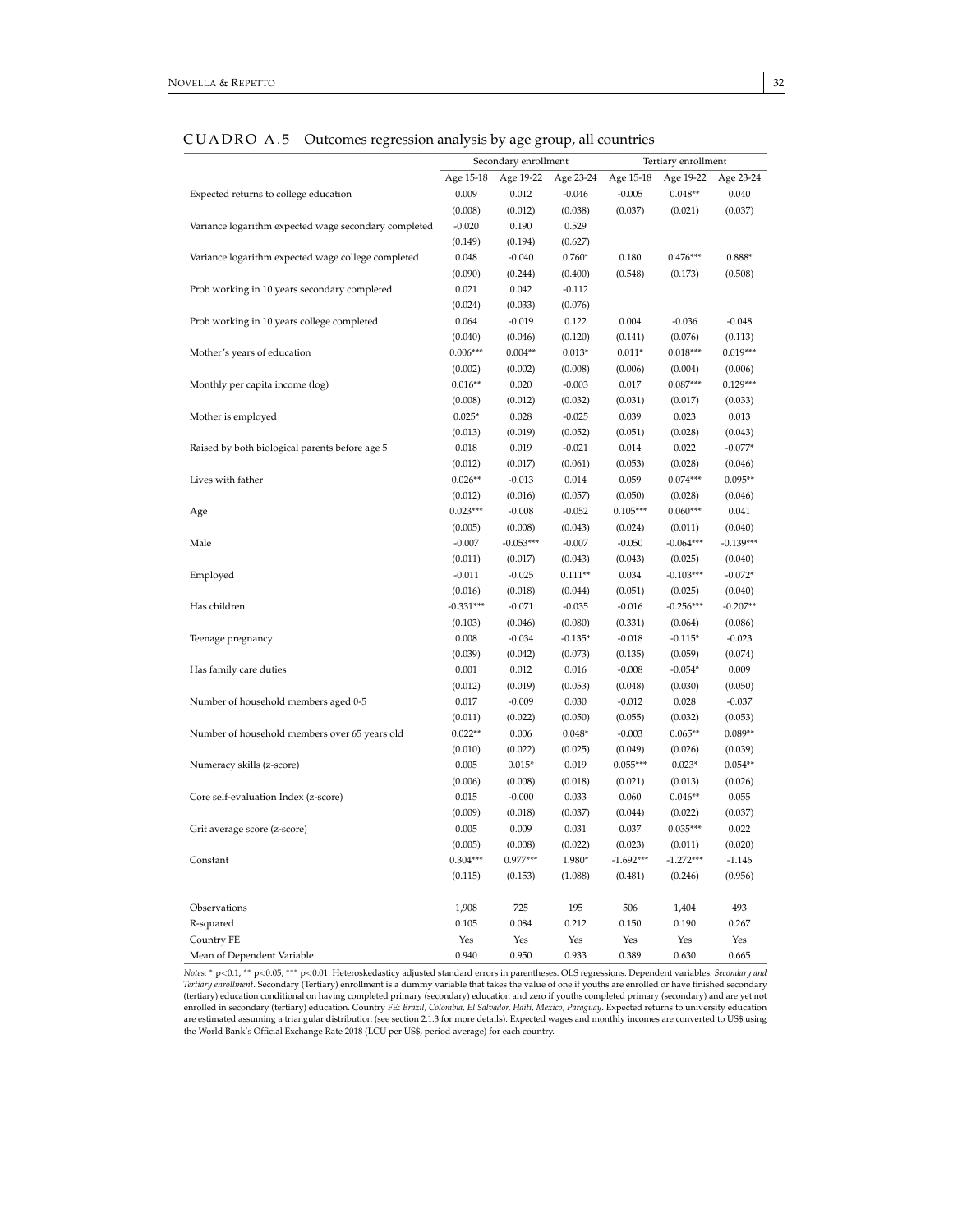|  | CUADRO A.6 Outcomes regression analysis by numeracy skills, all countries |
|--|---------------------------------------------------------------------------|
|  |                                                                           |

|                                                      | U                    | J<br>┚          | J               |                     |                 |                 |
|------------------------------------------------------|----------------------|-----------------|-----------------|---------------------|-----------------|-----------------|
|                                                      | Secondary enrollment |                 |                 | Tertiary enrollment |                 |                 |
|                                                      | Low                  | Medium          | High            | Low                 | Medium          | High            |
|                                                      | numeracy skills      | numeracy skills | numeracy skills | numeracy skills     | numeracy skills | numeracy skills |
| Expected returns to college education                | 0.005                | $-0.006$        | $0.016**$       | $-0.036$            | $0.068**$       | $0.052**$       |
|                                                      | (0.015)              | (0.012)         | (0.008)         | (0.038)             | (0.031)         | (0.022)         |
| Variance logarithm expected wage secondary completed | 0.195                | $-0.365$        | $0.170**$       |                     |                 |                 |
|                                                      | (0.342)              | (0.371)         | (0.084)         |                     |                 |                 |
| Variance logarithm expected wage college completed   | 0.096                | 0.114           | 0.057           | $0.585*$            | 0.143           | $0.725***$      |
|                                                      | (0.308)              | (0.094)         | (0.096)         | (0.340)             | (0.437)         | (0.184)         |
| Prob working in 10 years secondary completed         | 0.065                | $-0.026$        | 0.033           |                     |                 |                 |
|                                                      | (0.048)              | (0.030)         | (0.026)         |                     |                 |                 |
| Prob working in 10 years college completed           | 0.042                | 0.080           | 0.032           | 0.196               | $-0.113$        | $-0.071$        |
|                                                      | (0.076)              | (0.057)         | (0.036)         | (0.135)             | (0.110)         | (0.075)         |
| Mother's years of education                          | $0.010***$           | $0.006**$       | $0.004**$       | $0.019***$          | $0.020***$      | $0.017***$      |
|                                                      | (0.004)              | (0.002)         | (0.002)         | (0.007)             | (0.005)         | (0.004)         |
| Monthly per capita income (log)                      | 0.005                | $0.024**$       | 0.014           | $0.165***$          | $0.073***$      | $0.037**$       |
|                                                      | (0.016)              | (0.012)         | (0.009)         | (0.033)             | (0.027)         | (0.019)         |
| Mother is employed                                   | 0.041                | $-0.004$        | $0.035**$       | 0.016               | $0.078*$        | 0.007           |
|                                                      | (0.025)              | (0.019)         | (0.014)         | (0.052)             | (0.041)         | (0.029)         |
| Raised by both biological parents before age 5       | 0.036                | 0.009           | 0.007           | $-0.046$            | 0.012           | 0.005           |
|                                                      | (0.027)              | (0.018)         | (0.012)         | (0.058)             | (0.043)         | (0.029)         |
| Lives with father                                    | 0.014                | 0.005           | $0.025**$       | $0.117**$           | $0.127***$      | 0.036           |
|                                                      | (0.027)              | (0.017)         | (0.012)         | (0.055)             | (0.041)         | (0.028)         |
| Age                                                  | $0.013**$            | $-0.000$        | $0.015***$      | $0.063***$          | $0.042***$      | $0.056***$      |
|                                                      | (0.006)              | (0.004)         | (0.003)         | (0.012)             | (0.009)         | (0.006)         |
| Male                                                 | $-0.017$             | $-0.043***$     | 0.005           | $-0.071$            | $-0.073**$      | $-0.065***$     |
|                                                      | (0.024)              | (0.015)         | (0.011)         | (0.052)             | (0.037)         | (0.025)         |
| Employed                                             | 0.016                | $-0.001$        | $-0.024$        | $-0.114**$          | $-0.048$        | $-0.094***$     |
|                                                      | (0.026)              | (0.021)         | (0.016)         | (0.050)             | (0.038)         | (0.026)         |
| Has children                                         | $-0.034$             | $-0.209***$     | $-0.077*$       | $-0.363***$         | $-0.276***$     | $-0.212***$     |
|                                                      | (0.055)              | (0.061)         | (0.046)         | (0.101)             | (0.089)         | (0.068)         |
| Teenage pregnancy                                    | $-0.064$             | $-0.014$        | $-0.032$        | $-0.138$            | 0.046           | $-0.100$        |
|                                                      | (0.045)              | (0.043)         | (0.041)         | (0.086)             | (0.071)         | (0.065)         |
| Has family care duties                               | 0.007                | 0.027           | $-0.019$        | $-0.041$            | $-0.054$        | $-0.008$        |
|                                                      | (0.025)              | (0.017)         | (0.014)         | (0.054)             | (0.043)         | (0.031)         |
| Number of household members aged 0-5                 | $-0.006$             | 0.018           | 0.019           | $0.085*$            | $-0.039$        | 0.006           |
|                                                      | (0.026)              | (0.018)         | (0.012)         | (0.045)             | (0.049)         | (0.036)         |
| Number of household members over 65 years old        | 0.011                | $0.026*$        | 0.015           | 0.069               | 0.045           | $0.053*$        |
|                                                      | (0.024)              | (0.014)         | (0.012)         | (0.048)             | (0.036)         | (0.028)         |
|                                                      |                      |                 |                 |                     |                 |                 |
| Core self-evaluation Index (z-score)                 | 0.033                | $0.027*$        | 0.004           | 0.038               | 0.028           | $0.070***$      |
|                                                      | (0.022)              | (0.016)         | (0.010)         | (0.045)             | (0.034)         | (0.022)         |
| Grit average score (z-score)                         | 0.014                | $0.014**$       | $-0.001$        | $0.095***$          | 0.023           | $0.031***$      |
|                                                      | (0.012)              | (0.007)         | (0.006)         | (0.025)             | (0.018)         | (0.012)         |
|                                                      |                      |                 |                 |                     |                 |                 |
| Constant                                             | $0.399**$            | $0.723***$      | $0.489***$      | $-1.917***$         | $-0.846***$     | $-0.924***$     |
|                                                      | (0.188)              | (0.112)         | (0.086)         | (0.300)             | (0.236)         | (0.160)         |
|                                                      |                      |                 |                 |                     |                 |                 |
| Observations                                         | 650                  | 887             | 1,291           | 391                 | 708             | 1,304           |
| R-squared                                            | 0.084                | 0.117           | 0.087           | 0.291               | 0.173           | 0.193           |
| Country FE                                           | Yes                  | Yes             | Yes             | Yes                 | Yes             | Yes             |
| Mean of Dependent Variable                           | 0.914                | 0.945           | 0.954           | 0.430               | 0.593           | 0.630           |

Notes: \* p<0.1, \*\* p<0.05, \*\*\* p<0.01. Heteroskedasticy adjusted standard errors in parentheses. OLS regressions. Dependent variables: *Secondary and Tertiary enrollment* is a dummy variable that takes the value of one if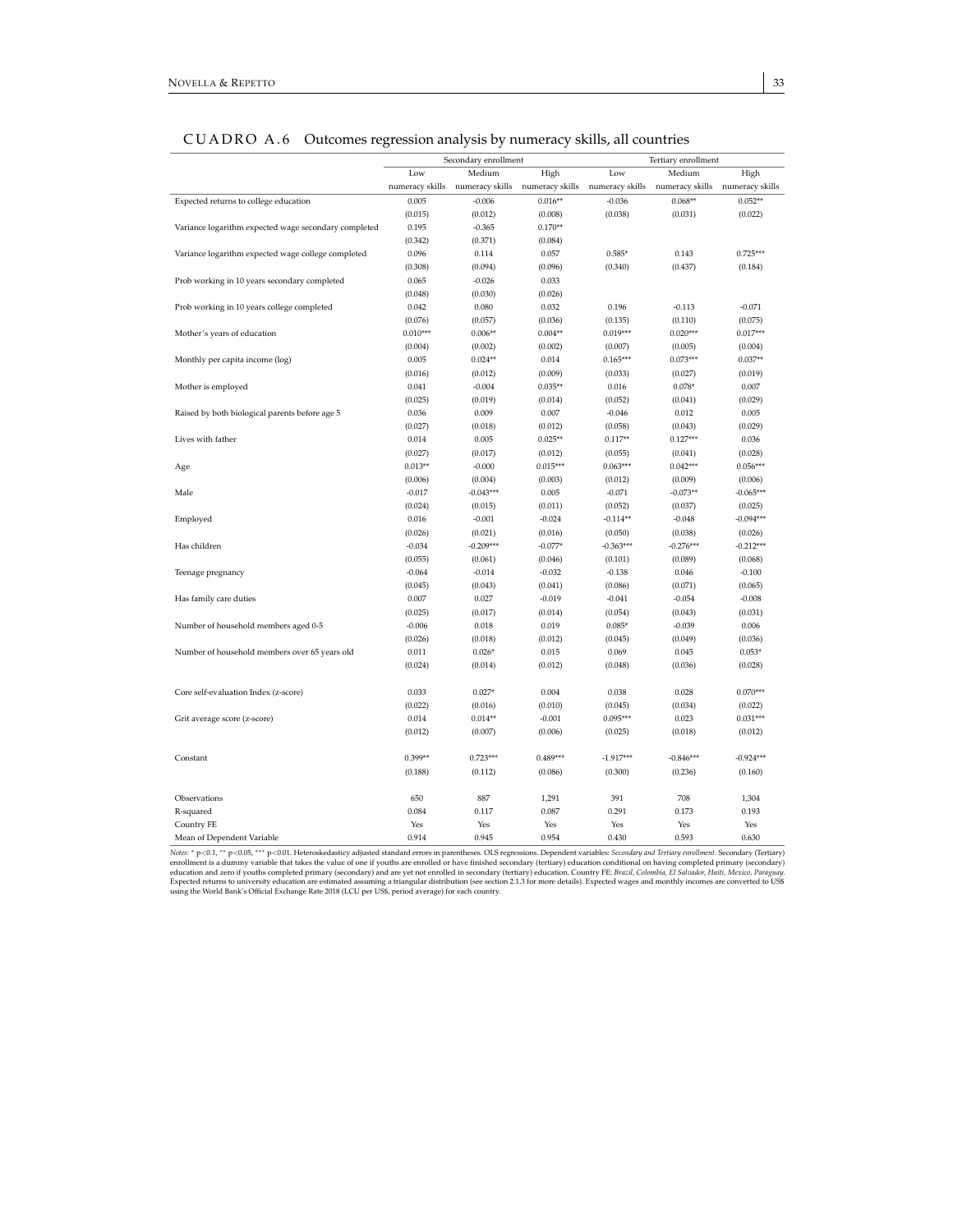# CUADRO A.7 Outcomes regression analysis by Self-esteem

|                                                       | Secondary enrollment |             |             | Tertiary enrollment |             |             |  |
|-------------------------------------------------------|----------------------|-------------|-------------|---------------------|-------------|-------------|--|
|                                                       | Low                  | Medium      | High        | Low                 | Medium      | High        |  |
|                                                       | self-esteem          | self-esteem | self-esteem | self-esteem         | self-esteem | self-esteem |  |
| Expected returns to university education              | $0.028**$            | $-0.008$    | $-0.003$    | $0.082***$          | 0.042       | $-0.002$    |  |
|                                                       | (0.012)              | (0.012)     | (0.010)     | (0.026)             | (0.028)     | (0.030)     |  |
| Variance logarithm expected wage secondary completed  | $-0.125$             | $0.322*$    | $-0.022$    |                     |             |             |  |
|                                                       | (0.231)              | (0.166)     | (0.214)     |                     |             |             |  |
| Variance logarithm expected wage university completed | $0.184*$             | $-0.079$    | 0.030       | 0.402               | $0.952**$   | 0.374       |  |
|                                                       | (0.111)              | (0.211)     | (0.115)     | (0.267)             | (0.412)     | (0.257)     |  |
| Prob working in 10 years secondary completed          | 0.045                | 0.039       | $-0.018$    |                     |             |             |  |
|                                                       | (0.036)              | (0.035)     | (0.028)     |                     |             |             |  |
| Prob working in 10 years university completed         | 0.061                | $-0.006$    | 0.026       | $-0.042$            | $-0.044$    | $-0.030$    |  |
|                                                       | (0.050)              | (0.060)     | (0.047)     | (0.088)             | (0.101)     | (0.114)     |  |
| Mother's years of education                           | $0.006**$            | $0.006**$   | $0.006***$  | $0.016***$          | $0.021***$  | $0.015***$  |  |
|                                                       | (0.003)              | (0.002)     | (0.002)     | (0.005)             | (0.005)     | (0.005)     |  |
| Monthly per capita income (log)                       | $0.035***$           | 0.010       | $-0.011$    | $0.064***$          | $0.086***$  | $0.059**$   |  |
|                                                       | (0.012)              | (0.010)     | (0.011)     | (0.023)             | (0.025)     | (0.026)     |  |
| Mother is employed                                    | 0.014                | $0.038*$    | $0.030*$    | $0.098***$          | $-0.023$    | 0.025       |  |
|                                                       | (0.019)              | (0.020)     | (0.016)     | (0.036)             | (0.036)     | (0.039)     |  |
| Raised by both biological parents before age 5        | 0.014                | 0.021       | 0.018       | $-0.046$            | 0.025       | 0.012       |  |
|                                                       | (0.019)              | (0.018)     | (0.015)     | (0.038)             | (0.037)     | (0.037)     |  |
| Lives with father                                     | 0.030                | 0.012       | 0.005       | $0.061*$            | $0.076**$   | $0.105***$  |  |
|                                                       | (0.018)              | (0.016)     | (0.014)     | (0.036)             | (0.038)     | (0.038)     |  |
| Age                                                   | $0.008*$             | $0.010**$   | $0.010***$  | $0.059***$          | $0.052***$  | $0.041***$  |  |
|                                                       | (0.004)              | (0.004)     | (0.003)     | (0.008)             | (0.008)     | (0.009)     |  |
| Male                                                  | $-0.035**$           | 0.014       | $-0.018$    | $-0.050$            | $-0.048$    | $-0.105***$ |  |
|                                                       | (0.016)              | (0.016)     | (0.013)     | (0.033)             | (0.033)     | (0.033)     |  |
| Employed                                              | 0.003                | $-0.016$    | $-0.007$    | $-0.116***$         | $-0.106***$ | $-0.008$    |  |
|                                                       | (0.022)              | (0.020)     | (0.015)     | (0.034)             | (0.034)     | (0.033)     |  |
| Has children                                          | $-0.202***$          | $-0.091$    | $-0.019$    | $-0.332***$         | $-0.210***$ | $-0.265***$ |  |
|                                                       | (0.062)              | (0.063)     | (0.026)     | (0.075)             | (0.079)     | (0.102)     |  |
| Teenage pregnancy                                     | $-0.005$             | $-0.050$    | $-0.029$    | $-0.036$            | $-0.030$    | $-0.087$    |  |
|                                                       | (0.052)              | (0.050)     | (0.019)     | (0.070)             | (0.071)     | (0.087)     |  |
| Has family care duties                                | 0.012                | 0.001       | $-0.006$    | 0.002               | $-0.078**$  | 0.011       |  |
|                                                       | (0.018)              | (0.019)     | (0.015)     | (0.037)             | (0.040)     | (0.041)     |  |
| Number of household members aged 0-5                  | 0.028                | $-0.022$    | 0.017       | 0.042               | 0.028       | $-0.053$    |  |
|                                                       | (0.018)              | (0.020)     | (0.012)     | (0.041)             | (0.038)     | (0.054)     |  |
| Number of household members over 65 years old         | $0.037*$             | 0.014       | 0.007       | 0.045               | 0.032       | $0.081**$   |  |
|                                                       | (0.020)              | (0.015)     | (0.012)     | (0.034)             | (0.033)     | (0.034)     |  |
| Numeracy skills (z-score)                             | 0.008                | 0.004       | 0.005       | $0.080***$          | 0.012       | 0.001       |  |
|                                                       | (0.009)              | (0.009)     | (0.007)     | (0.017)             | (0.017)     | (0.019)     |  |
| Core Self-evaluation Index (z-score)                  | 0.010                | 0.014       | $-0.003$    | 0.014               | 0.008       | 0.096       |  |
|                                                       | (0.019)              | (0.028)     | (0.022)     | (0.038)             | (0.055)     | (0.071)     |  |
| Grit average score (z-score)                          | 0.009                | 0.002       | 0.004       | $0.036**$           | $0.048***$  | 0.003       |  |
|                                                       | (0.009)              | (0.008)     | (0.006)     | (0.018)             | (0.017)     | (0.016)     |  |
|                                                       |                      |             |             |                     |             |             |  |
| Constant                                              | $0.428***$           | $0.596***$  | $0.756***$  | $-1.197***$         | $-1.114***$ | $-0.705***$ |  |
|                                                       | (0.127)              | (0.118)     | (0.089)     | (0.198)             | (0.215)     | (0.248)     |  |
|                                                       |                      |             |             |                     |             |             |  |
| Observations                                          | 1,077                | 823         | 928         | 865                 | 853         | 685         |  |
| R-squared                                             | 0.100                | 0.086       | 0.080       | 0.209               | 0.198       | 0.205       |  |
| Country FE                                            | Yes                  | Yes         | Yes         | Yes                 | Yes         | Yes         |  |
| Mean of Dependent Variable                            | 0.923                | 0.944       | 0.962       | 0.517               | 0.560       | 0.708       |  |
|                                                       |                      |             |             |                     |             |             |  |

Notes: \* p<0.1, \*\* p<0.05, \*\*\* p<0.01. Heteroskedasticy adjusted standard errors in parentheses. OLS regressions. Dependent variables: *Secondary and Tertiary*<br>enrollment. Secondary (Tertiary) enrollment is a dummy variabl conditional on having completed primary (secondary) education and zero if youths completed primary (secondary) and are yet not enrolled in secondary (tertiary) education. Country FE: Brazil, Colombia, El Salvador, Haiti, M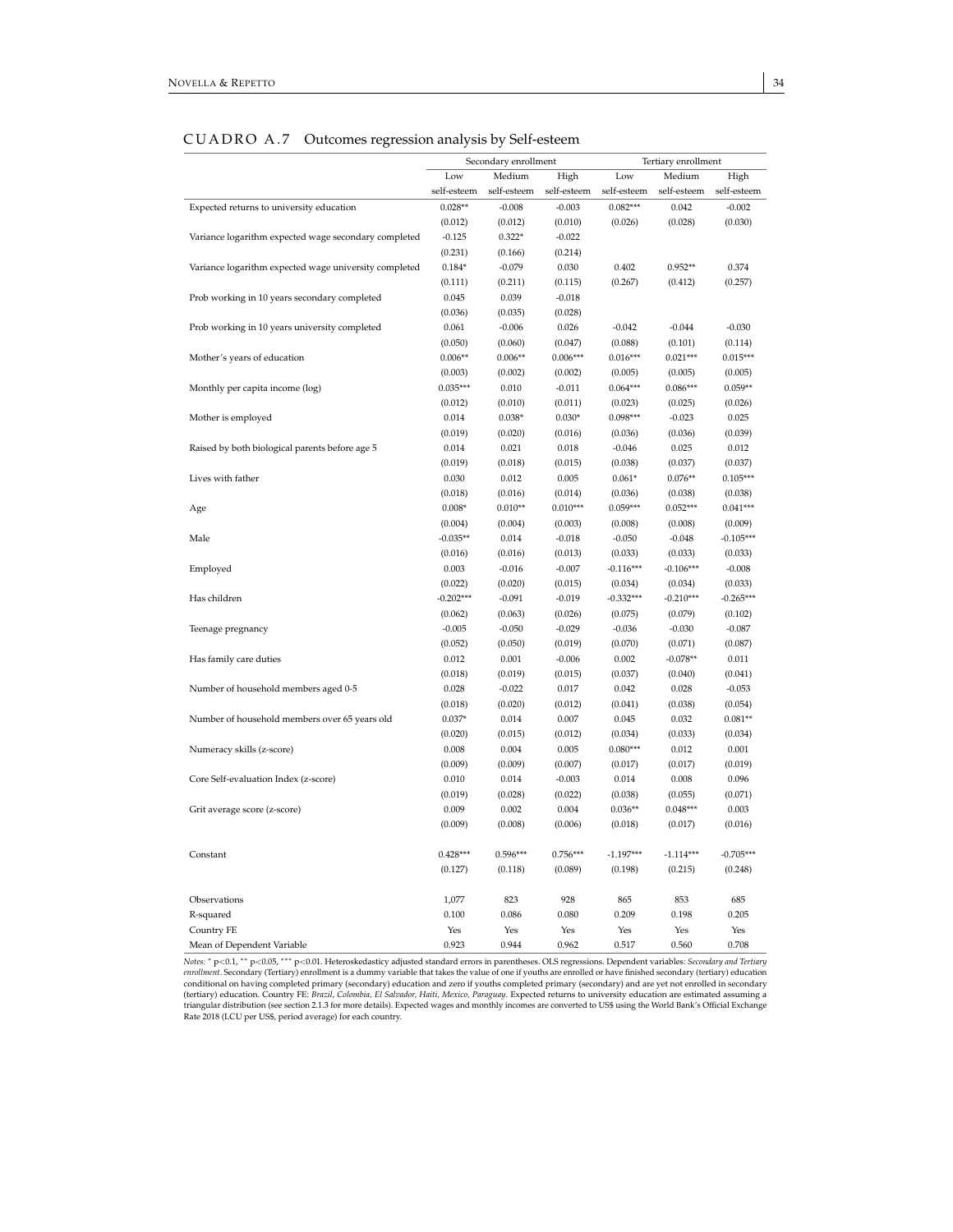|                                                      | Secondary enrollment |                     |                | Tertiary enrollment    |                        |                |  |
|------------------------------------------------------|----------------------|---------------------|----------------|------------------------|------------------------|----------------|--|
|                                                      | Mother's educ:       | Mother's educ:      | Mother's educ: | Mother's educ:         | Mother's educ:         | Mother's educ: |  |
|                                                      | primary or less      | secondary           | tertiary       | primary or less        | secondary              | tertiary       |  |
| Expected returns to college education                | 0.000                | $0.015*$            | 0.023          | 0.029                  | $0.089***$             | $-0.021$       |  |
|                                                      | (0.011)              | (0.008)             | (0.015)        | (0.026)                | (0.028)                | (0.029)        |  |
| Variance logarithm expected wage secondary completed | $-0.020$             | 0.026               | 0.133          |                        |                        |                |  |
|                                                      | (0.203)              | (0.133)             | (0.162)        |                        |                        |                |  |
| Variance logarithm expected wage college completed   | 0.143                | 0.061               | $-0.179$       | $0.578**$              | 0.162                  | $0.866***$     |  |
|                                                      | (0.132)              | (0.128)             | (0.141)        | (0.278)                | (0.296)                | (0.228)        |  |
| Prob working in 10 years secondary completed         | $-0.026$             | $0.087***$          | 0.035          |                        |                        |                |  |
|                                                      | (0.028)              | (0.029)             | (0.048)        |                        |                        |                |  |
| Prob working in 10 years college completed           | $0.089*$             | $-0.024$            | $-0.036$       | $-0.067$               | 0.004                  | 0.044          |  |
|                                                      | (0.046)              | (0.044)             | (0.049)        | (0.092)                | (0.096)                | (0.108)        |  |
| Mother's years of education                          | $0.007***$           | 0.007               | 0.005          | 0.004                  | $0.029*$               | 0.001          |  |
|                                                      | (0.003)              | (0.005)             | (0.005)        | (0.006)                | (0.015)                | (0.010)        |  |
| Monthly per capita income (log)                      | 0.013                | $0.030***$          | $-0.003$       | $0.094***$             | $0.067***$             | $0.053*$       |  |
|                                                      | (0.010)              | (0.010)             | (0.018)        | (0.022)                | (0.023)                | (0.029)        |  |
| Mother is employed                                   | $0.042**$            | $-0.002$            | 0.030          | 0.010                  | 0.040                  | 0.026          |  |
|                                                      | (0.018)              | (0.013)             | (0.034)        | (0.034)                | (0.033)                | (0.048)        |  |
| Raised by both biological parents before age 5       | 0.022                | 0.004               | 0.030          | $-0.024$               | 0.039                  | $-0.024$       |  |
|                                                      | (0.017)              | (0.011)             | (0.020)        | (0.037)                | (0.035)                | (0.043)        |  |
| Lives with father                                    | 0.013                | $0.020*$            | 0.010          | $0.096***$             | $0.077**$              | 0.028          |  |
|                                                      | (0.016)              | (0.012)             | (0.012)        | (0.036)                | (0.033)                | (0.045)        |  |
| Age                                                  | $0.013***$           | 0.003               | $0.008*$       | $0.045***$             | $0.052***$             | $0.066***$     |  |
|                                                      | (0.004)              | (0.003)             | (0.004)        | (0.008)                | (0.007)                | (0.010)        |  |
| Male                                                 | $-0.026*$            | $-0.000$            | $-0.013$       | $-0.071**$             | $-0.068**$             | $-0.092**$     |  |
|                                                      | (0.015)              | (0.011)             | (0.022)        | (0.032)                | (0.030)                | (0.037)        |  |
| Employed                                             | $-0.024$             | 0.019               | 0.000          | $-0.123***$            | $-0.062**$             | 0.013          |  |
|                                                      | (0.019)              | (0.013)             | (0.016)        |                        |                        | (0.038)        |  |
| Has children                                         | $-0.131***$          | $-0.031$            | $-0.219$       | (0.032)<br>$-0.274***$ | (0.031)<br>$-0.220***$ |                |  |
|                                                      |                      |                     |                |                        |                        | $-0.161$       |  |
|                                                      | (0.046)<br>$-0.067$  | (0.041)<br>$-0.017$ | (0.214)        | (0.067)<br>$-0.055$    | (0.085)                | (0.150)        |  |
| Teenage pregnancy                                    |                      |                     | 0.010          |                        | $-0.038$               | $-0.158*$      |  |
|                                                      | (0.043)              | (0.029)             | (0.052)        | (0.068)                | (0.070)                | (0.095)        |  |
| Has family care duties                               | 0.004                | 0.000               | 0.005          | $-0.028$               | $-0.035$               | $-0.044$       |  |
|                                                      | (0.015)              | (0.014)             | (0.025)        | (0.037)                | (0.036)                | (0.049)        |  |
| Number of household members aged 0-5                 | 0.012                | 0.009               | 0.005          | 0.031                  | $-0.042$               | 0.098          |  |
|                                                      | (0.014)              | (0.015)             | (0.037)        | (0.033)                | (0.043)                | (0.071)        |  |
| Number of household members over 65 years old        | 0.022                | $0.025***$          | $-0.010$       | 0.059                  | $0.051*$               | 0.026          |  |
|                                                      | (0.017)              | (0.008)             | (0.028)        | (0.036)                | (0.030)                | (0.040)        |  |
| Numeracy skills (z-score)                            | 0.012                | 0.002               | 0.007          | $0.046***$             | $0.029*$               | $-0.005$       |  |
|                                                      | (0.007)              | (0.006)             | (0.013)        | (0.015)                | (0.017)                | (0.025)        |  |
| Core self-evaluation Index (z-score)                 | 0.016                | 0.009               | 0.016          | $0.057**$              | $0.059**$              | $-0.006$       |  |
|                                                      | (0.014)              | (0.010)             | (0.022)        | (0.028)                | (0.028)                | (0.031)        |  |
| Grit average score (z-score)                         | 0.006                | 0.005               | $0.015*$       | $0.029*$               | $0.034**$              | $0.042***$     |  |
|                                                      | (0.007)              | (0.006)             | (0.008)        | (0.016)                | (0.015)                | (0.015)        |  |
| Constant                                             | $0.482***$           | $0.589***$          | $0.712***$     | $-0.863***$            | $-1.280***$            | $-0.908***$    |  |
|                                                      | (0.100)              | (0.122)             | (0.204)        | (0.217)                | (0.255)                | (0.279)        |  |
| Observations                                         | 1,461                | 1,075               | 292            | 1,003                  | 983                    | 417            |  |
| R-squared                                            | 0.085                | 0.057               | 0.107          | 0.150                  | 0.163                  | 0.242          |  |
| Country FE                                           | Yes                  | Yes                 | Yes            | Yes                    | Yes                    | Yes            |  |
| Mean of Dependent Variable                           | 0.916                | 0.967               | 0.976          | 0.466                  | 0.619                  | 0.803          |  |

# CUADRO A.8 Outcomes regression analysis by mother's education Level, all countries

Notes: \* p<0.13, \*\* p<0.05, \*\*\* p<0.01. Heteroskedasticy adjusted standard errors in parentheses. OLS regressions. Dependent variables: *Secondary and Tertiary enrollment*. Secondary (Tertiary) enrollment is a dummy variab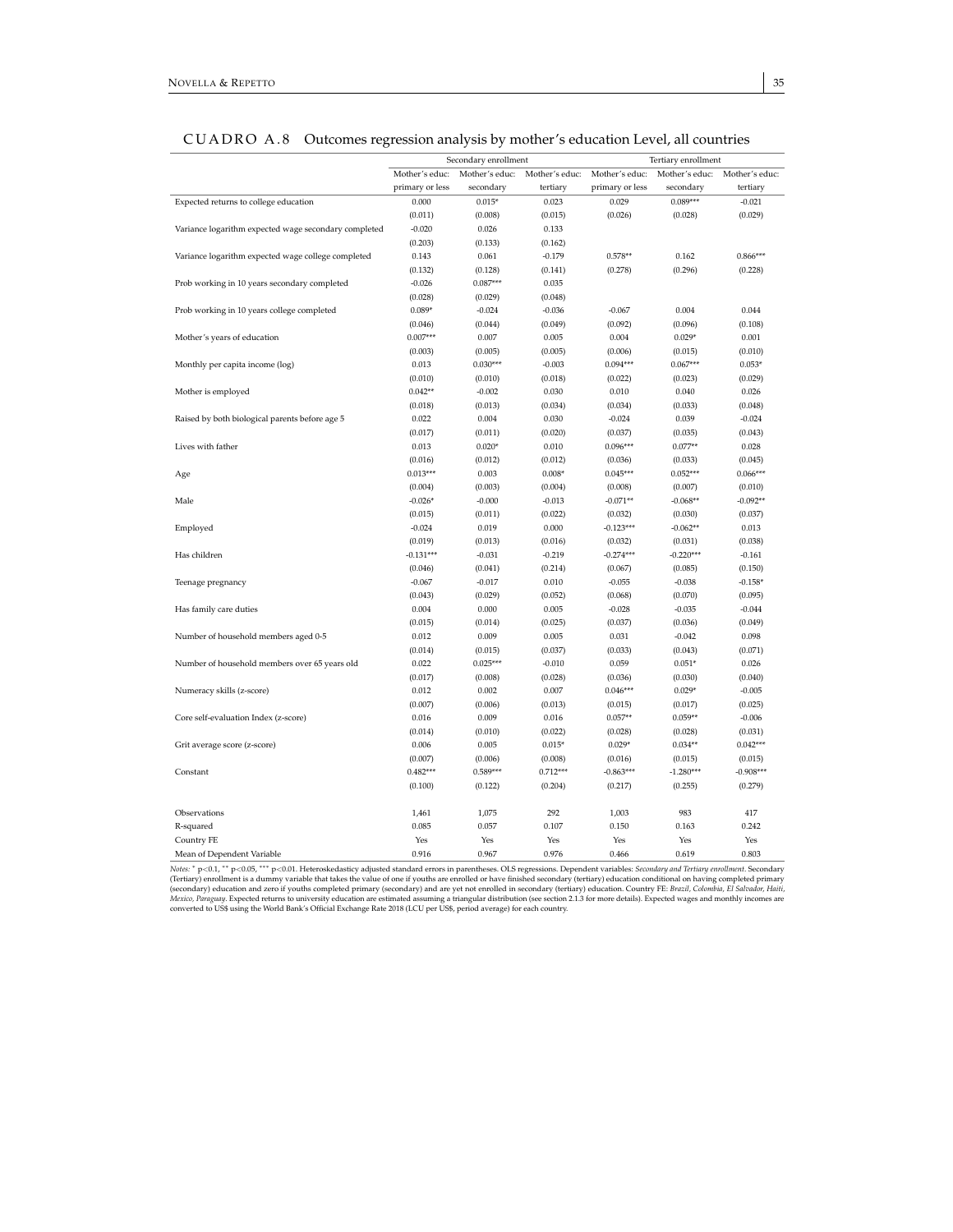|                                                      | - 7<br>Secondary enrollment<br>Tertiary enrollment |              |              |              |              |              |  |
|------------------------------------------------------|----------------------------------------------------|--------------|--------------|--------------|--------------|--------------|--|
|                                                      | Low                                                | Middle       | High         | Low          | Middle       | High         |  |
|                                                      | Income Level                                       | Income Level | Income Level | Income Level | Income Level | Income Level |  |
| Expected returns to college education                | 0.005                                              | 0.001        | $0.015*$     | 0.011        | $0.055*$     | $0.057**$    |  |
|                                                      | (0.012)                                            | (0.012)      | (0.008)      | (0.027)      | (0.030)      | (0.028)      |  |
| Variance logarithm expected wage secondary completed | 0.159                                              | $-0.293$     | 0.126        |              |              |              |  |
|                                                      | (0.129)                                            | (0.430)      | (0.099)      |              |              |              |  |
| Variance logarithm expected wage college completed   | 0.159                                              | 0.021        | 0.086        | $0.527*$     | 0.390        | $0.593***$   |  |
|                                                      | (0.148)                                            | (0.184)      | (0.079)      | (0.301)      | (0.325)      | (0.200)      |  |
| Prob working in 10 years secondary completed         | 0.038                                              | 0.026        | 0.005        |              |              |              |  |
|                                                      | (0.033)                                            | (0.038)      | (0.028)      |              |              |              |  |
| Prob working in 10 years college completed           | 0.020                                              | 0.008        | 0.091        | 0.019        | $-0.014$     | $-0.063$     |  |
|                                                      | (0.047)                                            | (0.051)      | (0.057)      | (0.094)      | (0.106)      | (0.095)      |  |
| Mother's years of education                          | $0.006**$                                          | $0.006**$    | $0.008***$   | $0.020***$   | $0.023***$   | 0.005        |  |
|                                                      | (0.002)                                            | (0.003)      | (0.002)      | (0.005)      | (0.005)      | (0.005)      |  |
| Monthly per capita income (log)                      | 0.020                                              | 0.004        | $-0.012$     | $0.092***$   | $-0.082$     | $0.077**$    |  |
|                                                      | (0.015)                                            | (0.042)      | (0.019)      | (0.032)      | (0.102)      | (0.039)      |  |
| Mother is employed                                   | 0.031                                              | $0.031*$     | 0.012        | 0.033        | $-0.030$     | $0.083**$    |  |
|                                                      | (0.021)                                            | (0.019)      | (0.016)      | (0.037)      | (0.039)      | (0.035)      |  |
| Raised by both biological parents before age 5       | $-0.002$                                           | $0.035**$    | $0.023*$     | 0.022        | $-0.010$     | $-0.004$     |  |
|                                                      | (0.021)                                            | (0.018)      | (0.014)      | (0.040)      | (0.039)      | (0.034)      |  |
| Lives with father                                    | $0.039**$                                          | 0.002        | 0.010        | 0.061        | $0.089**$    | $0.058*$     |  |
|                                                      | (0.020)                                            | (0.017)      | (0.012)      | (0.038)      | (0.039)      | (0.033)      |  |
| Age                                                  | $0.014***$                                         | $0.009**$    | 0.003        | $0.042***$   | $0.049***$   | $0.070***$   |  |
|                                                      | (0.004)                                            | (0.004)      | (0.004)      | (0.008)      | (0.008)      | (0.008)      |  |
| Male                                                 | $-0.029$                                           | $-0.024$     | 0.008        | 0.002        | $-0.158***$  | $-0.049*$    |  |
|                                                      | (0.018)                                            | (0.016)      | (0.013)      | (0.036)      | (0.034)      | (0.030)      |  |
| Employed                                             | $-0.006$                                           | $-0.018$     | 0.016        | $-0.014$     | $-0.094***$  | $-0.124***$  |  |
|                                                      | (0.024)                                            | (0.020)      | (0.015)      | (0.036)      | (0.035)      | (0.031)      |  |
| Has children                                         | $-0.143**$                                         | $-0.161**$   | $-0.035$     | $-0.276***$  | $-0.178*$    | $-0.357***$  |  |
|                                                      | (0.056)                                            | (0.063)      | (0.034)      | (0.069)      | (0.096)      | (0.091)      |  |
| Teenage pregnancy                                    | $-0.084**$                                         | 0.009        | $-0.030$     | $-0.134**$   | $-0.082$     | 0.065        |  |
|                                                      | (0.042)                                            | (0.052)      | (0.024)      | (0.062)      | (0.081)      | (0.087)      |  |
| Has family care duties                               | $-0.009$                                           | 0.013        | 0.001        | $-0.032$     | $-0.046$     | 0.000        |  |
|                                                      | (0.019)                                            | (0.016)      | (0.015)      | (0.038)      | (0.041)      | (0.037)      |  |
| Number of household members aged 0-5                 | 0.014                                              | 0.018        | 0.009        | 0.036        | $-0.015$     | 0.032        |  |
|                                                      | (0.017)                                            | (0.016)      | (0.016)      | (0.034)      | (0.044)      | (0.058)      |  |
| Number of household members over 65 years old        | 0.016                                              | 0.014        | $0.021*$     | $0.066*$     | 0.052        | 0.022        |  |
|                                                      | (0.016)                                            | (0.018)      | (0.011)      | (0.035)      | (0.033)      | (0.035)      |  |
| Numeracy skills (z-score)                            | 0.003                                              | 0.009        | 0.012        | $0.065***$   | 0.012        | $-0.002$     |  |
|                                                      | (0.009)                                            | (0.008)      | (0.008)      | (0.016)      | (0.018)      | (0.018)      |  |
| Core self-evaluation Index (z-score)                 | 0.004                                              | 0.013        | $0.019*$     | $0.064**$    | 0.043        | 0.041        |  |
|                                                      | (0.017)                                            | (0.015)      | (0.011)      | (0.032)      | (0.032)      | (0.026)      |  |
| Grit average score (z-score)                         | $-0.002$                                           | 0.007        | 0.010        | $0.044**$    | $0.034**$    | $0.032**$    |  |
|                                                      | (0.009)                                            | (0.007)      | (0.006)      | (0.018)      | (0.017)      | (0.013)      |  |
| Constant                                             | $0.480***$                                         | $0.641***$   | $0.722***$   | $-0.994***$  | $-0.221$     | $-1.329***$  |  |
|                                                      | (0.121)                                            | (0.217)      | (0.153)      | (0.227)      | (0.533)      | (0.259)      |  |
| Observations                                         | 960                                                | 930          | 938          | 821          | 787          | 795          |  |
| R-squared                                            | 0.098                                              | 0.071        | 0.071        | 0.176        | 0.164        | 0.215        |  |
| Country FE                                           | Yes                                                | Yes          | Yes          | Yes          | Yes          | Yes          |  |
| Mean of Dependent Variable                           | 0.917                                              | 0.944        | 0.966        | 0.456        | 0.574        | 0.735        |  |

| CUADRO A.9 Outcomes regression analysis by household income, all countries |  |
|----------------------------------------------------------------------------|--|
|----------------------------------------------------------------------------|--|

Notes: \* p<0.0, \*\* p<0.05, \*\*\* p<0.01. Heteroskedasticy adjusted standard errors in parentheses. OLS regressions. Dependent variables: *Secondary and Tertiary enrollment*. Secondary (Tertiary) enrollment is a dummy variabl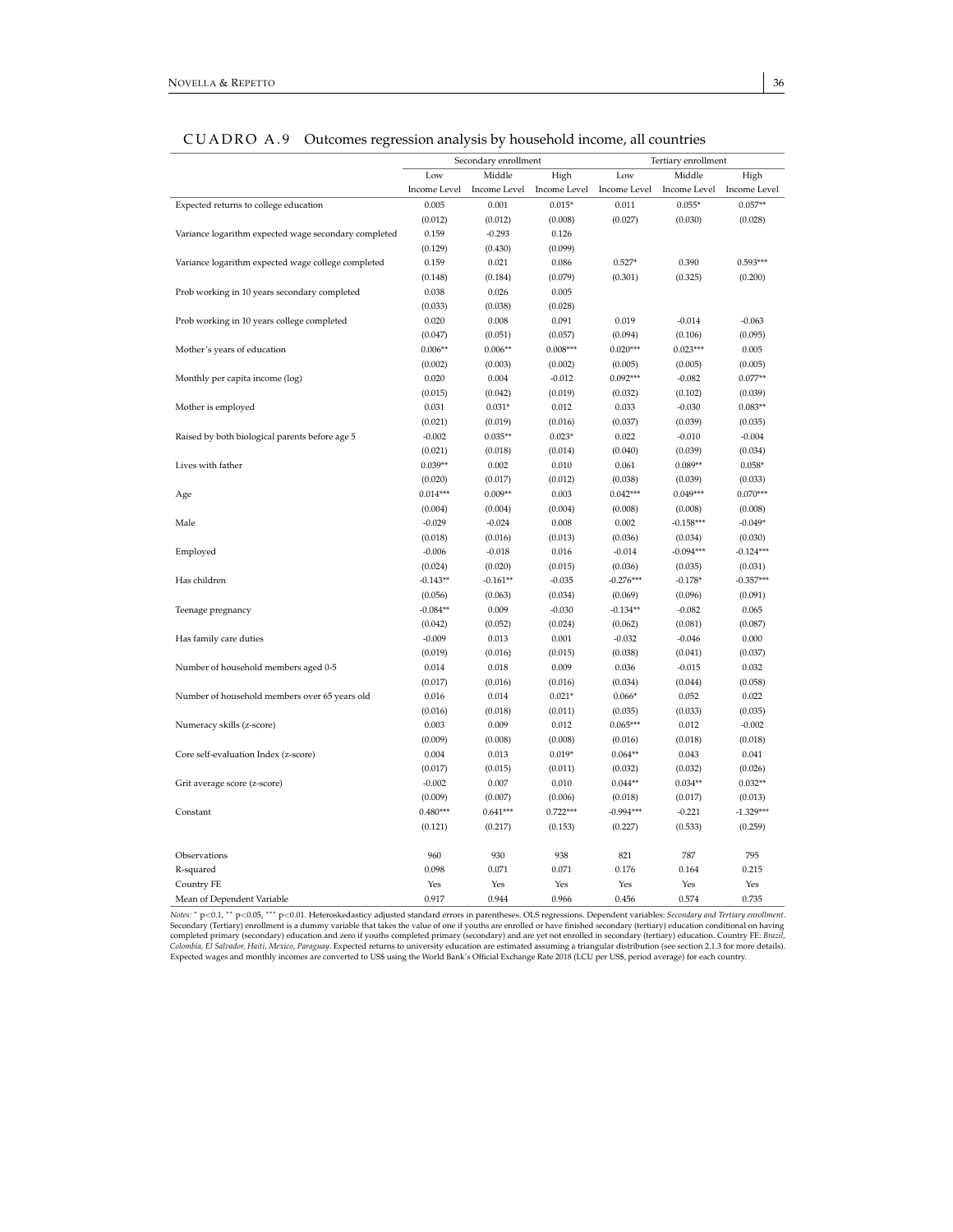|                                                      | Secondary enrollment |              |             | Tertiary enrollment |
|------------------------------------------------------|----------------------|--------------|-------------|---------------------|
|                                                      | Employed             | Not employed | Employed    | Not employed        |
|                                                      | mother               | mother       | mother      | mother              |
| Expected returns to college education                | 0.010                | $-0.004$     | $0.054***$  | 0.017               |
|                                                      | (0.007)              | (0.014)      | (0.019)     | (0.032)             |
| Variance logarithm expected wage secondary completed | $-0.012$             | 0.156        |             |                     |
|                                                      | (0.142)              | (0.214)      |             |                     |
| Variance logarithm expected wage college completed   | 0.112                | 0.005        | $0.478***$  | 0.688               |
|                                                      | (0.071)              | (0.246)      | (0.165)     | (0.508)             |
| Prob working in 10 years secondary completed         | 0.029                | 0.019        |             |                     |
|                                                      | (0.021)              | (0.039)      |             |                     |
| Prob working in 10 years college completed           | 0.044                | 0.025        | $-0.001$    | $-0.084$            |
|                                                      | (0.032)              | (0.068)      | (0.067)     | (0.104)             |
| Mother's years of education                          | $0.005***$           | $0.009***$   | $0.019***$  | $0.014**$           |
|                                                      | (0.001)              | (0.003)      | (0.003)     | (0.006)             |
| Monthly per capita income (log)                      | $0.016**$            | 0.013        | $0.068***$  | $0.089***$          |
|                                                      | (0.008)              | (0.013)      | (0.016)     | (0.026)             |
| Raised by both biological parents before age 5       | $0.025**$            | $-0.003$     | 0.018       | $-0.026$            |
|                                                      | (0.011)              | (0.023)      | (0.025)     | (0.043)             |
| Lives with father                                    | 0.008                | $0.038*$     | $0.057**$   | $0.113***$          |
|                                                      | (0.010)              | (0.022)      | (0.024)     | (0.043)             |
| Age                                                  | $0.009***$           | $0.011***$   | $0.053***$  | $0.050***$          |
|                                                      | (0.003)              | (0.004)      | (0.006)     | (0.009)             |
| Male                                                 | $-0.017*$            | $-0.015$     | $-0.073***$ | $-0.070*$           |
|                                                      | (0.010)              | (0.019)      | (0.022)     | (0.036)             |
| Employed                                             | 0.001                | $-0.029$     | $-0.076***$ | $-0.060$            |
|                                                      | (0.013)              | (0.025)      | (0.023)     | (0.037)             |
| Has children                                         | $-0.184***$          | 0.020        | $-0.308***$ | $-0.197**$          |
|                                                      | (0.041)              | (0.043)      | (0.061)     | (0.077)             |
| Teenage pregnancy                                    | 0.001                | $-0.111**$   | $-0.022$    | $-0.117$            |
|                                                      | (0.027)              | (0.049)      | (0.052)     | (0.075)             |
| Has family care duties                               | 0.008                | $-0.009$     | $-0.036$    | $-0.017$            |
|                                                      | (0.010)              | (0.022)      | (0.027)     | (0.044)             |
| Number of household members aged 0-5                 | 0.016                | 0.011        | 0.019       | 0.005               |
|                                                      | (0.012)              | (0.017)      | (0.031)     | (0.040)             |
| Number of household members over 65 years old        | $0.019*$             | 0.020        | $0.057**$   | 0.037               |
|                                                      | (0.010)              | (0.018)      | (0.024)     | (0.038)             |
| Numeracy skills (z-score)                            | 0.006                | 0.010        | $0.031**$   | $0.043**$           |
|                                                      | (0.005)              | (0.010)      | (0.012)     | (0.019)             |
| Core self-evaluation Index (z-score)                 | $0.017*$             | 0.009        | 0.032       | $0.074**$           |
|                                                      | (0.010)              | (0.016)      | (0.020)     | (0.032)             |
| Grit average score (z-score)                         | 0.008                | 0.002        | $0.030***$  | $0.047***$          |
|                                                      | (0.005)              | (0.008)      | (0.011)     | (0.017)             |
| Constant                                             | $0.569***$           | $0.537***$   | $-1.072***$ | $-1.038***$         |
|                                                      | (0.077)              | (0.130)      | (0.145)     | (0.216)             |
|                                                      |                      |              |             |                     |
| Observations                                         | 2,020                | 808          | 1,689       | 714                 |
| R-squared                                            | 0.079                | 0.092        | 0.203       | 0.200               |
| Country FE                                           | Yes                  | Yes          | Yes         | Yes                 |
| Mean of Dependent Variable                           | 0.948                | 0.928        | 0.599       | 0.559               |

CUADRO A.10 Outcomes regression analysis by mother's employment status, all countries

*Notes:* \* p<0.1, \*\* p<0.05, \*\*\* p<0.01. Heteroskedasticy adjusted standard errors in parentheses. OLS regressions. Dependent variables: *Secondary and Tertiary enrollment*. Secondary (Tertiary) enrollment is a dummy variable that takes the value of one if youths are enrolled or have finished secondary (tertiary) education conditional on having completed primary (secondary) education and zero if youths completed primary (secondary) and are yet not enrolled in secondary (tertiary) education. Country FE: *Brazil, Colombia, El Salvador, Haiti, Mexico, Paraguay*. Expected returns to university education are estimated assuming a triangular distribution (see section 2.1.3 for more details). Expected wages and monthly incomes are converted to US\$ using the World Bank's Official Exchange Rate 2018 (LCU per US\$, period average) for each country.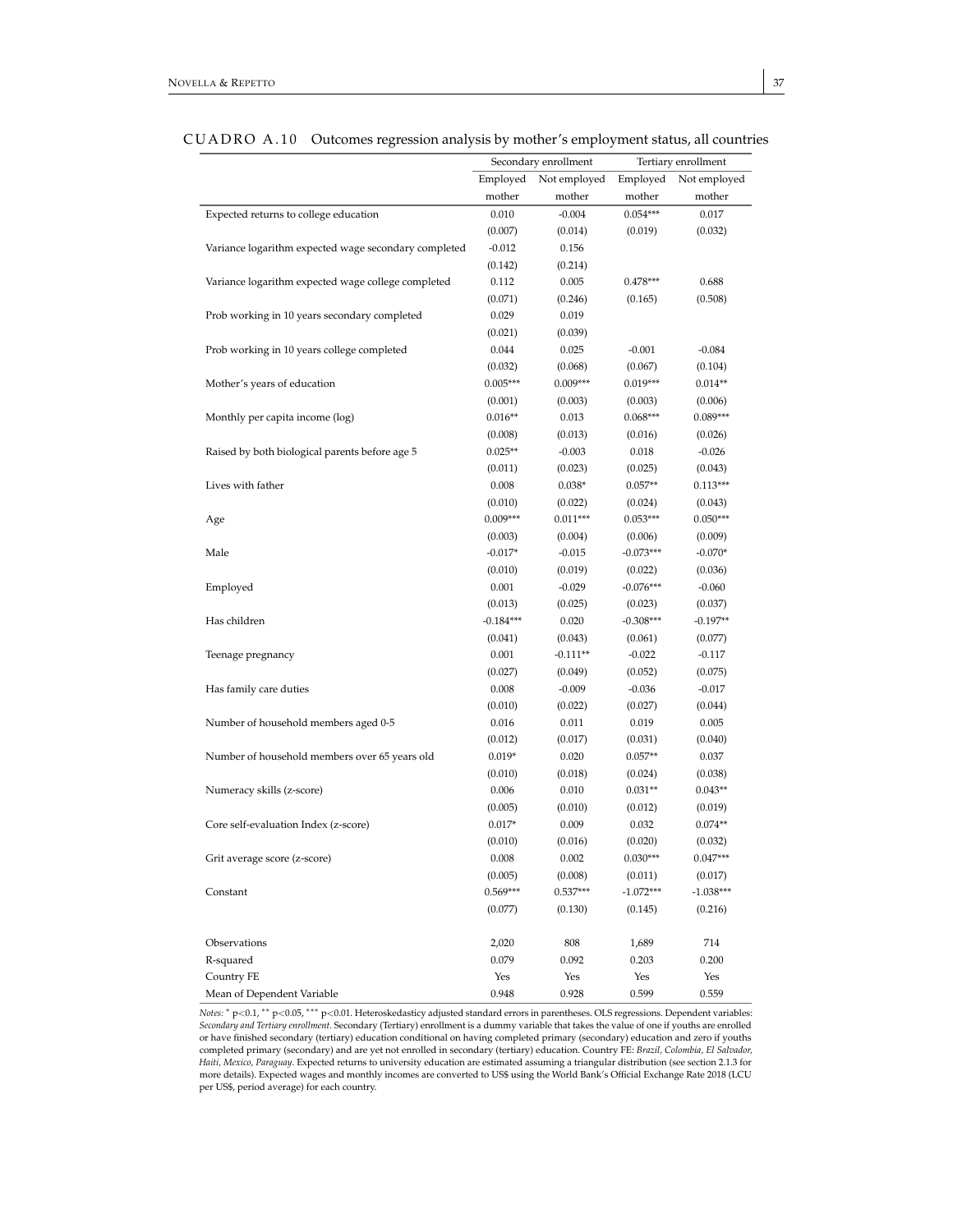# **B** | **ROBUSTNESS CHECKS**

# CUADRO A.11 Correlates of expectations excluding Chile

<span id="page-38-0"></span>

|                                                | Expectations college returns |                  |                  |  |  |  |
|------------------------------------------------|------------------------------|------------------|------------------|--|--|--|
|                                                | Secondary<br>Tertiary        |                  |                  |  |  |  |
|                                                | All sample                   | education sample | education sample |  |  |  |
| Mother's years of education                    | $0.006*$                     | 0.001            | $0.009*$         |  |  |  |
|                                                | (0.003)                      | (0.005)          | (0.005)          |  |  |  |
| Monthly per capita income (log)                | $0.068***$                   | $0.048**$        | $0.102***$       |  |  |  |
|                                                | (0.016)                      | (0.024)          | (0.025)          |  |  |  |
| Mother is employed                             | 0.029                        | 0.024            | 0.006            |  |  |  |
|                                                | (0.029)                      | (0.041)          | (0.039)          |  |  |  |
| Raised by both biological parents before age 5 | $-0.017$                     | 0.009            | $-0.008$         |  |  |  |
|                                                | (0.028)                      | (0.041)          | (0.038)          |  |  |  |
| Lives with father                              | 0.019                        | 0.020            | 0.044            |  |  |  |
|                                                | (0.027)                      | (0.037)          | (0.037)          |  |  |  |
| Age                                            | 0.002                        | 0.003            | $-0.013$         |  |  |  |
|                                                | (0.005)                      | (0.007)          | (0.008)          |  |  |  |
| Male                                           | 0.014                        | 0.037            | $-0.002$         |  |  |  |
|                                                | (0.025)                      | (0.035)          | (0.034)          |  |  |  |
| Employed                                       | 0.006                        | $-0.035$         | $-0.012$         |  |  |  |
|                                                | (0.026)                      | (0.039)          | (0.034)          |  |  |  |
| Has children                                   | $-0.177***$                  | $-0.208***$      | $-0.138*$        |  |  |  |
|                                                | (0.055)                      | (0.078)          | (0.080)          |  |  |  |
| Teenage pregnancy                              | $-0.009$                     | 0.021            | $-0.009$         |  |  |  |
|                                                | (0.049)                      | (0.067)          | (0.070)          |  |  |  |
| Has family care duties                         | 0.019                        | 0.000            | $-0.053$         |  |  |  |
|                                                | (0.028)                      | (0.038)          | (0.039)          |  |  |  |
| Number of household members aged 0-5           | $0.080***$                   | $0.094**$        | $0.140***$       |  |  |  |
|                                                | (0.026)                      | (0.038)          | (0.045)          |  |  |  |
| Number of household members over 65 years old  | $-0.055**$                   | $-0.051$         | $-0.007$         |  |  |  |
|                                                | (0.027)                      | (0.043)          | (0.036)          |  |  |  |
| Numeracy skills (z-score)                      | $0.034***$                   | 0.018            | $0.044***$       |  |  |  |
|                                                | (0.012)                      | (0.017)          | (0.017)          |  |  |  |
| Core self-evaluation Index (z-score)           | $0.080***$                   | $0.096**$        | $0.114***$       |  |  |  |
|                                                | (0.028)                      | (0.038)          | (0.040)          |  |  |  |
| Grit average score (z-score)                   | $0.035***$                   | $0.040**$        | $0.034*$         |  |  |  |
|                                                | (0.013)                      | (0.018)          | (0.017)          |  |  |  |
| Constant                                       | $0.375***$                   | $0.468***$       | $0.556***$       |  |  |  |
|                                                | (0.109)                      | (0.162)          | (0.182)          |  |  |  |
| Observations                                   | 3,143                        | 1,724            | 1,510            |  |  |  |
| R-squared                                      | 0.073                        | 0.054            | 0.097            |  |  |  |
| Country FE                                     | Yes                          | Yes              | Yes              |  |  |  |
| Mean of Dependent Variable                     | 0.838                        | 0.811            | 0.897            |  |  |  |

*Notes:* \* p<0.1, \*\* p<0.05, \*\*\* p<0.01. Heteroskedasticy adjusted standard errors in parentheses. OLS regressions. Dependent variable: *Expectations to university returns*. Country FE: *Brazil, Colombia, El Salvador, Hai*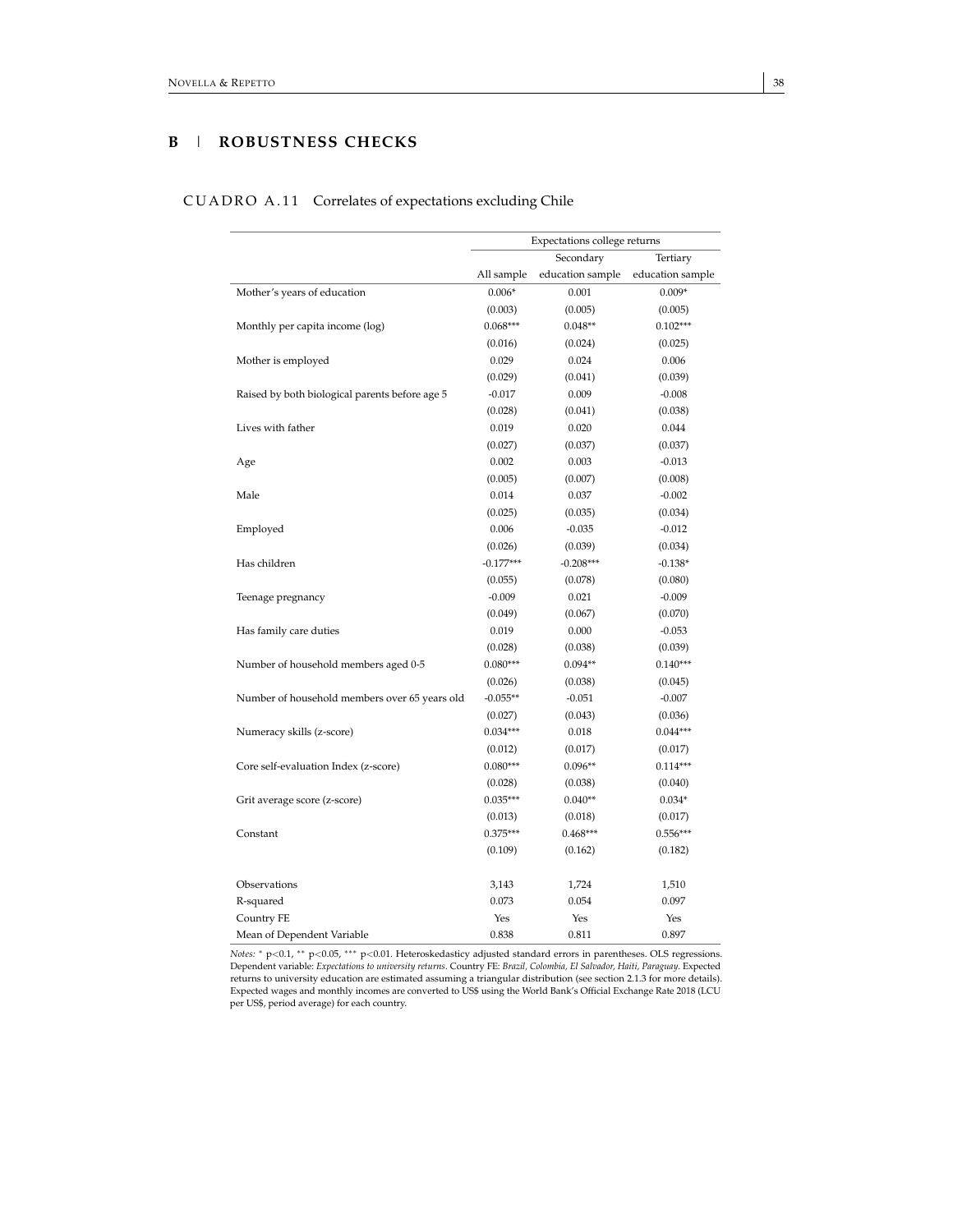|                                                      | Secondary  | Tertiary    |
|------------------------------------------------------|------------|-------------|
|                                                      | enrollment | enrollment  |
| Expected returns to college education                | 0.007      | $0.042**$   |
|                                                      | (0.008)    | (0.019)     |
| Variance logarithm expected wage secondary completed | $-0.082$   |             |
|                                                      | (0.222)    |             |
| Variance logarithm expected wage college completed   | $0.223**$  | $0.468***$  |
|                                                      | (0.095)    | (0.179)     |
| Mother's years of education                          | $0.006***$ | $0.015***$  |
|                                                      | (0.002)    | (0.003)     |
| Monthly per capita income (log)                      | $0.015**$  | $0.094***$  |
|                                                      | (0.008)    | (0.016)     |
| Mother is employed                                   | $0.033**$  | 0.033       |
|                                                      | (0.015)    | (0.028)     |
| Age                                                  | $0.013***$ | $0.050***$  |
|                                                      | (0.003)    | (0.005)     |
| Male                                                 | $-0.024**$ | $-0.071***$ |
|                                                      | (0.011)    | (0.024)     |
| Numeracy skills (z-score)                            | 0.002      | $0.043***$  |
|                                                      | (0.006)    | (0.012)     |
| Core self-evaluation Index (z-score)                 | 0.000      | 0.021       |
|                                                      | (0.012)    | (0.027)     |
| Constant                                             | $0.506***$ | $-1.079***$ |
|                                                      | (0.077)    | (0.141)     |
|                                                      |            |             |
| Observations                                         | 1,724      | 1,510       |
| R-squared                                            | 0.099      | 0.215       |
| Country FE                                           | Yes        | Yes         |
| Subjective probability of being employed             | Yes        | Yes         |
| Family background                                    | Yes        | Yes         |
| Socioeconomic characteristics                        | Yes        | Yes         |
| Cognitive and non-cognitive skills                   | Yes        | Yes         |
| Mean of Dependent Variable                           | 0.936      | 0.554       |

CUADRO A.12 Outcomes regression analysis - enrollment excluding Chile

*Notes:* <sup>\*</sup> p<0.1, <sup>\*\*</sup> p<0.05, <sup>\*\*\*</sup> p<0.01. Heteroskedasticy adjusted standard errors in parentheses. OLS regressions. Dependent variables: *Secondary and Tertiary enrollment*. Secondary (Tertiary) enrollment is a dummy variable that takes the value of one if youths are enrolled or have finished secondary (tertiary) education conditional on having completed primary (secondary) education and zero if youths completed primary (secondary) and are yet not enrolled in secondary (tertiary) education. Country FE: *Brazil, Colombia, El Salvador, Haiti, Paraguay*. Family background: *raised by both biological parents before age 5, lives with father*. Socioeconomic characteristics: *employed, has children, teenage pregnancy, has family care duties, number of household members aged 0-5, number of household members over 65 years old*. Cognitive and non-cognitive skills: *numeracy skills (z-score), core self-evaluation index (z-score), Grit average score (z-score)*. Expected returns to university education are estimated assuming a triangular distribution (see section 2.1.3 for more details). Expected wages and monthly incomes are converted to US\$ using the World Bank's Official Exchange Rate 2018 (LCU per US\$, period average) for each country.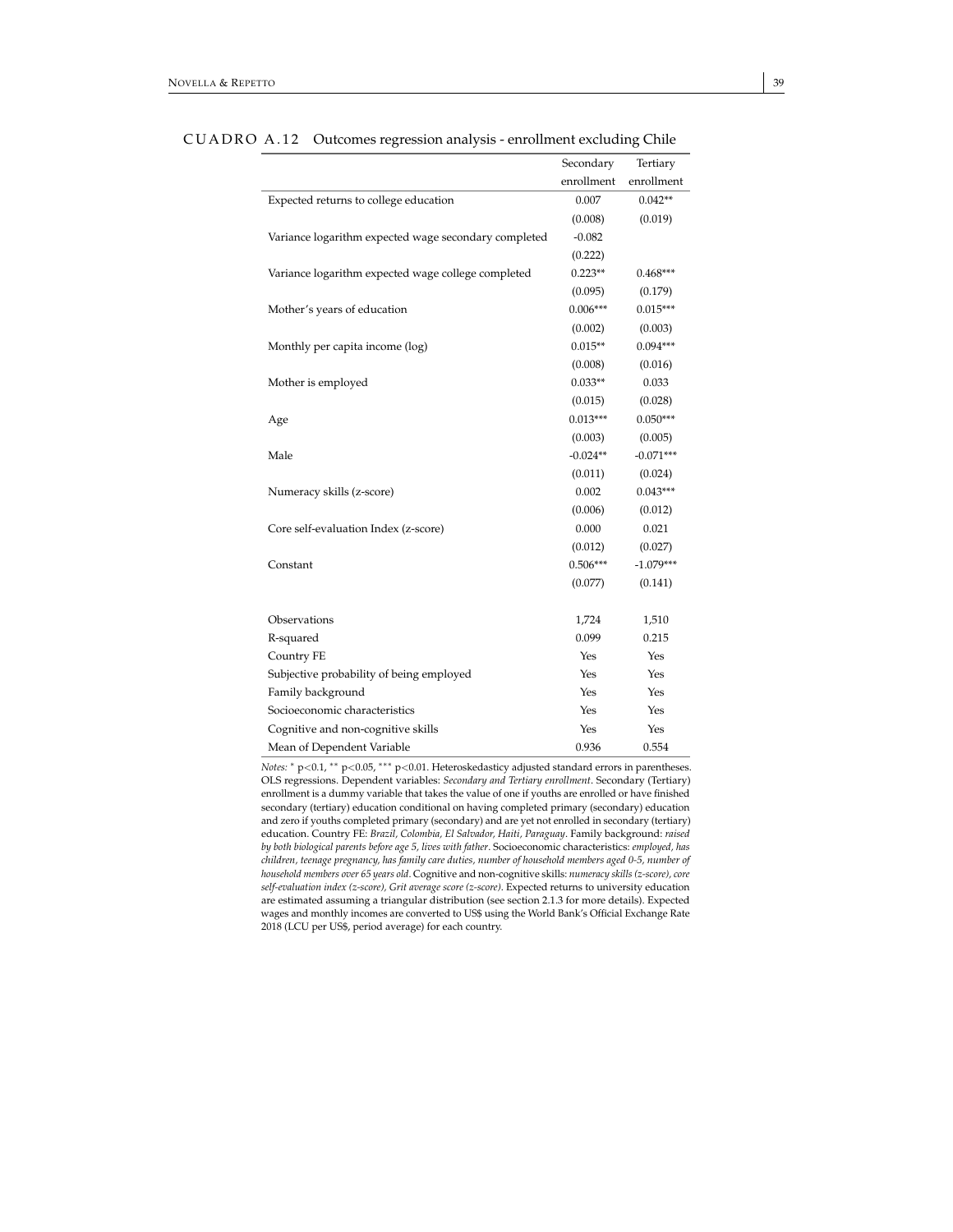|                                                       |            |             |            |             |                     |             | Self-esteem  |             |
|-------------------------------------------------------|------------|-------------|------------|-------------|---------------------|-------------|--------------|-------------|
|                                                       | Male       |             | Age 15-18  |             | Numeracy score 100% |             | above median |             |
|                                                       | Secondary  | Tertiary    | Secondary  | Tertiary    | Secondary           | Tertiary    | Secondary    | Tertiary    |
| Expected returns to university education              | 0.002      | 0.030       | $-0.013$   | $0.048**$   | $-0.000$            | 0.038       | $0.030**$    | $0.072***$  |
|                                                       | (0.011)    | (0.026)     | (0.012)    | (0.022)     | (0.011)             | (0.028)     | (0.012)      | (0.026)     |
| Heterogeneity variable                                | $-0.032*$  | $-0.093**$  | $-0.039$   | $-0.134**$  | $-0.030$            | $-0.113$    | $0.066***$   | $0.092**$   |
|                                                       | (0.018)    | (0.042)     | (0.025)    | (0.056)     | (0.029)             | (0.072)     | (0.019)      | (0.044)     |
| Exp returns to university X Heterogeneity variable    | 0.010      | 0.025       | $0.029*$   | $-0.036$    | 0.017               | 0.009       | $-0.045***$  | $-0.069*$   |
|                                                       | (0.015)    | (0.036)     | (0.015)    | (0.042)     | (0.015)             | (0.036)     | (0.016)      | (0.036)     |
| Variance logarithm expected wage secondary completed  | $-0.084$   |             | $-0.061$   |             | $-0.083$            |             | $-0.085$     |             |
|                                                       | (0.222)    |             | (0.224)    |             | (0.225)             |             | (0.221)      |             |
| Variance logarithm expected wage university completed | $0.223**$  | $0.465***$  | $0.219**$  | $0.433**$   | $0.224**$           | $0.475***$  | $0.232**$    | $0.494***$  |
|                                                       | (0.095)    | (0.180)     | (0.097)    | (0.182)     | (0.096)             | (0.181)     | (0.095)      | (0.188)     |
| Heterogeneity variable                                |            |             | $-0.039$   | $-0.134**$  |                     |             |              |             |
|                                                       |            |             | (0.025)    | (0.056)     |                     |             |              |             |
| Exp returns to university X Heterogeneity variable    |            |             | $0.029*$   | $-0.036$    |                     |             |              |             |
|                                                       |            |             | (0.015)    | (0.042)     |                     |             |              |             |
| Constant                                              | $0.509***$ | $-1.071***$ | $0.579***$ | $-0.569***$ | $0.517***$          | $-1.035***$ | $0.493***$   | $-1.101***$ |
|                                                       | (0.078)    | (0.141)     | (0.110)    | (0.189)     | (0.076)             | (0.144)     | (0.078)      | (0.141)     |
| Observations                                          | 1,724      | 1,510       | 1,724      | 1,510       | 1,724               | 1,510       | 1,724        | 1,510       |
| R-squared                                             | 0.100      | 0.215       | 0.101      | 0.225       | 0.100               | 0.217       | 0.106        | 0.217       |
| Country FE                                            | Yes        | Yes         | Yes        | Yes         | Yes                 | Yes         | Yes          | Yes         |
| Subjective probability of being employed              | Yes        | Yes         | Yes        | Yes         | Yes                 | Yes         | Yes          | Yes         |
| Family background                                     | Yes        | Yes         | Yes        | Yes         | Yes                 | Yes         | Yes          | Yes         |
| Socioeconomic characteristics                         | Yes        | Yes         | Yes        | Yes         | Yes                 | Yes         | Yes          | Yes         |
| Cognitive and non-cognitive skills                    | Yes        | Yes         | Yes        | Yes         | Yes                 | Yes         | Yes          | Yes         |
| Mean of Dependent Variable                            | 0.936      | 0.554       | 0.936      | 0.554       | 0.936               | 0.554       | 0.936        | 0.554       |
| Coefficient heterogeneity variable                    | 0.012      | $0.054**$   | 0.015      | 0.012       | 0.017               | $0.048*$    | $-0.015$     | 0.003       |
| <b>SE</b>                                             | (0.011)    | (0.027)     | (0.010)    | (0.037)     | (0.011)             | (0.026)     | (0.010)      | (0.027)     |

#### CUADRO A.13 Heterogeneity Analysis - Youth's characteristics, Excluding Chile

*Notes:* <sup>∗</sup> <sup>p</sup><0.1, ∗∗ <sup>p</sup><0.05, ∗∗∗ <sup>p</sup><sup>&</sup>lt;0.01. Heteroskedasticy adjusted standard errors in parentheses. OLS regressions. Dependent variables: *Secondary and Tertiary enrollment*. Secondary (Tertiary) enrollment is a dummy variable that takes the value of one if youths are enrolled or have finished secondary (tertiary) education conditional on having completed primary (secondary) education and zero if youths completed primary (secondary) and are yet not enrolled in secondary (tertiary) education. Country FE: Brazil, Colombia, El Salvador, Haiti, Paraguay. Family backgr are estimated assuming a triangular distribution (see section 2.1.3 for more details). Expected wages and monthly incomes are converted to US\$ using the World Bank's Official<br>Exchange Rate 2018 (LCU per US\$, period average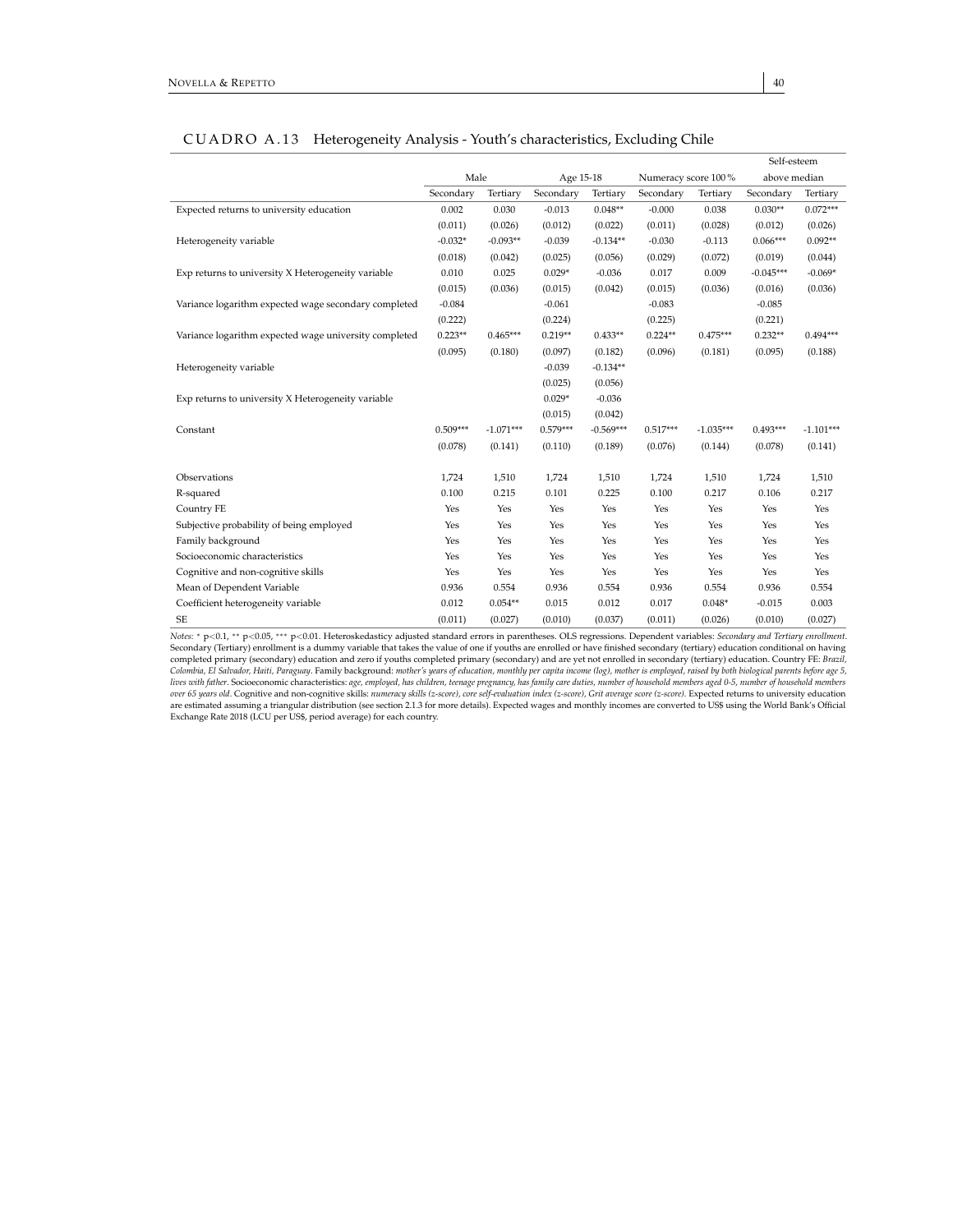|                                                       | Mothers education     |             |                     |             |                 |             |
|-------------------------------------------------------|-----------------------|-------------|---------------------|-------------|-----------------|-------------|
|                                                       | level above secondary |             | Income above median |             | Employed mother |             |
|                                                       | Secondary             | Tertiary    | Secondary           | Tertiary    | Secondary       | Tertiary    |
| Expected returns to university education              | 0.007                 | 0.034       | 0.009               | 0.015       | 0.011           | $-0.003$    |
|                                                       | (0.012)               | (0.029)     | (0.011)             | (0.025)     | (0.018)         | (0.038)     |
| Heterogeneity variable                                | 0.011                 | 0.042       | $-0.016$            | $-0.052$    | 0.037           | $-0.018$    |
|                                                       | (0.023)               | (0.053)     | (0.022)             | (0.053)     | (0.024)         | (0.047)     |
| Exp returns to university X Heterogeneity variable    | 0.000                 | 0.016       | $-0.007$            | $0.076**$   | $-0.005$        | 0.059       |
|                                                       | (0.014)               | (0.038)     | (0.014)             | (0.038)     | (0.019)         | (0.043)     |
| Variance logarithm expected wage secondary completed  | $-0.083$              |             | $-0.089$            |             | $-0.084$        |             |
|                                                       | (0.222)               |             | (0.222)             |             | (0.224)         |             |
| Variance logarithm expected wage university completed | $0.226**$             | $0.471***$  | $0.217**$           | $0.421**$   | $0.223**$       | $0.468**$   |
|                                                       | (0.098)               | (0.180)     | (0.095)             | (0.179)     | (0.095)         | (0.182)     |
| Constant                                              | $0.513***$            | $-1.051***$ | $0.478***$          | $-1.021***$ | $0.503***$      | $-1.044***$ |
|                                                       | (0.078)               | (0.143)     | (0.080)             | (0.155)     | (0.076)         | (0.144)     |
|                                                       |                       |             |                     |             |                 |             |
| Observations                                          | 1,724                 | 1,510       | 1,724               | 1,510       | 1,724           | 1,510       |
| R-squared                                             | 0.100                 | 0.216       | 0.100               | 0.217       | 0.099           | 0.216       |
| Country FE                                            | Yes                   | Yes         | Yes                 | Yes         | Yes             | Yes         |
| Subjective probability of being employed              | Yes                   | Yes         | Yes                 | Yes         | Yes             | Yes         |
| Family background                                     | Yes                   | Yes         | Yes                 | Yes         | Yes             | Yes         |
| Socioeconomic characteristics                         | Yes                   | Yes         | Yes                 | Yes         | Yes             | Yes         |
| Cognitive and non-cognitive skills                    | Yes                   | Yes         | Yes                 | Yes         | Yes             | Yes         |
| Mean of Dependent Variable                            | 0.936                 | 0.554       | 0.936               | 0.554       | 0.936           | 0.554       |
| Coefficient heterogeneity variable                    | 0.007                 | $0.049**$   | 0.003               | $0.091***$  | 0.006           | $0.056**$   |
| <b>SE</b>                                             | (0.008)               | (0.025)     | (0.009)             | (0.029)     | (0.008)         | (0.022)     |

# CUADRO A.14 Heterogeneity Analysis - Youth's environment, Excluding Chile

Notes: \* p<0.1, \*\* p<0.05, \*\*\* p<0.01. Heteroskedasticity adjusted standard errors in parentheses. OLS regressions. Dependent variables: *Secondary* and Tertiary enrollment. Secondary (Tertiary) enrollment is a dummy varia secondary (tertiary) education conditional on having completed primary (secondary) education and zero if youths completed primary (secondary)<br>and are yet not enrolled in secondary (tertiary) education. Country FE: Brazil, of education, monthly per capita income (log), mother is employed, raised by both biological parents before age 5, lives with father. Socioeconomic characteristics:<br>Cage, employed, has children, teenage pregnancy, has fami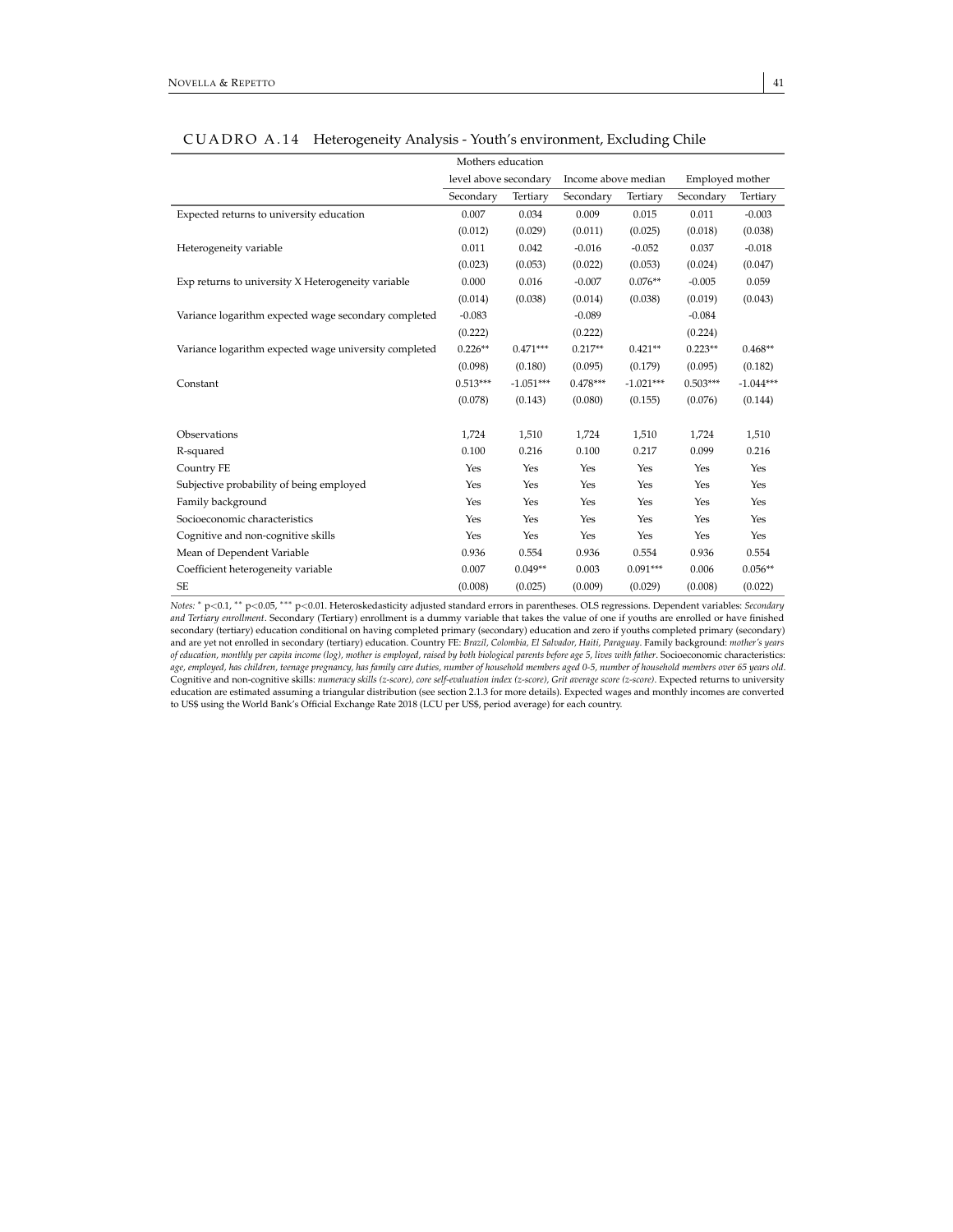| д                                              | Expectations college returns |                  |                  |  |  |  |  |
|------------------------------------------------|------------------------------|------------------|------------------|--|--|--|--|
|                                                |                              | Secondary        | Tertiary         |  |  |  |  |
|                                                | All sample                   | education sample | education sample |  |  |  |  |
| Mother's years of education                    | $0.010*$                     | 0.007            | 0.008            |  |  |  |  |
|                                                | (0.005)                      | (0.008)          | (0.007)          |  |  |  |  |
| Monthly per capita income (log)                | $-0.002$                     | 0.010            | $-0.008$         |  |  |  |  |
|                                                | (0.024)                      | (0.033)          | (0.033)          |  |  |  |  |
| Mother is employed                             | 0.026                        | $-0.000$         | $0.077*$         |  |  |  |  |
|                                                | (0.028)                      | (0.039)          | (0.039)          |  |  |  |  |
| Raised by both biological parents before age 5 | 0.018                        | $-0.002$         | 0.023            |  |  |  |  |
|                                                | (0.033)                      | (0.044)          | (0.045)          |  |  |  |  |
| Lives with father                              | 0.011                        | 0.022            | 0.010            |  |  |  |  |
|                                                | (0.031)                      | (0.043)          | (0.043)          |  |  |  |  |
| Age                                            | $-0.007$                     | $-0.024***$      | $-0.004$         |  |  |  |  |
|                                                | (0.005)                      | (0.009)          | (0.011)          |  |  |  |  |
| Male                                           | $-0.037$                     | $-0.011$         | $-0.078**$       |  |  |  |  |
|                                                | (0.028)                      | (0.038)          | (0.039)          |  |  |  |  |
| Employed                                       | 0.007                        | $-0.031$         | 0.016            |  |  |  |  |
|                                                | (0.030)                      | (0.045)          | (0.039)          |  |  |  |  |
| Has children                                   | $-0.041$                     | 0.138            | $-0.048$         |  |  |  |  |
|                                                | (0.072)                      | (0.099)          | (0.074)          |  |  |  |  |
| Teenage pregnancy                              | 0.065                        | $-0.076$         | 0.010            |  |  |  |  |
|                                                | (0.077)                      | (0.097)          | (0.081)          |  |  |  |  |
| Has family care duties                         | 0.000                        | 0.035            | $-0.025$         |  |  |  |  |
|                                                | (0.034)                      | (0.044)          | (0.047)          |  |  |  |  |
| Number of household members aged 0-5           | $-0.019$                     | $-0.023$         | $-0.053$         |  |  |  |  |
|                                                | (0.031)                      | (0.039)          | (0.046)          |  |  |  |  |
| Number of household members over 65 years old  | 0.023                        | 0.018            | 0.009            |  |  |  |  |
|                                                | (0.027)                      | (0.040)          | (0.034)          |  |  |  |  |
| Numeracy skills (z-score)                      | $0.045***$                   | $0.033*$         | $0.074***$       |  |  |  |  |
|                                                | (0.015)                      | (0.019)          | (0.021)          |  |  |  |  |
| Core self-evaluation Index (z-score)           | $0.038*$                     | $0.053*$         | 0.032            |  |  |  |  |
|                                                | (0.022)                      | (0.030)          | (0.030)          |  |  |  |  |
| Grit average score (z-score)                   | 0.011                        | 0.006            | $-0.018$         |  |  |  |  |
|                                                | (0.014)                      | (0.019)          | (0.019)          |  |  |  |  |
| Constant                                       | $0.932***$                   | 1.193***         | $0.943***$       |  |  |  |  |
|                                                | (0.152)                      | (0.237)          | (0.255)          |  |  |  |  |
| Observations                                   | 1,917                        | 1,104            | 893              |  |  |  |  |
| R-squared                                      | 0.015                        | 0.020            | 0.034            |  |  |  |  |
| Mean of Dependent Variable                     | 0.960                        | 0.943            | 0.965            |  |  |  |  |

# CUADRO A.15 Correlates of expectations, Chile

*Notes:*  $*$  p<0.1,  $**$  p<0.05,  $***$  p<0.01. Heteroskedasticy adjusted standard errors in parentheses. OLS regressions. Dependent variable: *Expectations to university returns*. Expected returns to university education are estimated assuming a triangular distribution (see section 2.1.3 for more details). Expected wages and monthly incomes are converted to US\$ using the World Bank's Official Exchange Rate 2018 (LCU per US\$, period average).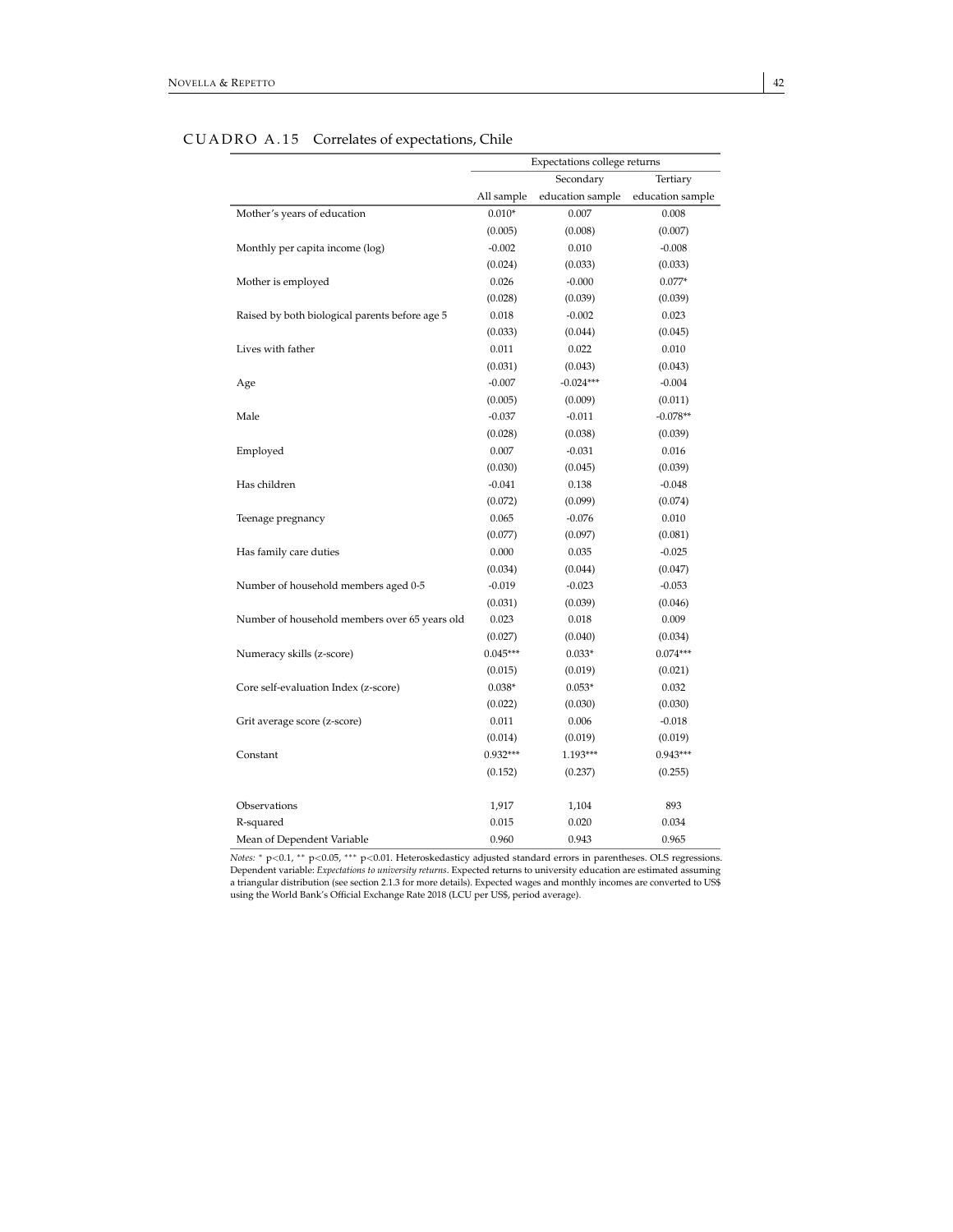|                                                      | Secondary  | Tertiary    |
|------------------------------------------------------|------------|-------------|
|                                                      | enrollment | enrollment  |
| Expected returns to college education                | 0.004      | 0.044       |
|                                                      | (0.010)    | (0.030)     |
| Variance logarithm expected wage secondary completed | 0.110      |             |
|                                                      | (0.072)    |             |
| Variance logarithm expected wage college completed   | $-0.059$   | 0.521       |
|                                                      | (0.139)    | (0.338)     |
| Mother's years of education                          | $0.006**$  | $0.025***$  |
|                                                      | (0.003)    | (0.006)     |
| Monthly per capita income (log)                      | 0.013      | 0.025       |
|                                                      | (0.014)    | (0.027)     |
| Mother is employed                                   | 0.015      | 0.026       |
|                                                      | (0.015)    | (0.033)     |
| Age                                                  | 0.003      | $0.052***$  |
|                                                      | (0.004)    | (0.009)     |
| Male                                                 | $-0.006$   | $-0.061*$   |
|                                                      | (0.014)    | (0.031)     |
| Numeracy skills (z-score)                            | $0.014*$   | 0.019       |
|                                                      | (0.007)    | (0.017)     |
| Core self-evaluation Index (z-score)                 | $0.025**$  | $0.080***$  |
|                                                      | (0.011)    | (0.024)     |
| Constant                                             | 0.599***   | $-1.013***$ |
|                                                      | (0.125)    | (0.218)     |
| Observations                                         | 1,104      | 893         |
| R-squared                                            | 0.053      | 0.169       |
| Subjective probability of being employed             | Yes        | Yes         |
| Family background                                    | Yes        | Yes         |
| Socioeconomic characteristics                        | Yes        | Yes         |
| Cognitive and non-cognitive skills                   | Yes        | Yes         |
| Mean of Dependent Variable                           | 0.951      | 0.642       |

CUADRO A.16 Outcomes regression analysis - enrollment, Chile

*Notes:* <sup>∗</sup> p<0.1, ∗∗ p<0.05, ∗∗∗ p<0.01. Heteroskedasticy adjusted standard errors in parentheses. OLS regressions. Dependent variables: *Secondary and Tertiary enrollment*. Secondary (Tertiary) enrollment is a dummy variable that takes the value of one if youths are enrolled or have finished secondary (tertiary) education conditional on having completed primary (secondary) education and zero if youths completed primary (secondary) and are yet not enrolled in secondary (tertiary) education. Family background: *raised by both biological parents before age 5, lives with father*. Socioeconomic characteristics: *employed, has children, teenage pregnancy, has family care duties, number of household members aged 0-5, number of household members over 65 years old*. Cognitive and non-cognitive skills: *numeracy skills (z-score), core self-evaluation index (z-score), Grit average score (zscore)*. Expected returns to university education are estimated assuming a triangular distribution (see section 2.1.3 for more details). Expected wages and monthly incomes are converted to US\$ using the World Bank's Official Exchange Rate 2018 (LCU per US\$, period average).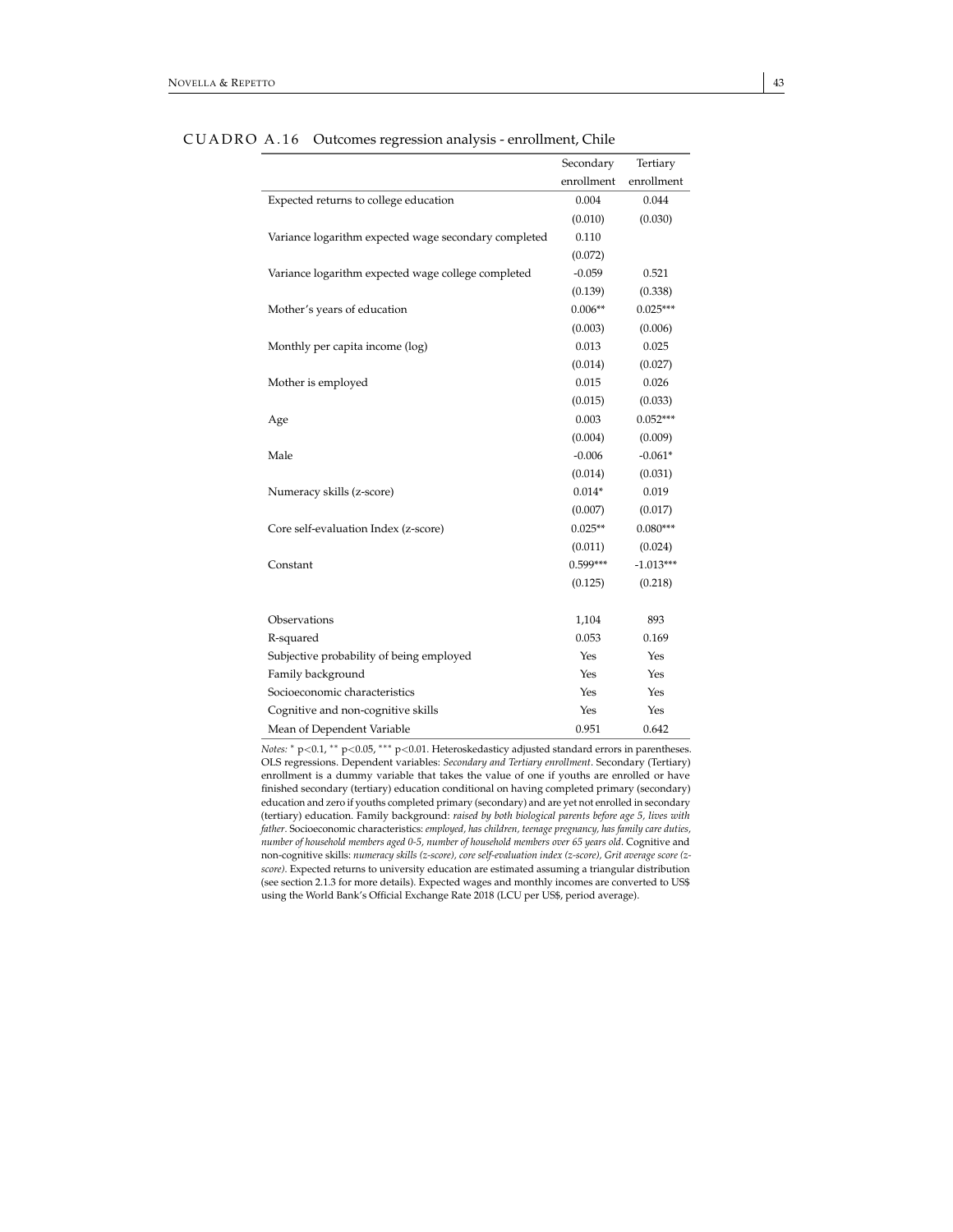# CUADRO A.17 Heterogeneity Analysis - Youth's characteristics

|                                                       |            |             |            |             |                     |             | Self-esteem  |             |
|-------------------------------------------------------|------------|-------------|------------|-------------|---------------------|-------------|--------------|-------------|
|                                                       | Male       |             | Age 15-18  |             | Numeracy score 100% |             | above median |             |
|                                                       | Secondary  | Tertiary    | Secondary  | Tertiary    | Secondary           | Tertiary    | Secondary    | Tertiary    |
| Expected returns to university education              | $-0.009$   | 0.024       | 0.006      | $0.053*$    | 0.008               | 0.033       | $-0.002$     | 0.032       |
|                                                       | (0.012)    | (0.040)     | (0.023)    | (0.031)     | (0.016)             | (0.045)     | (0.015)      | (0.040)     |
| Heterogeneity variable                                | $-0.031$   | $-0.104$    | 0.012      | 0.011       | 0.008               | $-0.133$    | $-0.020$     | 0.082       |
|                                                       | (0.026)    | (0.067)     | (0.038)    | (0.110)     | (0.034)             | (0.095)     | (0.026)      | (0.071)     |
| Exp returns to university X Heterogeneity variable    | 0.026      | 0.043       | $-0.003$   | $-0.061$    | $-0.010$            | 0.021       | 0.013        | 0.036       |
|                                                       | (0.021)    | (0.058)     | (0.026)    | (0.093)     | (0.019)             | (0.058)     | (0.019)      | (0.054)     |
| Variance logarithm expected wage secondary completed  | 0.113      |             | 0.107      |             | 0.112               |             | 0.116        |             |
|                                                       | (0.073)    |             | (0.072)    |             | (0.070)             |             | (0.074)      |             |
| Variance logarithm expected wage university completed | $-0.052$   | 0.533       | $-0.061$   | 0.515       | $-0.062$            | 0.500       | $-0.065$     | 0.500       |
|                                                       | (0.144)    | (0.333)     | (0.140)    | (0.375)     | (0.141)             | (0.356)     | (0.140)      | (0.341)     |
| Constant                                              | $0.607***$ | $-1.002***$ | $0.565***$ | $-0.906***$ | $0.596***$          | $-0.955***$ | $0.604***$   | $-0.933***$ |
|                                                       | (0.125)    | (0.219)     | (0.160)    | (0.253)     | (0.124)             | (0.223)     | (0.127)      | (0.222)     |
|                                                       |            |             |            |             |                     |             |              |             |
| Observations                                          | 1,104      | 893         | 1,104      | 893         | 1,104               | 893         | 1,104        | 893         |
| R-squared                                             | 0.055      | 0.170       | 0.054      | 0.171       | 0.054               | 0.172       | 0.054        | 0.176       |
| Subjective probability of being employed              | Yes        | Yes         | Yes        | Yes         | Yes                 | Yes         | Yes          | Yes         |
| Family background                                     | Yes        | Yes         | Yes        | Yes         | Yes                 | Yes         | Yes          | Yes         |
| Socioeconomic characteristics                         | Yes        | Yes         | Yes        | Yes         | Yes                 | Yes         | Yes          | Yes         |
| Cognitive and non-cognitive skills                    | Yes        | Yes         | Yes        | Yes         | Yes                 | Yes         | Yes          | Yes         |
| Mean of Dependent Variable                            | 0.951      | 0.642       | 0.951      | 0.642       | 0.951               | 0.642       | 0.951        | 0.642       |
| Coefficient heterogeneity variable                    | 0.017      | 0.067       | 0.003      | $-0.008$    | $-0.002$            | 0.054       | 0.011        | $0.068*$    |
| <b>SE</b>                                             | (0.017)    | (0.044)     | (0.011)    | (0.090)     | (0.010)             | (0.039)     | (0.011)      | (0.038)     |

Notes: \* p<0.1, \*\* p<0.05, \*\*\* p<0.01. Heteroskedasticy adjusted standard errors in parentheses. OLS regressions. Dependent variables: *Secondary and Tertiary enrollment*.<br>Secondary (Tertiary) enrollment is a dummy variabl completed primary (secondary) education and zero if youths completed primary (secondary) and are yet not enrolled in secondary (tertiary) education. Family background:<br>mother's years of education, monthly per capita income *skills (z-score), core self-evaluation index (z-score), Grit average score (z-score)*. Expected returns to university education are estimated assuming a triangular distribution (see section 2.1.3 for more details). Expected wages and monthly incomes are converted to US\$ using the World Bank's Official Exchange Rate 2018 (LCU per US\$, period average).